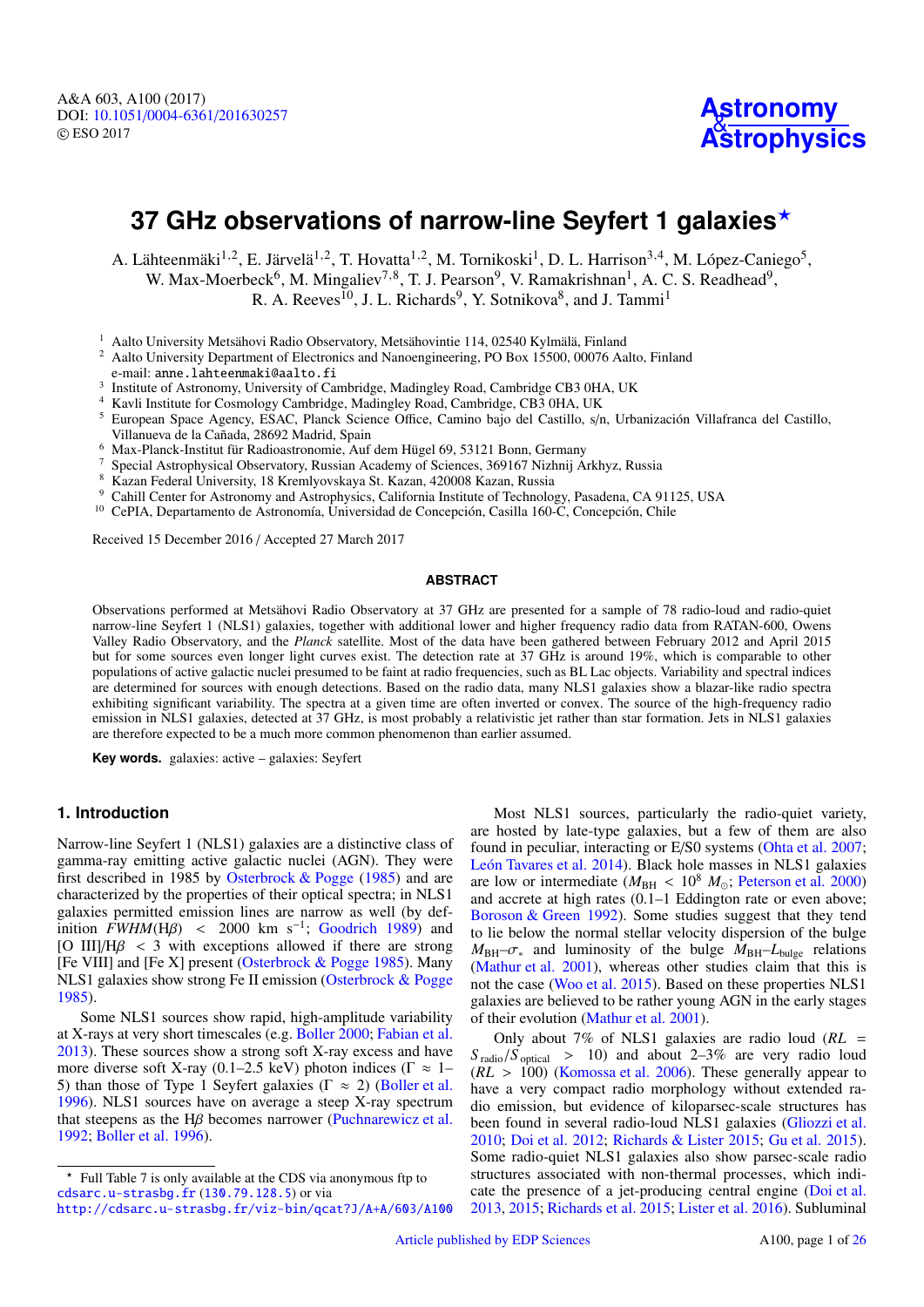and superluminal speeds have been measured in some NLS1 galaxies, suggesting Lorentz factors and viewing angles similar to BL Lac objects (BLOs) and flat-spectrum radio quasars [\(Lister et al.](#page-11-20) [2016\)](#page-11-20). Most of the sources with radio structures harbour, on average, more massive black holes than those without radio structures, i.e.  $M_{\text{BH}} > 10^7$   $M_{\odot}$  [\(Doi et al.](#page-11-14) [2012;](#page-11-14) [Järvelä et al.](#page-11-21) [2015;](#page-11-21) [Foschini et al.](#page-11-22) [2015\)](#page-11-22). Extended radio structures were indeed expected after Large Area Telescope (LAT) on board *Fermi* Gamma-ray Space Telescope detected gamma-ray emission in NLS1 galaxies (e.g. [Abdo et al.](#page-11-23) [2009a\)](#page-11-23), thus confirming the presence of powerful relativistic jets.

NLS1 galaxies defy our current knowledge of AGN and relativistic jet systems. They are intrinsically different compared to other gamma-ray emitting AGN, i.e. blazars and radio galaxies, even though their observational properties often resemble them; their host galaxies, black hole masses, accretion rates, and radio morphologies are distinct. Moreover, it is unclear at the moment whether they form a homogeneous class, or, for example, if radio-quiet, radio-loud, and radio-silent NLS1 sources have disparate parent populations. Evidently all NLS1 sources are not intrinsically similar [\(Caccianiga et al.](#page-11-24) [2014;](#page-11-24) [Berton et al.](#page-11-25) [2015\)](#page-11-25).

Radio observations are crucial for understanding these sources because the origin of the radio emission could be relativistic jets or, alternatively, star formation processes in the galaxy itself (see e.g. [Caccianiga et al.](#page-11-26) [2015\)](#page-11-26). However, owing to their faintness in low radio frequency surveys, such as the VLA FIRST 1.4 GHz survey, NLS1 galaxies have been scarcely observed at higher radio frequencies; most observing programmes concentrate only on the brightest individuals (see e.g. [Angelakis et al.](#page-11-27) [2015,](#page-11-27) for a comprehensive variability and radio spectra analysis of four radio-loud and gamma-raydetected NLS1 galaxies). To study the properties of NLS1 galaxies as a class, we need observations of larger and more diverse samples.

In this paper we publish the first results of an extensive observing programme of NLS1 galaxies at 37 GHz, launched at Metsähovi Radio Observatory. We combine these findings with additional quasi-simultaneous radio data both at lower and higher frequencies, from Owens Valley Radio Observatory (OVRO), RATAN-600, and the *Planck* satellite, to examine their radio spectra. The so-called "Metsähovi NLS1 pilot survey" consists of at least three-epoch observations of 78 NLS1 sources at 37 GHz. Basic statistical and variability analyses, flux density curves, and radio spectra are presented. One of our goals is to also define a set of sources for long-term monitoring and multifrequency studies.

We define radio loudness (RL) as  $RL = S_{1.4 \text{ GHz}}/S_{400 \text{ nm}}$ , where the flux densities have been *K*-corrected (*K*-correction was performed as suggested in [Foschini](#page-11-28) [2011\)](#page-11-28). In this paper a source is called radio quiet if *RL* < 10, radio loud if *RL* > 10, and very radio loud if *RL* > 100. A source is called radio silent if no radio emission has been observed from it. Throughout the paper we assume the convention  $S_v \propto v^{\alpha}$ , where  $S_v$  is the flux density and  $\alpha$  is the spectral index and the cosmology with density and  $\alpha$  is the spectral index, and the cosmology with  $H_0 = 73 \text{ km s}^{-1} \text{ Mpc}^{-1}$ ,  $\Omega_{\text{matter}} = 0.27 \text{ and } \Omega_{\text{vacuum}} = 0.73$ <br>(Spergel et al. 2007) [\(Spergel et al.](#page-11-29) [2007\)](#page-11-29).

## **2. Sample selection**

The Metsähovi NLS1 observing programme at 22 and 37 GHz currently consists of 160 NLS1 galaxies, which are divided into several samples based on different selection criteria. The sources are diverse, but all of them have properties that make them good candidates for higher frequency radio observations. Our objective was to characterize the radio properties, for example, detection rate and variability, of a NLS1 sample of statistically significant size and with varying properties, and to compile a sample of detected sources for future multiwavelength observations. In this paper our pilot survey containing the first two NLS1 samples (78 sources) is presented. These two samples contain the radio-loudest and most interesting targets that were introduced to the observing programme first to test its feasiblity. The detection limit of the Metsähovi radio telescope is relatively high (see Sect. [3.1\)](#page-1-0) and we wanted to first check how many of the sources we could detect. Our samples do not form a complete sample, nor did we aim at one. Therefore the source selection was driven by the detection probability and how interesting the sources are in general. Observations of sample 1 were started in February 2012 and the second sample was added in November 2013. Other samples were added to the programme after the feasibility was confirmed with the first two samples, and their observations are ongoing.

#### 2.1. Sample 1

The Metsähovi NLS1 sample 1 consists of 45 sources. They were mostly selected from [Foschini](#page-11-28) [\(2011\)](#page-11-28) with the addition of two sources from [Komossa et al.](#page-11-12) [\(2006\)](#page-11-12). The sample includes many sources that have recently also appeared in [Foschini et al.](#page-11-22) [\(2015\)](#page-11-22) and [Berton et al.](#page-11-25) [\(2015\)](#page-11-25). Because the main purpose at the start of the programme was to chart how many of these sources we could detect, some of the radio-loudest known NLS1 sources are included in this sample as well as most of those detected at gamma rays. The list of sources, their basic data, and statistics of observations at Metsähovi are shown in Table [1.](#page-2-0) Column 1 gives the name of the source. Columns 2–4 list the redshift and coordinates (in J2000.0 epoch) of the sources. The number of detections  $N_{\text{det}}$  and the total number of observations  $N_{\text{obs}}$ , the detection rate, and maximum flux at 37 GHz are given in Cols. 5–7, respectively. We list 1.4 GHz flux densities from the VLA FIRST and NRAO VLA Sky Survey (NVSS; [Condon et al.](#page-11-30) [1998\)](#page-11-30) surveys in Col. 8. Radio loudness and black hole masses are given in Cols. 9 and 10.

#### 2.2. Sample 2

Sample 2 includes additional 33 sources. These sources were mostly selected from [Järvelä et al.](#page-11-21) [\(2015\)](#page-11-21) and [Foschini](#page-11-28) [\(2011\)](#page-11-28). Sources selected from [Järvelä et al.](#page-11-21) [\(2015\)](#page-11-21) have radio loudness larger than 100. One source was added from [Komossa et al.](#page-11-12) [\(2006\)](#page-11-12) and one from [Whalen et al.](#page-11-31) [\(2006\)](#page-11-31). The list of sources, their basic data, and statistics of observations at Metsähovi are shown in Table [2.](#page-3-0) The columns are as in Table [1.](#page-2-0)

#### **3. Data**

#### <span id="page-1-0"></span>3.1. Metsähovi radio observatory

The 13.7-m radio telescope at Aalto University Metsähovi Radio Observatory in Finland is used for monitoring large samples of AGN at 22 and 37 GHz. The measurements included in this study are made with a 1 GHz-band dual beam receiver centred at 36.8 GHz. The observations are on–on observations, alternating the source and the sky in each feed horn. A typical integration time to obtain one flux density data point of a faint source is between 1600 and 1800 s. The sensitivity is limited by sky noise due to the location of the telecope, and it has been experimentally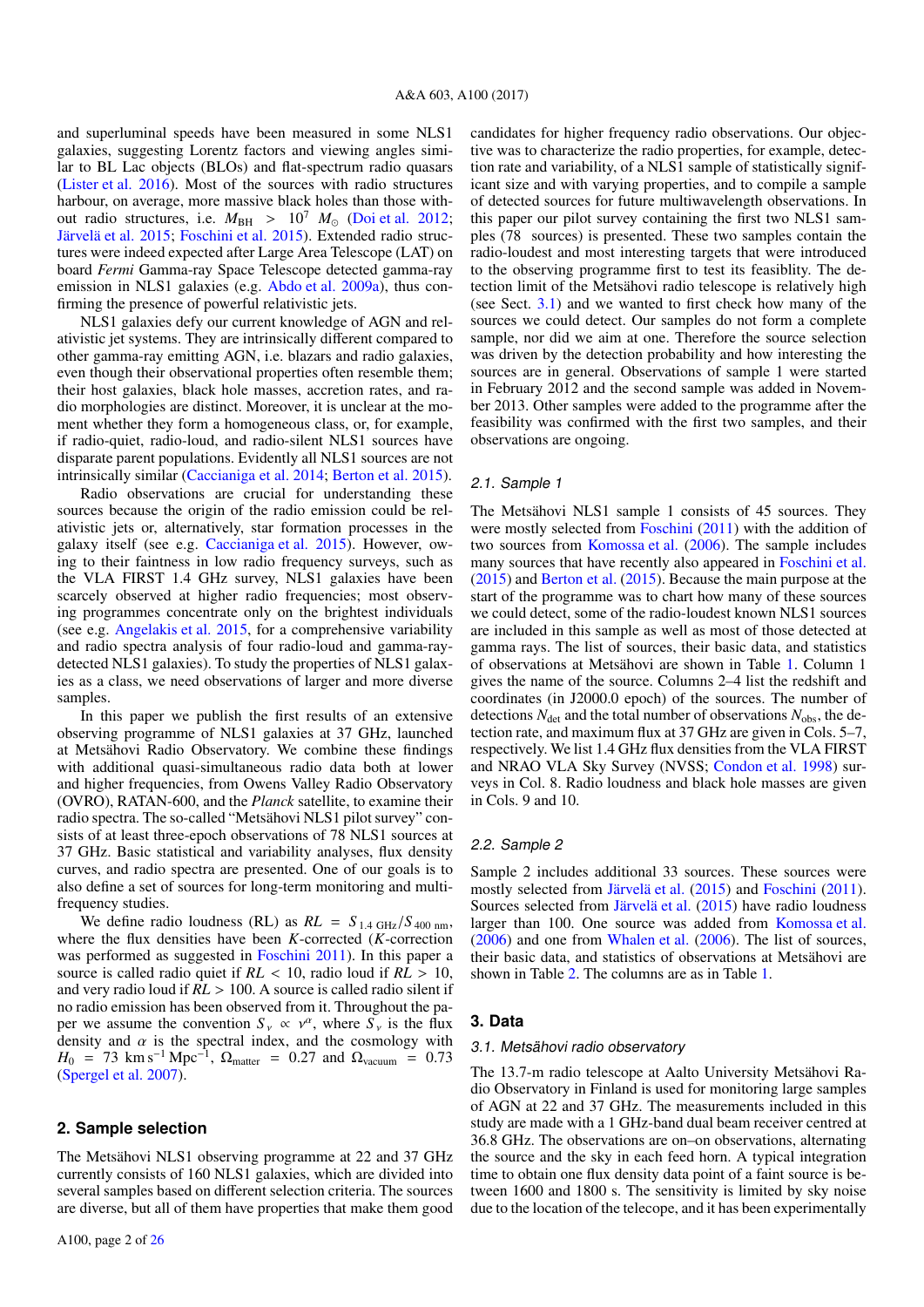<span id="page-2-0"></span>

| <b>Table 1.</b> Metsähovi NLS1 sample 1: Basic data and statistics of the 37 GHz observations. |  |  |  |
|------------------------------------------------------------------------------------------------|--|--|--|
|------------------------------------------------------------------------------------------------|--|--|--|

| 64<br>1.05<br>318 <sup>1</sup><br>7.6<br>1H 0323+342<br>0.061<br>03 24 41.16<br>$+341045.86$<br>14/22<br>614.3<br>$20^{1}$<br>8.3<br>FBQS J0713+3820<br>0.123<br>07 13 40.28<br>0/7<br>$\boldsymbol{0}$<br>10.3<br>+38 20 39.91<br>$\overline{\phantom{0}}$<br>59 <sup>1</sup><br>8.4<br>FBQS J0744+5149<br>0/3<br>$\boldsymbol{0}$<br>11.9<br>0.460<br>07 44 02.28<br>$+51$ 49 17.50<br>-<br>90 <sup>1</sup><br>SDSS J075800.05+392029.0<br>0.096<br>07 58 00.05<br>+39 20 29.09<br>0/4<br>11.6<br>0<br>$\qquad \qquad -$<br>.<br>2.7<br>9<br>7.8<br>0.212<br>SDSS J080409.23+385348.8<br>08 04 09.24<br>$+385348.82$<br>0/5<br>0<br>$\qquad \qquad -$<br>$6.7^{2}$<br>41 <sup>1</sup><br>RGB J0806+728<br>0.098<br>08 06 38.97<br>$+724820.60$<br>0/6<br>0<br>50.1<br>$\overline{\phantom{0}}$<br>8.5<br>SDSS J081432.11+560956.6 0.510<br>08 14 32.12<br>$+56095668$<br>0/5<br>0<br>69.2<br>368<br>$\overline{\phantom{0}}$<br>$7.5$<br>49<br>1.18<br>SDSS J084957.97+510829.0<br>0.585<br>08 49 57.98<br>$+510829.00$<br>67/138<br>344.1<br>4162<br>$7.2^3$<br>0/5<br>16.4<br>296<br>SDSS J085001.17+462600.5<br>0.524<br>08 50 01.17<br>$+462600.54$<br>0<br>0.533<br>0/7<br>0<br>7.7<br>SDSS J090227.16+044309.5<br>09 02 27.16<br>$+044309.60$<br>156.6<br>1756<br>$\qquad \qquad -$<br>$12^{1}$<br>0/5<br>0<br>3.6<br>7.3<br>SDSS J093703.02+361537.1<br>0.180<br>09 37 03.03<br>$+36$ 15 37.18<br>$\overline{\phantom{0}}$<br>IRAS 09426+1929<br>0.149<br>09 45 29.30<br>17.2<br>7.9<br>$+19$ 15 45.00<br>0/10<br>0<br>$\overline{\phantom{0}}$<br>$\cdots$<br>0.585<br>09 48 57.30<br>$+002226.00$<br>1.13<br>107.5<br>780<br>7.9<br>SDSS J094857.31+002225.4<br>95/132<br>72<br>8.2<br>SDSS J095317.09+283601.5<br>0.659<br>09 53 17.10<br>$+283601.62$<br>0/4<br>$\boldsymbol{0}$<br>44.6<br>613<br>$\qquad \qquad -$<br>0.30<br>8.4<br>239<br>SDSS J103123.73+423439.3<br>0.377<br>10 31 23.73<br>+42 34 39.31<br>1/9<br>11<br>16.6<br>SDSS J103727.45+003635.6<br>10 37 27.45<br>$+00$ 36 35.60<br>0/7<br>$\boldsymbol{0}$<br>546<br>7.3<br>0.596<br>27.2<br>$\overline{\phantom{0}}$<br>$10^{1}$<br>0.221<br>$\boldsymbol{0}$<br>2.8<br>7.8<br>SDSS J103859.58+422742.2<br>10 38 59.58<br>$+42$ 27 42.26<br>0/4<br>$\qquad \qquad -$<br>7.9<br>SDSS J104732.68+472532.0<br>0.799<br>0/3<br>0<br>734.0<br>10346<br>10 47 32.66<br>$+472532.11$<br>$\qquad \qquad -$<br>$10^{1}$<br>1.2<br>SDSS J104816.58+222239.0<br>0.330<br>10 48 16.58<br>$+22$ 22 39.00<br>0/5<br>$\boldsymbol{0}$<br>7.8<br>$\qquad \qquad -$<br>32 <sup>1</sup><br>2.0<br>8.1<br>0.453<br>11 02 23.39<br>$+22$ 39 20.72<br>0/7<br>$\boldsymbol{0}$<br>SDSS J110223.38+223920.7<br>$\overline{\phantom{0}}$<br>7.4<br>0.630<br>$+365336.13$<br>0/4<br>$\boldsymbol{0}$<br>18.6<br>1251<br>SDSS J111005.03+365336.3<br>11 10 05.04<br>$\overline{\phantom{0}}$<br>$\boldsymbol{0}$<br>$1986^1$<br>SDSS J111438.89+324133.4<br>0.189<br>11 14 38.91<br>$+324133.34$<br>0/6<br>110.4<br>.<br>$\overline{\phantom{0}}$ | Source                   | $\mathcal{Z}$ | RA<br>(hh mm ss.ss) | Dec<br>(dd mm ss.ss) | $N_{\rm Det}/N_{\rm Obs}$ | Det<br>$(\%)$    | $S_{37 \text{ GHz, max}}$<br>(Jy) | $S_{1.4\,\mathrm{GHz}}$<br>(mJy) | RL  | $log M_{BH}$<br>$(M_{\odot})$ |
|--------------------------------------------------------------------------------------------------------------------------------------------------------------------------------------------------------------------------------------------------------------------------------------------------------------------------------------------------------------------------------------------------------------------------------------------------------------------------------------------------------------------------------------------------------------------------------------------------------------------------------------------------------------------------------------------------------------------------------------------------------------------------------------------------------------------------------------------------------------------------------------------------------------------------------------------------------------------------------------------------------------------------------------------------------------------------------------------------------------------------------------------------------------------------------------------------------------------------------------------------------------------------------------------------------------------------------------------------------------------------------------------------------------------------------------------------------------------------------------------------------------------------------------------------------------------------------------------------------------------------------------------------------------------------------------------------------------------------------------------------------------------------------------------------------------------------------------------------------------------------------------------------------------------------------------------------------------------------------------------------------------------------------------------------------------------------------------------------------------------------------------------------------------------------------------------------------------------------------------------------------------------------------------------------------------------------------------------------------------------------------------------------------------------------------------------------------------------------------------------------------------------------------------------------------------------------------------------------------------------------------------------------------------------------------------------------------------------------------------------------------------------------------------------------------------------------------------------------------------------------------------------------------------------------------------------------------------------------------------------------------|--------------------------|---------------|---------------------|----------------------|---------------------------|------------------|-----------------------------------|----------------------------------|-----|-------------------------------|
|                                                                                                                                                                                                                                                                                                                                                                                                                                                                                                                                                                                                                                                                                                                                                                                                                                                                                                                                                                                                                                                                                                                                                                                                                                                                                                                                                                                                                                                                                                                                                                                                                                                                                                                                                                                                                                                                                                                                                                                                                                                                                                                                                                                                                                                                                                                                                                                                                                                                                                                                                                                                                                                                                                                                                                                                                                                                                                                                                                                                        |                          |               |                     |                      |                           |                  |                                   |                                  |     |                               |
|                                                                                                                                                                                                                                                                                                                                                                                                                                                                                                                                                                                                                                                                                                                                                                                                                                                                                                                                                                                                                                                                                                                                                                                                                                                                                                                                                                                                                                                                                                                                                                                                                                                                                                                                                                                                                                                                                                                                                                                                                                                                                                                                                                                                                                                                                                                                                                                                                                                                                                                                                                                                                                                                                                                                                                                                                                                                                                                                                                                                        |                          |               |                     |                      |                           |                  |                                   |                                  |     |                               |
|                                                                                                                                                                                                                                                                                                                                                                                                                                                                                                                                                                                                                                                                                                                                                                                                                                                                                                                                                                                                                                                                                                                                                                                                                                                                                                                                                                                                                                                                                                                                                                                                                                                                                                                                                                                                                                                                                                                                                                                                                                                                                                                                                                                                                                                                                                                                                                                                                                                                                                                                                                                                                                                                                                                                                                                                                                                                                                                                                                                                        |                          |               |                     |                      |                           |                  |                                   |                                  |     |                               |
|                                                                                                                                                                                                                                                                                                                                                                                                                                                                                                                                                                                                                                                                                                                                                                                                                                                                                                                                                                                                                                                                                                                                                                                                                                                                                                                                                                                                                                                                                                                                                                                                                                                                                                                                                                                                                                                                                                                                                                                                                                                                                                                                                                                                                                                                                                                                                                                                                                                                                                                                                                                                                                                                                                                                                                                                                                                                                                                                                                                                        |                          |               |                     |                      |                           |                  |                                   |                                  |     |                               |
|                                                                                                                                                                                                                                                                                                                                                                                                                                                                                                                                                                                                                                                                                                                                                                                                                                                                                                                                                                                                                                                                                                                                                                                                                                                                                                                                                                                                                                                                                                                                                                                                                                                                                                                                                                                                                                                                                                                                                                                                                                                                                                                                                                                                                                                                                                                                                                                                                                                                                                                                                                                                                                                                                                                                                                                                                                                                                                                                                                                                        |                          |               |                     |                      |                           |                  |                                   |                                  |     |                               |
|                                                                                                                                                                                                                                                                                                                                                                                                                                                                                                                                                                                                                                                                                                                                                                                                                                                                                                                                                                                                                                                                                                                                                                                                                                                                                                                                                                                                                                                                                                                                                                                                                                                                                                                                                                                                                                                                                                                                                                                                                                                                                                                                                                                                                                                                                                                                                                                                                                                                                                                                                                                                                                                                                                                                                                                                                                                                                                                                                                                                        |                          |               |                     |                      |                           |                  |                                   |                                  |     |                               |
|                                                                                                                                                                                                                                                                                                                                                                                                                                                                                                                                                                                                                                                                                                                                                                                                                                                                                                                                                                                                                                                                                                                                                                                                                                                                                                                                                                                                                                                                                                                                                                                                                                                                                                                                                                                                                                                                                                                                                                                                                                                                                                                                                                                                                                                                                                                                                                                                                                                                                                                                                                                                                                                                                                                                                                                                                                                                                                                                                                                                        |                          |               |                     |                      |                           |                  |                                   |                                  |     |                               |
|                                                                                                                                                                                                                                                                                                                                                                                                                                                                                                                                                                                                                                                                                                                                                                                                                                                                                                                                                                                                                                                                                                                                                                                                                                                                                                                                                                                                                                                                                                                                                                                                                                                                                                                                                                                                                                                                                                                                                                                                                                                                                                                                                                                                                                                                                                                                                                                                                                                                                                                                                                                                                                                                                                                                                                                                                                                                                                                                                                                                        |                          |               |                     |                      |                           |                  |                                   |                                  |     |                               |
|                                                                                                                                                                                                                                                                                                                                                                                                                                                                                                                                                                                                                                                                                                                                                                                                                                                                                                                                                                                                                                                                                                                                                                                                                                                                                                                                                                                                                                                                                                                                                                                                                                                                                                                                                                                                                                                                                                                                                                                                                                                                                                                                                                                                                                                                                                                                                                                                                                                                                                                                                                                                                                                                                                                                                                                                                                                                                                                                                                                                        |                          |               |                     |                      |                           |                  |                                   |                                  |     |                               |
|                                                                                                                                                                                                                                                                                                                                                                                                                                                                                                                                                                                                                                                                                                                                                                                                                                                                                                                                                                                                                                                                                                                                                                                                                                                                                                                                                                                                                                                                                                                                                                                                                                                                                                                                                                                                                                                                                                                                                                                                                                                                                                                                                                                                                                                                                                                                                                                                                                                                                                                                                                                                                                                                                                                                                                                                                                                                                                                                                                                                        |                          |               |                     |                      |                           |                  |                                   |                                  |     |                               |
|                                                                                                                                                                                                                                                                                                                                                                                                                                                                                                                                                                                                                                                                                                                                                                                                                                                                                                                                                                                                                                                                                                                                                                                                                                                                                                                                                                                                                                                                                                                                                                                                                                                                                                                                                                                                                                                                                                                                                                                                                                                                                                                                                                                                                                                                                                                                                                                                                                                                                                                                                                                                                                                                                                                                                                                                                                                                                                                                                                                                        |                          |               |                     |                      |                           |                  |                                   |                                  |     |                               |
|                                                                                                                                                                                                                                                                                                                                                                                                                                                                                                                                                                                                                                                                                                                                                                                                                                                                                                                                                                                                                                                                                                                                                                                                                                                                                                                                                                                                                                                                                                                                                                                                                                                                                                                                                                                                                                                                                                                                                                                                                                                                                                                                                                                                                                                                                                                                                                                                                                                                                                                                                                                                                                                                                                                                                                                                                                                                                                                                                                                                        |                          |               |                     |                      |                           |                  |                                   |                                  |     |                               |
|                                                                                                                                                                                                                                                                                                                                                                                                                                                                                                                                                                                                                                                                                                                                                                                                                                                                                                                                                                                                                                                                                                                                                                                                                                                                                                                                                                                                                                                                                                                                                                                                                                                                                                                                                                                                                                                                                                                                                                                                                                                                                                                                                                                                                                                                                                                                                                                                                                                                                                                                                                                                                                                                                                                                                                                                                                                                                                                                                                                                        |                          |               |                     |                      |                           |                  |                                   |                                  |     |                               |
|                                                                                                                                                                                                                                                                                                                                                                                                                                                                                                                                                                                                                                                                                                                                                                                                                                                                                                                                                                                                                                                                                                                                                                                                                                                                                                                                                                                                                                                                                                                                                                                                                                                                                                                                                                                                                                                                                                                                                                                                                                                                                                                                                                                                                                                                                                                                                                                                                                                                                                                                                                                                                                                                                                                                                                                                                                                                                                                                                                                                        |                          |               |                     |                      |                           |                  |                                   |                                  |     |                               |
|                                                                                                                                                                                                                                                                                                                                                                                                                                                                                                                                                                                                                                                                                                                                                                                                                                                                                                                                                                                                                                                                                                                                                                                                                                                                                                                                                                                                                                                                                                                                                                                                                                                                                                                                                                                                                                                                                                                                                                                                                                                                                                                                                                                                                                                                                                                                                                                                                                                                                                                                                                                                                                                                                                                                                                                                                                                                                                                                                                                                        |                          |               |                     |                      |                           |                  |                                   |                                  |     |                               |
|                                                                                                                                                                                                                                                                                                                                                                                                                                                                                                                                                                                                                                                                                                                                                                                                                                                                                                                                                                                                                                                                                                                                                                                                                                                                                                                                                                                                                                                                                                                                                                                                                                                                                                                                                                                                                                                                                                                                                                                                                                                                                                                                                                                                                                                                                                                                                                                                                                                                                                                                                                                                                                                                                                                                                                                                                                                                                                                                                                                                        |                          |               |                     |                      |                           |                  |                                   |                                  |     |                               |
|                                                                                                                                                                                                                                                                                                                                                                                                                                                                                                                                                                                                                                                                                                                                                                                                                                                                                                                                                                                                                                                                                                                                                                                                                                                                                                                                                                                                                                                                                                                                                                                                                                                                                                                                                                                                                                                                                                                                                                                                                                                                                                                                                                                                                                                                                                                                                                                                                                                                                                                                                                                                                                                                                                                                                                                                                                                                                                                                                                                                        |                          |               |                     |                      |                           |                  |                                   |                                  |     |                               |
|                                                                                                                                                                                                                                                                                                                                                                                                                                                                                                                                                                                                                                                                                                                                                                                                                                                                                                                                                                                                                                                                                                                                                                                                                                                                                                                                                                                                                                                                                                                                                                                                                                                                                                                                                                                                                                                                                                                                                                                                                                                                                                                                                                                                                                                                                                                                                                                                                                                                                                                                                                                                                                                                                                                                                                                                                                                                                                                                                                                                        |                          |               |                     |                      |                           |                  |                                   |                                  |     |                               |
|                                                                                                                                                                                                                                                                                                                                                                                                                                                                                                                                                                                                                                                                                                                                                                                                                                                                                                                                                                                                                                                                                                                                                                                                                                                                                                                                                                                                                                                                                                                                                                                                                                                                                                                                                                                                                                                                                                                                                                                                                                                                                                                                                                                                                                                                                                                                                                                                                                                                                                                                                                                                                                                                                                                                                                                                                                                                                                                                                                                                        |                          |               |                     |                      |                           |                  |                                   |                                  |     |                               |
|                                                                                                                                                                                                                                                                                                                                                                                                                                                                                                                                                                                                                                                                                                                                                                                                                                                                                                                                                                                                                                                                                                                                                                                                                                                                                                                                                                                                                                                                                                                                                                                                                                                                                                                                                                                                                                                                                                                                                                                                                                                                                                                                                                                                                                                                                                                                                                                                                                                                                                                                                                                                                                                                                                                                                                                                                                                                                                                                                                                                        |                          |               |                     |                      |                           |                  |                                   |                                  |     |                               |
|                                                                                                                                                                                                                                                                                                                                                                                                                                                                                                                                                                                                                                                                                                                                                                                                                                                                                                                                                                                                                                                                                                                                                                                                                                                                                                                                                                                                                                                                                                                                                                                                                                                                                                                                                                                                                                                                                                                                                                                                                                                                                                                                                                                                                                                                                                                                                                                                                                                                                                                                                                                                                                                                                                                                                                                                                                                                                                                                                                                                        |                          |               |                     |                      |                           |                  |                                   |                                  |     |                               |
|                                                                                                                                                                                                                                                                                                                                                                                                                                                                                                                                                                                                                                                                                                                                                                                                                                                                                                                                                                                                                                                                                                                                                                                                                                                                                                                                                                                                                                                                                                                                                                                                                                                                                                                                                                                                                                                                                                                                                                                                                                                                                                                                                                                                                                                                                                                                                                                                                                                                                                                                                                                                                                                                                                                                                                                                                                                                                                                                                                                                        |                          |               |                     |                      |                           |                  |                                   |                                  |     |                               |
|                                                                                                                                                                                                                                                                                                                                                                                                                                                                                                                                                                                                                                                                                                                                                                                                                                                                                                                                                                                                                                                                                                                                                                                                                                                                                                                                                                                                                                                                                                                                                                                                                                                                                                                                                                                                                                                                                                                                                                                                                                                                                                                                                                                                                                                                                                                                                                                                                                                                                                                                                                                                                                                                                                                                                                                                                                                                                                                                                                                                        | SDSS J113824.54+365327.1 | 0.357         | 11 38 24.54         | $+365326.99$         | 0/6                       | $\boldsymbol{0}$ | $\overline{\phantom{0}}$          | 12.5                             | 272 | 7.4                           |
| 0<br>8.0<br>SDSS J114654.28+323652.3<br>0.466<br>11 46 54.29<br>$+323652.35$<br>0/7<br>14.7<br>140<br>$\overline{\phantom{0}}$                                                                                                                                                                                                                                                                                                                                                                                                                                                                                                                                                                                                                                                                                                                                                                                                                                                                                                                                                                                                                                                                                                                                                                                                                                                                                                                                                                                                                                                                                                                                                                                                                                                                                                                                                                                                                                                                                                                                                                                                                                                                                                                                                                                                                                                                                                                                                                                                                                                                                                                                                                                                                                                                                                                                                                                                                                                                         |                          |               |                     |                      |                           |                  |                                   |                                  |     |                               |
| $20^{1}$<br>0.210<br>0/5<br>0<br>2.2<br>7.1<br>SDSS J115917.32+283814.5<br>11 59 17.32<br>$+283814.56$<br>$\qquad \qquad -$                                                                                                                                                                                                                                                                                                                                                                                                                                                                                                                                                                                                                                                                                                                                                                                                                                                                                                                                                                                                                                                                                                                                                                                                                                                                                                                                                                                                                                                                                                                                                                                                                                                                                                                                                                                                                                                                                                                                                                                                                                                                                                                                                                                                                                                                                                                                                                                                                                                                                                                                                                                                                                                                                                                                                                                                                                                                            |                          |               |                     |                      |                           |                  |                                   |                                  |     |                               |
| 91 <sup>1</sup><br>$\boldsymbol{0}$<br>6.5<br>6.7<br>0.137<br>12 27 49.15<br>0/4<br>SDSS J122749.14+321458.9<br>$+32$ 14 59.04<br>$\qquad \qquad -$                                                                                                                                                                                                                                                                                                                                                                                                                                                                                                                                                                                                                                                                                                                                                                                                                                                                                                                                                                                                                                                                                                                                                                                                                                                                                                                                                                                                                                                                                                                                                                                                                                                                                                                                                                                                                                                                                                                                                                                                                                                                                                                                                                                                                                                                                                                                                                                                                                                                                                                                                                                                                                                                                                                                                                                                                                                    |                          |               |                     |                      |                           |                  |                                   |                                  |     |                               |
| 0<br>10.4<br>252<br>7.2<br>SDSS J123852.12+394227.8<br>0.623<br>12 38 52.15<br>+39 42 27.59<br>0/5<br>$\rightarrow$                                                                                                                                                                                                                                                                                                                                                                                                                                                                                                                                                                                                                                                                                                                                                                                                                                                                                                                                                                                                                                                                                                                                                                                                                                                                                                                                                                                                                                                                                                                                                                                                                                                                                                                                                                                                                                                                                                                                                                                                                                                                                                                                                                                                                                                                                                                                                                                                                                                                                                                                                                                                                                                                                                                                                                                                                                                                                    |                          |               |                     |                      |                           |                  |                                   |                                  |     |                               |
| 7.8<br>$\boldsymbol{0}$<br>37.0<br>SDSS J124634.65+023809.0<br>0.363<br>12 46 34.65<br>$+023809.02$<br>0/5<br>$\mathbf{1}$<br>$\rightarrow$                                                                                                                                                                                                                                                                                                                                                                                                                                                                                                                                                                                                                                                                                                                                                                                                                                                                                                                                                                                                                                                                                                                                                                                                                                                                                                                                                                                                                                                                                                                                                                                                                                                                                                                                                                                                                                                                                                                                                                                                                                                                                                                                                                                                                                                                                                                                                                                                                                                                                                                                                                                                                                                                                                                                                                                                                                                            |                          |               |                     |                      |                           |                  |                                   |                                  |     |                               |
| $8.2^3$<br>0.788<br>$+511640.26$<br>0/4<br>$\boldsymbol{0}$<br>86.9<br>250<br>SDSS J130522.75+511640.3<br>13 05 22.75<br>$\overline{\phantom{0}}$                                                                                                                                                                                                                                                                                                                                                                                                                                                                                                                                                                                                                                                                                                                                                                                                                                                                                                                                                                                                                                                                                                                                                                                                                                                                                                                                                                                                                                                                                                                                                                                                                                                                                                                                                                                                                                                                                                                                                                                                                                                                                                                                                                                                                                                                                                                                                                                                                                                                                                                                                                                                                                                                                                                                                                                                                                                      |                          |               |                     |                      |                           |                  |                                   |                                  |     |                               |
| 11 <sup>1</sup><br>7.1<br>SDSS J134634.97+312133.7<br>0.246<br>13 46 34.97<br>+31 21 33.79<br>0/4<br>$\boldsymbol{0}$<br>1.2<br>$\overline{\phantom{0}}$                                                                                                                                                                                                                                                                                                                                                                                                                                                                                                                                                                                                                                                                                                                                                                                                                                                                                                                                                                                                                                                                                                                                                                                                                                                                                                                                                                                                                                                                                                                                                                                                                                                                                                                                                                                                                                                                                                                                                                                                                                                                                                                                                                                                                                                                                                                                                                                                                                                                                                                                                                                                                                                                                                                                                                                                                                               |                          |               |                     |                      |                           |                  |                                   |                                  |     |                               |
| 11 <sup>1</sup><br>7.8<br>1.8<br>SDSS J135845.38+265808.5<br>0.331<br>13 58 45.38<br>$+265808.50$<br>0/4<br>0<br>$\overline{\phantom{0}}$                                                                                                                                                                                                                                                                                                                                                                                                                                                                                                                                                                                                                                                                                                                                                                                                                                                                                                                                                                                                                                                                                                                                                                                                                                                                                                                                                                                                                                                                                                                                                                                                                                                                                                                                                                                                                                                                                                                                                                                                                                                                                                                                                                                                                                                                                                                                                                                                                                                                                                                                                                                                                                                                                                                                                                                                                                                              |                          |               |                     |                      |                           |                  |                                   |                                  |     |                               |
| 204 <sup>1</sup><br>8.0<br>SDSS J142114.05+282452.8<br>0.549<br>14 21 14.07<br>$+282452.18$<br>0/7<br>0<br>46.8<br>$\equiv$                                                                                                                                                                                                                                                                                                                                                                                                                                                                                                                                                                                                                                                                                                                                                                                                                                                                                                                                                                                                                                                                                                                                                                                                                                                                                                                                                                                                                                                                                                                                                                                                                                                                                                                                                                                                                                                                                                                                                                                                                                                                                                                                                                                                                                                                                                                                                                                                                                                                                                                                                                                                                                                                                                                                                                                                                                                                            |                          |               |                     |                      |                           |                  |                                   |                                  |     |                               |
| $7.5^{2}$<br>SDSS J143509.49+313147.8<br>0.502<br>14 35 09.52<br>$+313148.29$<br>0/10<br>0<br>44.7<br>855<br>$\overline{\phantom{0}}$                                                                                                                                                                                                                                                                                                                                                                                                                                                                                                                                                                                                                                                                                                                                                                                                                                                                                                                                                                                                                                                                                                                                                                                                                                                                                                                                                                                                                                                                                                                                                                                                                                                                                                                                                                                                                                                                                                                                                                                                                                                                                                                                                                                                                                                                                                                                                                                                                                                                                                                                                                                                                                                                                                                                                                                                                                                                  |                          |               |                     |                      |                           |                  |                                   |                                  |     |                               |
| 7.4 <sup>2</sup><br>SDSS J144318.56+472556.7<br>0.705<br>14 43 18.57<br>$+472556.30$<br>0/7<br>1017<br>0<br>171.1<br>$\overline{\phantom{0}}$                                                                                                                                                                                                                                                                                                                                                                                                                                                                                                                                                                                                                                                                                                                                                                                                                                                                                                                                                                                                                                                                                                                                                                                                                                                                                                                                                                                                                                                                                                                                                                                                                                                                                                                                                                                                                                                                                                                                                                                                                                                                                                                                                                                                                                                                                                                                                                                                                                                                                                                                                                                                                                                                                                                                                                                                                                                          |                          |               |                     |                      |                           |                  |                                   |                                  |     |                               |
| $+032630.30$<br>18/24<br>75<br>0.67<br>7.3<br>SDSS J150506.47+032630.8<br>0.408<br>15 05 06.46<br>365.4<br>2924                                                                                                                                                                                                                                                                                                                                                                                                                                                                                                                                                                                                                                                                                                                                                                                                                                                                                                                                                                                                                                                                                                                                                                                                                                                                                                                                                                                                                                                                                                                                                                                                                                                                                                                                                                                                                                                                                                                                                                                                                                                                                                                                                                                                                                                                                                                                                                                                                                                                                                                                                                                                                                                                                                                                                                                                                                                                                        |                          |               |                     |                      |                           |                  |                                   |                                  |     |                               |
| 0.33<br>677<br>7.9<br>SDSS J154817.92+351128.0<br>0.479<br>15 48 17.92<br>$+35$ 11 28.10<br>1/13<br>8<br>140.9                                                                                                                                                                                                                                                                                                                                                                                                                                                                                                                                                                                                                                                                                                                                                                                                                                                                                                                                                                                                                                                                                                                                                                                                                                                                                                                                                                                                                                                                                                                                                                                                                                                                                                                                                                                                                                                                                                                                                                                                                                                                                                                                                                                                                                                                                                                                                                                                                                                                                                                                                                                                                                                                                                                                                                                                                                                                                         |                          |               |                     |                      |                           |                  |                                   |                                  |     |                               |
| 24 <sup>1</sup><br>6.9<br>SDSS J161259.83+421940.3<br>0.233<br>5/16<br>3.4<br>16 12 59.84<br>+42 19 40.32<br>31<br>0.46                                                                                                                                                                                                                                                                                                                                                                                                                                                                                                                                                                                                                                                                                                                                                                                                                                                                                                                                                                                                                                                                                                                                                                                                                                                                                                                                                                                                                                                                                                                                                                                                                                                                                                                                                                                                                                                                                                                                                                                                                                                                                                                                                                                                                                                                                                                                                                                                                                                                                                                                                                                                                                                                                                                                                                                                                                                                                |                          |               |                     |                      |                           |                  |                                   |                                  |     |                               |
| SDSS J162901.30+400759.9 0.272<br>+40 07 59.91<br>45<br>16 29 01.31<br>1/10<br>0.35<br>12.0<br>7.5<br>10                                                                                                                                                                                                                                                                                                                                                                                                                                                                                                                                                                                                                                                                                                                                                                                                                                                                                                                                                                                                                                                                                                                                                                                                                                                                                                                                                                                                                                                                                                                                                                                                                                                                                                                                                                                                                                                                                                                                                                                                                                                                                                                                                                                                                                                                                                                                                                                                                                                                                                                                                                                                                                                                                                                                                                                                                                                                                               |                          |               |                     |                      |                           |                  |                                   |                                  |     |                               |
| 16 33 23.58<br>+47 18 58.93<br>0/8<br>6.9<br>SDSS J163323.58+471858.9<br>0.116<br>0<br>62.6<br>144<br>$\qquad \qquad -$                                                                                                                                                                                                                                                                                                                                                                                                                                                                                                                                                                                                                                                                                                                                                                                                                                                                                                                                                                                                                                                                                                                                                                                                                                                                                                                                                                                                                                                                                                                                                                                                                                                                                                                                                                                                                                                                                                                                                                                                                                                                                                                                                                                                                                                                                                                                                                                                                                                                                                                                                                                                                                                                                                                                                                                                                                                                                |                          |               |                     |                      |                           |                  |                                   |                                  |     |                               |
| 7.5<br>SDSS J163401.94+480940.2<br>0.495<br>16 34 01.94<br>+48 09 40.22<br>0/4<br>$\boldsymbol{0}$<br>169<br>7.8<br>$\qquad \qquad -$                                                                                                                                                                                                                                                                                                                                                                                                                                                                                                                                                                                                                                                                                                                                                                                                                                                                                                                                                                                                                                                                                                                                                                                                                                                                                                                                                                                                                                                                                                                                                                                                                                                                                                                                                                                                                                                                                                                                                                                                                                                                                                                                                                                                                                                                                                                                                                                                                                                                                                                                                                                                                                                                                                                                                                                                                                                                  |                          |               |                     |                      |                           |                  |                                   |                                  |     |                               |
| 0.38<br>SDSS J164442.53+261913.2<br>0.145<br>16 44 42.53<br>$+26$ 19 13.29<br>4/15<br>27<br>87.5<br>320<br>7.1                                                                                                                                                                                                                                                                                                                                                                                                                                                                                                                                                                                                                                                                                                                                                                                                                                                                                                                                                                                                                                                                                                                                                                                                                                                                                                                                                                                                                                                                                                                                                                                                                                                                                                                                                                                                                                                                                                                                                                                                                                                                                                                                                                                                                                                                                                                                                                                                                                                                                                                                                                                                                                                                                                                                                                                                                                                                                         |                          |               |                     |                      |                           |                  |                                   |                                  |     |                               |
| 102 <sup>1</sup><br>$6.5^{2}$<br>SDSS J170330.38+454047.1<br>0.060<br>17 03 30.38<br>+45 40 47.17<br>0/10<br>0<br>121.8<br>$\qquad \qquad -$                                                                                                                                                                                                                                                                                                                                                                                                                                                                                                                                                                                                                                                                                                                                                                                                                                                                                                                                                                                                                                                                                                                                                                                                                                                                                                                                                                                                                                                                                                                                                                                                                                                                                                                                                                                                                                                                                                                                                                                                                                                                                                                                                                                                                                                                                                                                                                                                                                                                                                                                                                                                                                                                                                                                                                                                                                                           |                          |               |                     |                      |                           |                  |                                   |                                  |     |                               |
| 10 <sup>1</sup><br>7.1 <sup>2</sup><br>FBQS J1713+3523<br>0.083<br>17 13 04.46<br>$+352333.65$<br>0<br>12.0<br>0/8<br>$\qquad \qquad -$                                                                                                                                                                                                                                                                                                                                                                                                                                                                                                                                                                                                                                                                                                                                                                                                                                                                                                                                                                                                                                                                                                                                                                                                                                                                                                                                                                                                                                                                                                                                                                                                                                                                                                                                                                                                                                                                                                                                                                                                                                                                                                                                                                                                                                                                                                                                                                                                                                                                                                                                                                                                                                                                                                                                                                                                                                                                |                          |               |                     |                      |                           |                  |                                   |                                  |     |                               |
| $7.2^3$<br>0.426<br>39.8<br>285<br>SDSS J172206.03+565451.6<br>17 22 06.03<br>$+565451.63$<br>0<br>0/4<br>-                                                                                                                                                                                                                                                                                                                                                                                                                                                                                                                                                                                                                                                                                                                                                                                                                                                                                                                                                                                                                                                                                                                                                                                                                                                                                                                                                                                                                                                                                                                                                                                                                                                                                                                                                                                                                                                                                                                                                                                                                                                                                                                                                                                                                                                                                                                                                                                                                                                                                                                                                                                                                                                                                                                                                                                                                                                                                            |                          |               |                     |                      |                           |                  |                                   |                                  |     |                               |
| $7.9^{2}$<br>RX J2314.9+2243<br>0.169<br>23 14 55.89<br>$+224322.69$<br>18.7<br>0/7<br>0<br>-<br>$\ldots$                                                                                                                                                                                                                                                                                                                                                                                                                                                                                                                                                                                                                                                                                                                                                                                                                                                                                                                                                                                                                                                                                                                                                                                                                                                                                                                                                                                                                                                                                                                                                                                                                                                                                                                                                                                                                                                                                                                                                                                                                                                                                                                                                                                                                                                                                                                                                                                                                                                                                                                                                                                                                                                                                                                                                                                                                                                                                              |                          |               |                     |                      |                           |                  |                                   |                                  |     |                               |

Notes. RL and  $M_{BH}$  values are taken from [Järvelä et al.](#page-11-21) [\(2015\)](#page-11-22) and [Foschini et al.](#page-11-22) (2015), respectively, unless otherwise indicated.

References. (1) [Foschini](#page-11-28) [\(2011\)](#page-11-28); (2) [Berton et al.](#page-11-25) [\(2015\)](#page-11-25); (3) [Järvelä et al.](#page-11-21) [\(2015\)](#page-11-21).

shown that the results do not significantly improve after the used maximum integration time of 1800 s. The detection limit of our telescope at 37 GHz is of the order of 0.2 Jy under optimal conditions. Data points with a signal-to-noise ratio  $S/N < 4$  are handled as non-detections. The flux density scale is set by observations of DR 21. Sources NGC 7027, 3C 274, and 3C 84 are used as secondary calibrators. A detailed description of the

data reduction and analysis is given in [Teräsranta et al.](#page-11-32) [\(1998\)](#page-11-32). The error estimate in the flux density includes the contribution from the measurement rms and the uncertainty of the absolute calibration.

Flux density curves of the detected sources are shown in Figs. [A.1–](#page-15-0)[A.23.](#page-18-0) For Metsähovi data non-detections are also shown in the curves, denoted as red diamonds. Non-detections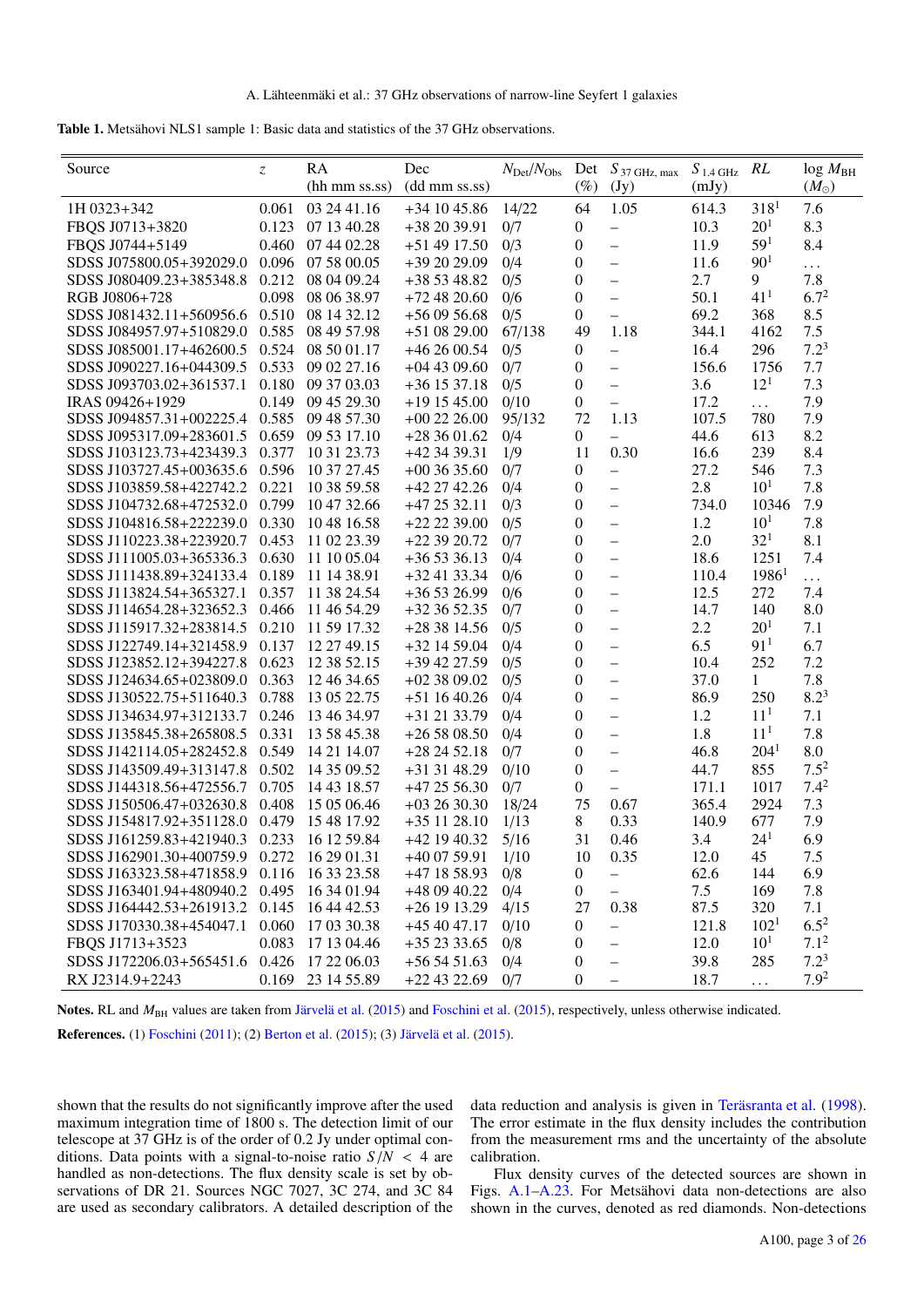## A&A 603, A100 (2017)

<span id="page-3-0"></span>

| Source                   | $\overline{z}$ | RA                    | Dec            | $N_{\rm Det}/N_{\rm Obs}$ | Det              | $S_{37 \text{ GHz, max}}$ | $S_{1.4 \text{ GHz}}$ | RL             | $log M_{BH}$     |
|--------------------------|----------------|-----------------------|----------------|---------------------------|------------------|---------------------------|-----------------------|----------------|------------------|
|                          |                | $(hh \, mm \, ss.ss)$ | (dd mm ss.ss)  |                           | (%)              | (Jy)                      | (mJy)                 |                | $(M_{\odot})$    |
| FBQS J0100-0200          | 0.227          | 01 00 32.22           | $-020046.00$   | 0/4                       | $\boldsymbol{0}$ | $\equiv$                  | 6.4                   | 8 <sup>1</sup> | 7.6 <sup>2</sup> |
| SDSS J024225.87-004142.6 | 0.383          | 02 42 25.87           | $-00$ 41 42.71 | 0/14                      | $\overline{0}$   | $\overline{\phantom{0}}$  | 29.0                  | 1224           | 6.9              |
| FBQS J0706+3901          | 0.086          | 07 06 25.12           | $+390151.55$   | 0/4                       | $\overline{0}$   | $\overline{\phantom{0}}$  | 5.6                   | 7 <sup>1</sup> | 7.3 <sup>2</sup> |
| SDSS J080535.17+302201.7 | 0.552          | 08 05 35.18           | $+302201.65$   | $1/5*$                    | 20               | 0.26                      | 60.8                  | 638            | 7.1              |
| SDSS J082244.88+460318.1 | 0.351          | 08 22 44.89           | $+460318.10$   | 0/5                       | $\overline{0}$   | $\overline{\phantom{0}}$  | 21.6                  | 177            | 7.1              |
| SDSS J082700.24+374822.1 | 0.660          | 08 27 00.23           | $+374822.06$   | 0/11                      | $\overline{0}$   | -                         | 1.64                  | $\mathbf{1}$   | 6.4              |
| SDSS J090157.12+063734.6 | 0.530          | 09 01 57.12           | $+063734.50$   | 0/5                       | $\theta$         | $\overline{\phantom{0}}$  | 7.6                   | 203            | 7.2              |
| SDSS J100633.91+430923.4 | 0.605          | 10 06 33.91           | +43 09 23.37   | 0/5                       | $\overline{0}$   | $\overline{\phantom{0}}$  | 12.3                  | 130            | 7.7              |
| SDSS J101435.46+433056.5 | 0.556          | 10 14 35.46           | +43 30 56.43   | 0/3                       | $\mathbf{0}$     | $\overline{\phantom{0}}$  | 20.0                  | 334            | 7.6              |
| SDSS J103128.98+091607.2 | 0.636          | 10 31 28.98           | $+091607.14$   | 0/9                       | $\theta$         | $\overline{\phantom{0}}$  | 9.9                   | 148            | 7.5              |
| SDSS J103430.53+470820.1 | 0.782          | 10 34 30.53           | $+470820.01$   | $0/4*$                    | $\overline{0}$   | $\overline{\phantom{0}}$  | 53.8                  | 283            | 7.9              |
| SDSS J110542.72+020250.9 | 0.455          | 11 05 42.72           | $+020250.93$   | $2/4*$                    | 50               | 0.37                      | 212.8                 | 2012           | 7.1              |
| SDSS J111756.86-000220.6 | 0.457          | 11 17 56.86           | $-000220.54$   | 0/11                      | $\overline{0}$   | $\overline{\phantom{0}}$  | 15.1                  | 215            | 7.2              |
| SDSS J112016.17+491428.8 | 0.150          | 11 20 16.17           | +49 14 28.81   | 0/6                       | $\boldsymbol{0}$ | $\overline{\phantom{0}}$  | 12.2                  | 176            | 6.6              |
| SDSS J112521.60+052358.2 | 0.424          | 11 25 21.60           | $+052358.14$   | 0/5                       | $\overline{0}$   | $\overline{\phantom{0}}$  | 33.2                  | 442            | 6.8              |
| SDSS J112702.72+030152.0 | 0.416          | 11 27 02.72           | $+030152.00$   | 0/11                      | $\Omega$         | $\overline{\phantom{0}}$  | 9.2                   | 123            | 7.5              |
| SDSS J120014.08-004638.7 | 0.179          | 12 00 14.08           | $-00$ 46 38.74 | 0/5                       | $\overline{0}$   | $\overline{\phantom{0}}$  | 21.8                  | 73             | 7.2              |
| SDSS J125635.89+500852.4 | 0.245          | 12 56 35.87           | $+500852.54$   | $1/6^*$                   | 17               | 0.38                      | 209.1                 | 3203           | 6.9              |
| SDSS J132447.10+530257.7 | 0.292          | 13 24 47.10           | $+530257.73$   | 0/7                       | $\overline{0}$   | $\overline{\phantom{0}}$  | 29.2                  | 697            | 7.1              |
| SDSS J133345.47+414127.7 | 0.225          | 13 33 45.47           | +41 41 27.66   | 1/7                       | 14               | 0.32                      | 2.5                   | 9 <sup>1</sup> | $7.7^{2}$        |
| SDSS J134834.28+262205.9 | 0.917          | 13 48 34.28           | $+262205.96$   | 0/5                       | $\overline{0}$   | $\overline{\phantom{0}}$  | 1.6                   | $\ddotsc$      | $7.7^{2}$        |
| SDSS J144848.67+372935.7 | 0.243          | 14 48 48.67           | $+372935.74$   | 0/3                       | $\overline{0}$   | $\overline{\phantom{0}}$  | 37.9                  | 599            | 6.7              |
| SDSS J145041.93+591936.9 | 0.202          | 14 50 41.94           | $+591937.11$   | 2/4                       | 50               | 0.36                      | 3.4                   | 22             | 6.6              |
| SDSS J150832.91+583422.5 | 0.502          | 15 08 32.91           | $+583422.55$   | $1/5*$                    | 20               | 0.55                      | 4.4                   | 159            | 7.3              |
| SDSS J151617.16+472805.1 | 0.198          | 15 16 17.17           | $+472805.00$   | 0/4                       | $\boldsymbol{0}$ | $\overline{\phantom{0}}$  | 25.2                  | 163            | 6.8              |
| SBS 1517+520             | 0.371          | 15 18 32.86           | $+515456.74$   | 0/5                       | $\overline{0}$   | $\overline{\phantom{0}}$  | 5.9                   | 28             | .                |
| SDSS J160518.50+375653.4 | 0.201          | 16 05 18.49           | $+375653.42$   | 0/3                       | $\overline{0}$   | $\overline{\phantom{0}}$  | 121.8                 | 257            | 7.3              |
| SDSS J162543.14+490059.0 | 0.545          | 16 25 43.15           | +49 00 59.04   | 0/5                       | $\Omega$         | $\overline{\phantom{0}}$  | 6.8                   | 133            | 7.3              |
| SDSS J162902.05+263845.2 | 0.628          | 16 29 02.05           | $+263845.12$   | 0/7                       | $\Omega$         | $\qquad \qquad -$         | 22.8                  | 164            | 7.5              |
| NVSS J170957+234845      | 0.254          | 17 09 57.30           | $+234847.00$   | 0/5                       | $\Omega$         | $\qquad \qquad -$         | 4.4                   | .              | $\cdots$         |
| SDSS J232104.68-082537.4 | 0.452          | 23 21 04.68           | $-082537.40$   | 0/4                       | $\overline{0}$   | $\overline{\phantom{0}}$  | 5.0                   | 119            | 7.1              |
| SDSS J233903.82-091221.3 | 0.660          | 23 39 03.83           | $-091221.28$   | 0/3                       | $\theta$         | $\overline{\phantom{0}}$  | 4.1                   | 429            | 7.9              |
| SDSS J234018.85-011027.3 | 0.552          | 23 40 18.86           | $-01$ 10 27.25 | 0/6                       | $\theta$         | $\overline{\phantom{0}}$  | 12.0                  | 161            | 7.5              |

Notes. RL and  $M_{\text{BH}}$  values are taken from [Järvelä et al.](#page-11-21) [\(2015\)](#page-11-21) unless otherwise indicated. The five targets with known radio sources nearby are denoted with asterisks in the  $N_{\text{Det}}/N_{\text{Obs}}$  column (see Sect. [4](#page-5-0) for details).

References. (1) [Foschini](#page-11-28) [\(2011\)](#page-11-28); (2) [Foschini et al.](#page-11-22) [\(2015\)](#page-11-22).

may occur either because the source is too faint or, for example, because of non-ideal weather. The flux levels of the nondetections have been set to an identical but arbitrary, non-zero value to allow for easier inspection.

## 3.2. RATAN-600

Four-frequency broadband radio spectra were obtained with the RATAN-600 radio telescope in transit mode by observing simultaneously at 4.8, 8.2, 11.2, and 21.7 GHz. The observations were carried out during October in 2013, March, April, October, and November in 2014, and January 2015. The parameters of the antenna and receivers are listed in Table  $3$ , where  $f_c$  is the central frequency,  $\Delta f$  is the bandwidth,  $\Delta F$  is the flux density detection limit per beam, and BW is the beam width (full width at half maximum in right ascension). The detection limit for the RATAN single sector is approximately 8 mJy (over a 3 s integration) under good conditions at the frequency of 4.8 GHz and at an average antenna elevation of 42◦ .

Table 3. Parameters of the RATAN-600 antenna and radiometers.

<span id="page-3-1"></span>

| fc   | Δf         | ΛF                                  | <b>BW</b> |
|------|------------|-------------------------------------|-----------|
| GHz  | <b>GHz</b> | mJy beam <sup><math>-1</math></sup> | (arcsec)  |
| 21.7 | 2.5        | 70                                  | 11        |
| 11.2 | 1.4        | 20                                  | 16        |
| 7.7  | 1.0        | 25                                  | 22        |
| 4.8  | 0.9        | 8                                   | 36        |
| 2.3  | 0.4        | 30                                  | 80        |
| 1.1  | 0.12       | 160                                 | 170       |
|      |            |                                     |           |

Data were reduced via the RATAN standard software FADPS (Flexible Astronomical Data Processing System) reduction package [\(Verkhodanov](#page-11-33) [1997\)](#page-11-33). The flux density measurement procedure is described in [Mingaliev et al.](#page-11-34) [\(2001,](#page-11-34) [2012\)](#page-11-35). The following flux density calibrators were applied to obtain the calibration coefficients in the scale by [Baars et al.](#page-11-36) [\(1977\)](#page-11-36): i.e. 3C 48, 3C 147, 3C 161, 3C 286, 3C 295, 3C 309.1, and NGC 7027. We also used the traditional RATAN flux density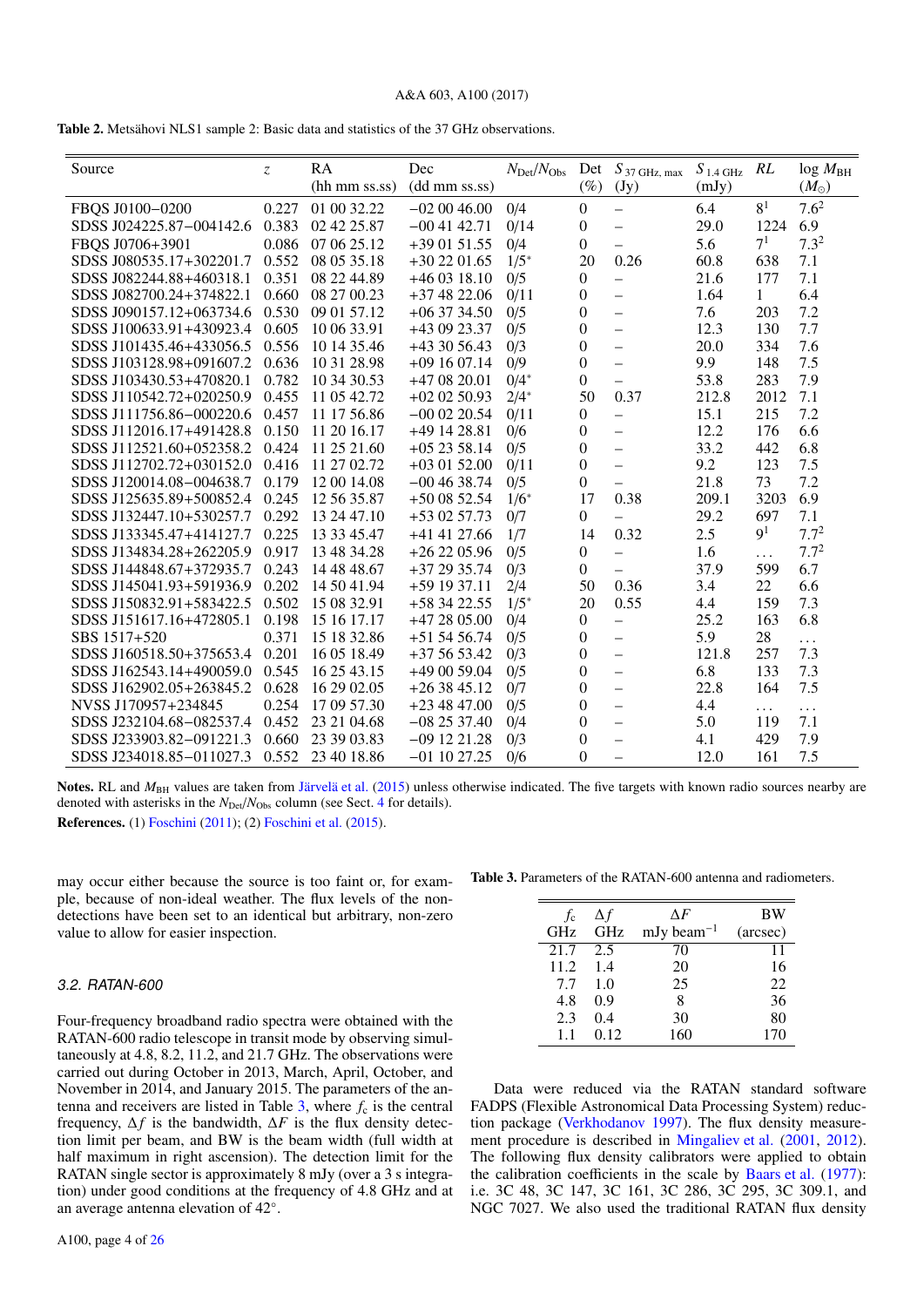<span id="page-4-0"></span>Table 4. Statistics of OVRO observations.

| $N_{\rm Det}/N_{\rm Obs}$ | Det $(\%)$ | $S_{15 \text{ GHz, max}}$ (Jy) |
|---------------------------|------------|--------------------------------|
| 465/468                   | 99         | 0.92                           |
| 44/71                     | 62         | 0.03                           |
| 351/360                   | 97         | 0.57                           |
| 71/72                     | 99         | 0.09                           |
| 341/345                   | 99         | 0.94                           |
| 11/62                     | 18         | 0.06                           |
| 64/64                     | 100        | 0.21                           |
| 7/72                      | 10         | 0.03                           |
| 1/76                      | 1          | 0.06                           |
| 45/76                     | 59         | 0.05                           |
| 421/421                   | 100        | 0.74                           |
| 69/85                     | 81         | 0.06                           |
| 166/339                   | 49         | 0.10                           |
| 60/84                     | 71         | 0.16                           |
| 4/82                      | 5          | 0.02                           |
|                           |            |                                |

calibrators: i.e. J0237−23, 3C 138, J1154−35, and J1347+12. The measurements of some of the calibrators were corrected for angular size and linear polarization following the data from [Ott et al.](#page-11-37) [\(1994\)](#page-11-37) and [Tabara & Inoue](#page-11-38) [\(1980\)](#page-11-38). The total error in the flux density includes the uncertainty of the RATAN calibration curve and the error in the antenna temperature measurement. The systematic uncertainty of the absolute flux density scale (3– 10% at different RATAN frequencies) is also included in the flux density error. Finally, the data were averaged over 2–25 days in order to get reliable values of the flux densities.

RATAN-600 observed 34 sources from sample 1; 32 were detected at least at one frequency. They are shown in Table [A.1.](#page-12-0) Flux density curves are shown in Figs. [A.1](#page-15-0)[–A.23.](#page-18-0)

#### 3.3. Owens valley radio observatory

The 15 GHz observations were carried out as part of a highcadence blazar monitoring programme using the OVRO 40 m telescope [\(Richards et al.](#page-11-39) [2011\)](#page-11-39). This telescope uses off-axis dual-beam optics and a cryogenic receiver with a 15.0 GHz centre frequency and 3 GHz bandwidth. The two sky beams are Dicke switched using the off-source beam as a reference, and the source is alternated between the two beams in an onon fashion to remove atmospheric and ground contamination. In May 2014 a new pseudo-correlation receiver was installed on the 40 m telescope and the fast gain variations are corrected using a 180 degree phase switch instead of a Dicke switch. The performance of the new receiver is very similar to the old one and no discontinuity is seen in the light curves. Calibration is achieved using a temperature-stable diode noise source to remove receiver gain drifts and the flux density scale is derived from observations of 3C 286 assuming the [Baars et al.](#page-11-36) [\(1977\)](#page-11-36) value of 3.44 Jy at 15.0 GHz. The systematic uncertainty of about 5% in the flux density scale is included in the error bars. Complete details of the reduction and calibration procedure are found in [Richards et al.](#page-11-39) [\(2011\)](#page-11-39).

The 15 sources observed at OVRO, shown in Table [A.1,](#page-12-0) were originally selected for observations with Very Long Baseline Array (VLBA), and parsec-scale structures were found in all of them [\(Richards et al.](#page-11-19) [2015\)](#page-11-19). All 15 sources are included in Metsähovi sample 1, and seven of them were also detected at 37 GHz. We have OVRO data between January 2008 and April 2015, however, for most sources data were gathered since mid-2013. The number of detections and the total number of

observations, the detection rates, and maximum flux at 15 GHz are shown in Table [4.](#page-4-0) We used  $S/N > 4$  as a detection limit. Flux density curves at 15 GHz are shown in Figs. [A.1](#page-15-0)[–A.23.](#page-18-0)

#### 3.4. Planck satellite

Planck<sup>[1](#page-4-1)</sup> satellite was operated by the European Space Agency (ESA) from 2009 to 2013. During its lifetime it mapped the whole sky every six months several times, the number depending on frequency. The Low Frequency Instrument<sup>[2](#page-4-2)</sup> (LFI) observed at frequencies 30, 44, and 70 GHz, and High Frequency Instrument (HFI) at frequencies 100, 143, 217, 353, 545, and 857 GHz.

We have *Planck* data for nine of the brightest sources, spanning from August 13, 2009 to October 3, 2013 for LFI (8 surveys) and from August 13, 2009 to January 14, 2012 for HFI (5 surveys). The observing times were calculated with the *Planck* On-Flight Forecaster tool (POFF; [Massardi & Burigana](#page-11-40) [2010\)](#page-11-40), which computes when the sources were visible at each of the frequencies of the satellite. Given the scanning strategy of the satellite, for some sources and frequencies the *Planck* flux densities are averages of several pointings over the visibility period of the source in one survey. The *Planck* flux densities were extracted from the full mission maps from the 2015 data release using the Mexican Hat Wavelet 2 source detection and flux density estimation pipelines in the *Planck* LFI and HFI Data Processing Centres. For LFI, data detection pipeline photometry (DETFLUX) was used; for HFI, aperture photometry (APERFLUX) was used. The calibration of *Planck* is based on the dipole signal and is consistent at approximately the 0.2% level [\(Planck Collaboration I](#page-11-41) [2016\)](#page-11-41). The systematic uncertainties of the absolute flux density scale are under 1% for the seven lowest frequencies and under 7% for the two highest. See the Second *Planck* Catalogue of Compact Sources [\(Planck Collaboration XXVI](#page-11-42) [2016\)](#page-11-42) for further details of the data processing procedures.

The nine sources for which we have *Planck* data at our dis-posal are shown in Table [A.1.](#page-12-0) We use  $S/N > 4$  as a detection limit, which for these faint sources means that we have *Planck* detections of only three sources, however, not necessarily at all of the frequencies. Flux density curves are shown in Figs. [A.1](#page-15-0)[–A.23.](#page-18-0)

<span id="page-4-2"></span><span id="page-4-1"></span><http://www.esa.int/planck/>

<http://sci.esa.int/planck/34730-instruments/>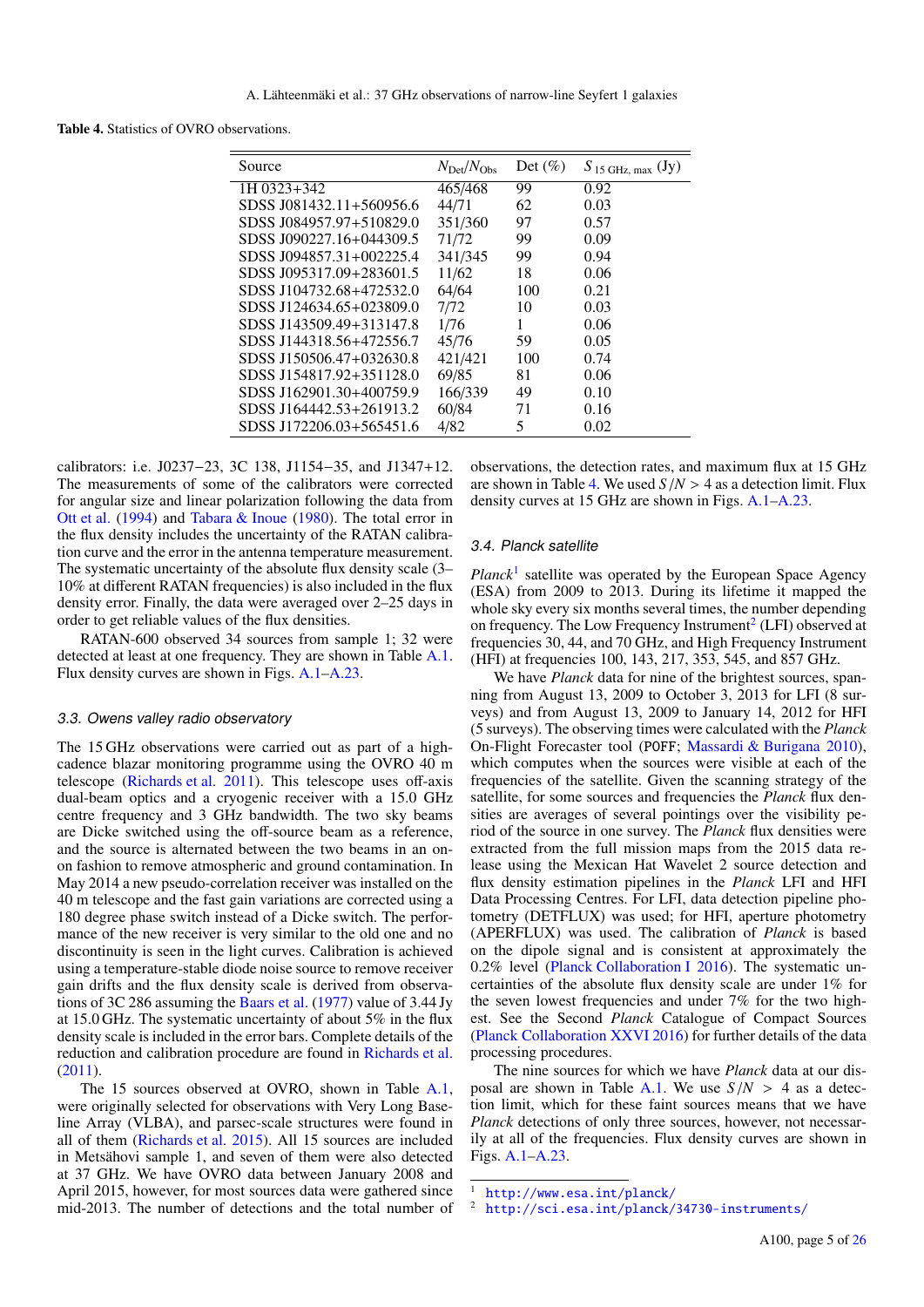## <span id="page-5-0"></span>**4. Metsähovi observations**

The Metsähovi observations of NLS1 sample 1 started in February 2012 and those of the NLS1 sample 2 started in November 2013. Three of the brighter sources (J084957.97+ 510829.0, also known as J0849+5108; J094857.31+002225.4, also known as J0948+0022; J150506.47+032630.8, also known as J1505+0326) have already been observed earlier because they have been targets of multifrequency campaigns; the longest light curve is for J0849+5108, observed since January 1986. Of these, J0849+5108 and J0948+0022 have been observed significantly more often than any other source with 138 and 132 observations, respectively. The typical number of observations for one source is on average 6.7 (median 5), and varies between 3 and 24 for both samples, excluding J0849+5108 and J0948+0022.

The aim was to get at least three observations of each source separated by several months, first, to see if they are detectable at 37 GHz, and second, to examine their possible variability. Ultimately, we aimed to compile a sample of detected sources for follow-up observations. By the end of April 2015 the criterion was fulfilled for every source in samples 1 and 2. We were able to detect 15 out of 78 sources, where the detection rate for the whole sample was 19.2%. Seven sources were detected only once, and the rest of the measurements were nondetections. This indicates that the sources are variable and that we are not always able to detect them because of their faintness. The weather-dependent detection limit of the telescope undoubtedly also plays a role. The typical number of detections  $N_{\text{det}}$  for one source is on average 4 (median 1) and varies between 1 and 18, excluding J0849+5108 and J0948+0022.

The more sensitive OVRO system can observe fainter sources than the Metsähovi antenna. The detection limits of the telescopes are of the order of 10 mJy and 200 mJy, respectively. Comparisons of the flux density curves of the brightest sources from both observatories show that the sources are detected at Metsähovi at 37 GHZ when they are flaring in the OVRO 15 GHz curve (Fig. [A.7\)](#page-16-0). This trend can also been seen in the flux density curves of the fainter sources (Fig. [A.23\)](#page-18-0). This confirms that the apparently sporadic detections at 37 GHz reflect genuine variability that would be observable with a more sensitive system. However, single 37 GHz detections with sharply inverted spectrum at the higher frequencies, such as in the case of J154817.92+351128.0 (Fig. [A.20\)](#page-18-1) that coincides with an uneventful period in the 15 GHz flux density curve, are somewhat suspicious. Another example is the source J103123.73+423439.3 (Fig.  $A.9$ ) for which there unfortunately are no 15 GHz data. Even though the data reduction was performed with care and healthy scepticism, false detections are possible. On the other hand, such sharply inverted spectrum, if authentic, would suggest that extreme processes are taking place in these sources.

Known radio sources are located in close proximity of five sample 2 targets. These are indicated with asterisks in Table [2.](#page-3-0) Four of them were detected at 37 GHz. The distances of the known radio sources from the targets vary between approximately 0.6 and 1 arcmin. The flux densities vary between 60 and 300 mJy at 1.4 GHz and 0 and 130 mJy at 8.6 GHz, i.e. they are most likely very faint at 37 GHz. The spectral indices for possibly contaminating sources with radio observations in more than one band seem to be steep, further indicating their negligible impact on the 37 GHz observations. We ran a set of simple tests to check how the possibility of a known radio source lying in the antenna beam (2.4 arcmin at 37 GHz) together with the faint target might affect our observations, by

observing them in pairs several times. In most cases there was no correspondence between the detections or non-detections of the NLS1 galaxies and the known radio sources. One possible exception is the source J110542.72+020250.9, which has a fairly bright, but, according to archival data, rather steep-spectrum AGN (SDSS J110538.99+020257.3) close by (separation of 0.94 arcmin). In this case the occurrence of detections in the test pairs suggests potential contamination. However, this is not a precise method and can only be considered an approximation.

## **5. Variability**

We calculated variability indices for Metsähovi and OVRO data for sources with at least two detections. This left us with 8 and 14 sources, respectively. We used equation [\(Aller et al.](#page-11-43) [1992\)](#page-11-43)

$$
\Delta S = \frac{(S_{\text{max}} - \sigma_{S_{\text{max}}}) - (S_{\text{min}} + \sigma_{S_{\text{min}}})}{(S_{\text{max}} - \sigma_{S_{\text{max}}}) + (S_{\text{min}} + \sigma_{S_{\text{min}}})},
$$
(1)

which describes fractional variability;  $S_{\text{max}}$  is the maximum observed flux density,  $\sigma_{S_{\text{max}}}$  its error, and  $S_{\text{min}}$  is the minimum flux density and  $\sigma_{S_{\text{max}}}$  its error. For a faint population, the number density, and  $\sigma_{S_{\text{min}}}$  its error. For a faint population, the number of detections affects the variability indices; sources that are observed more often are also more likely to be detected as they go through active and quiet periods. Their variability is therefore enhanced [\(Nieppola et al.](#page-11-44) [2007\)](#page-11-44). Our sample also includes sources that are particularly bright and variable compared to others so we need to estimate the indices for them separately. For these reasons we divided the sources into several groups, depending on the number of detections  $N_{\text{det}}$ .

For Metsähovi data we have three groups:

- The four most frequently observed sources, which are also the brightest (1H 0323+342, J0849+5108, J0948+0022, and J1505+0326). These are clearly different from the other sources with significantly higher variability indices. They all have  $N_{\text{det}} > 10$ .
- $-$  Sources for which  $N_{\text{det}} < 10$ .
- All sources.

For OVRO data we have four groups:

- The four most frequently observed sources, which are also the brightest (1H 0323+342, J0849+5108, J0948+0022, and J1505+0326), for which  $N_{\text{det}} > 20$ . These are clearly different from the other sources with significantly higher variability indices. They all have  $N_{\text{det}} > 300$ .
- Sources for which  $N_{\text{det}} > 20$  but excluding the four brightest sources.
- $-$  Sources for which  $N_{\text{det}} < 20$ .
- All sources.

The distributions of variability indices at 15 and 37 GHz are shown in Fig. [1,](#page-6-0) and the average and median indices and  $N_{\text{det}}$ of each group are shown in Table [5.](#page-6-1) A negative variability index means that the uncertainties in the flux densities are larger than the difference between the flux densities and thus the source is not detectably variable. As expected, the variability index of the group that contains the four brightest sources is largest for both data sets. The dependence of the index on  $N_{\text{det}}$  is evident. It should be noted that as we have not taken into account nondetections, true variability is in fact larger than the indices indicate. [Richards et al.](#page-11-19) [\(2015\)](#page-11-19) report that the nine brighter sources in the OVRO sample show variability of 13–38 % and the remaining sources 5–20 %. They conclude that this is similar compared to the OVRO blazar monitoring sample. In Metsähovi data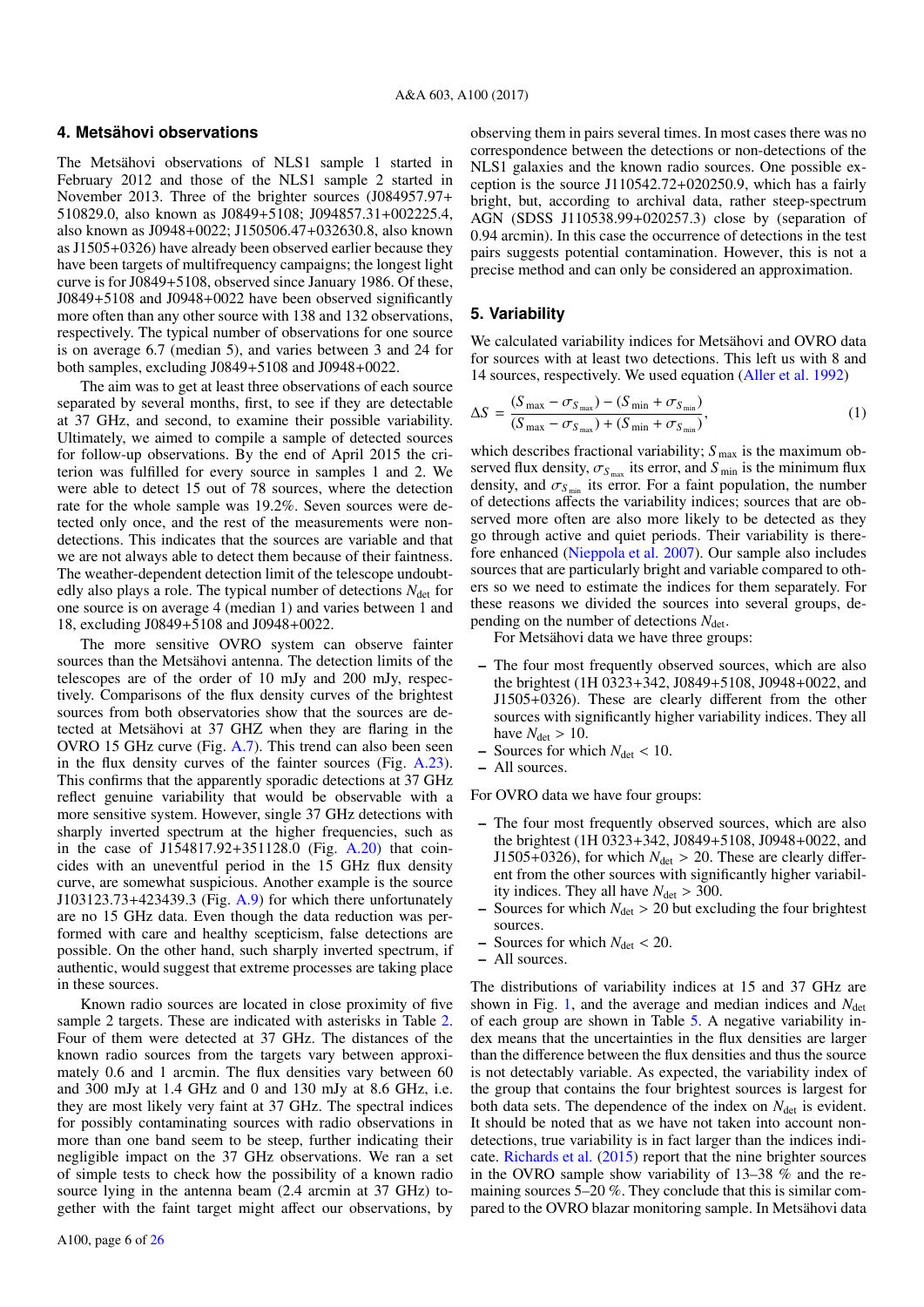

<span id="page-6-0"></span>[Fig. 1.](http://dexter.edpsciences.org/applet.php?DOI=10.1051/0004-6361/201630257&pdf_id=1) Distribution of variability indices at 15 and 37 GHz. Negative variability indices are depicted as zero.

Table 5. Variability indices for Metsähovi and OVRO data.

<span id="page-6-1"></span>

|                       | ΔS      |         | $N_{\rm det}$ |        |
|-----------------------|---------|---------|---------------|--------|
| Metsähovi             | Average | Median  | Average       | Median |
| <b>Brightest</b>      | 0.44    | 0.43    | 48.5          | 42.5   |
| $N_{\text{det}} < 10$ | $-0.03$ | $-0.02$ | 3.3           | 3.0    |
| A11                   | 0.20    | 0.19    | 25.9          | 9.5    |
|                       |         |         |               |        |
| <b>OVRO</b>           |         |         |               |        |
| <b>Brightest</b>      | 0.62    | 0.65    | 394.5         | 386.0  |
| $N_{\text{det}} > 20$ | 0.38    | 0.40    | 190.6         | 71.0   |
| $N_{\text{det}} < 20$ | 0.27    | 0.38    | 7.3           | 7.0    |
| All                   | 0.42    | 0.43    | 151.4         | 66.5   |

<span id="page-6-2"></span>Table 6. Flux density statistics of the detections for Metsähovi and OVRO data.

| Metsähovi             | Min  | Max  | Average | Median | <b>SD</b> | $N_{\rm det}$ |
|-----------------------|------|------|---------|--------|-----------|---------------|
| <b>Brightest</b>      | 0.23 | 1.18 | 0.54    | 0.51   | 0.19      | 194           |
| $N_{\text{det}} < 10$ | 0.21 | 0.55 | 0.34    | 0.34   | 0.07      | 20            |
| A11                   | 0.21 | 1.18 | 0.52    | 0.48   | 0.19      | 214           |
|                       |      |      |         |        |           |               |
| OVRO                  |      |      |         |        |           |               |
| <b>Brightest</b>      | 0.10 | 0.94 | 0.40    | 0.38   | 0.14      | 1578          |
| $N_{\text{det}} > 20$ | 0.01 | 0.23 | 0.07    | 0.04   | 0.05      | 519           |
| $N_{\text{det}} < 20$ | 0.01 | 0.06 | 0.02    | 0.02   | 0.01      | 23            |
| A11                   | 0.01 | 0.94 | 0.32    | 0.32   | 0.19      | 2120          |

the difference between the four brightest and the other sources is also considerable. In addition to  $N_{\text{det}}$ , the rather high detection limit of the telescope causes the variability of the fainter sources to be diminished (see also discussion in Sect. [4\)](#page-5-0).

Statistical values of the flux densities at 37 and 15 GHz are presented in Table [6,](#page-6-2) where the minimum, maximum, average, and median flux densities, standard deviations, and total number of detections are listed for each of the above-mentioned groups.

## **6. Radio spectra**

Radio spectra were compiled for those sources for which we have data at two frequencies at least (41 sources; Figs. [A.25–](#page-19-0) [A.65\)](#page-25-1). Spectral indices were calculated for 20 sources for which



<span id="page-6-3"></span>[Fig. 2.](http://dexter.edpsciences.org/applet.php?DOI=10.1051/0004-6361/201630257&pdf_id=2) Distribution of spectral indices using all frequencies, except 15– 37 GHz.

we had quasi-simultaneous data. We consider data taken within one month to be quasi-simultaneous. The amount of data points for each source and epoch varies from two to six. For nine sources we have only one spectral index value (i.e. one epoch). The spectral index using quasi-simultaneous data was calculated either simply between two frequencies, or between points chosen by eye to best represent the general shape of the spectrum. The latter was used for sources with numerous data points for which the simple method would not produce a realistic value. In some cases there was an obvious break in the spectrum and the indices were therefore determined for both slopes. The indices are listed in Table [A.2,](#page-13-0) where Col. 1 gives the source name, Cols. 2– 4 the start and end times of the epochs, and the frequency range used for calculating the indices, respectively, and the last column the spectral index. In the last column an asterisk denotes a 15– 37 GHz index that we calculated separately in case an index was originally calculated with more than the two data points for the same epoch.

For many sources there are several one-month epochs and for some of those only two data points taken at OVRO and Metsähovi. For sources observed frequently, this resulted in large numbers of indices calculated with only two data points at 15 and 37 GHz (45 for J0948+0022 and 26 for J0849+5108). Only statistical values are listed in these cases. In Table [A.3,](#page-14-0) Col. 1 gives the source name, Cols. 2 and 3 the start and end times of the epochs used for calculating the indices, Col. 4 the number of spectral indices, Cols. 5–8 the minimum, maximum, average, and median values of the indices, and Col. 9 the standard error of the mean (SEM).

The distribution of spectral indices for all frequencies, excluding indices between 15 and 37 GHz, is shown in Fig. [2](#page-6-3) and for frequencies 15–37 GHz in Fig. [3.](#page-7-0) The distributions include all epochs, i.e. there can be several indices for one source. Sources observed more frequently than the others dominate the distribution of the 15–37 GHz indices (see also Table [A.3\)](#page-14-0). They are mostly flat, but can also be strongly inverted. The spectral indices determined using the other frequencies have a much wider distribution, particularly at the steeper end.

In general the indices show significant variability between the various epochs in individual sources. The spectra are often inverted when 37 GHz observations are available, resembling that of gigahertz-peaked spectrum (GPS) sources. Looking at the indices within one source in Table [A.2,](#page-13-0) the spectra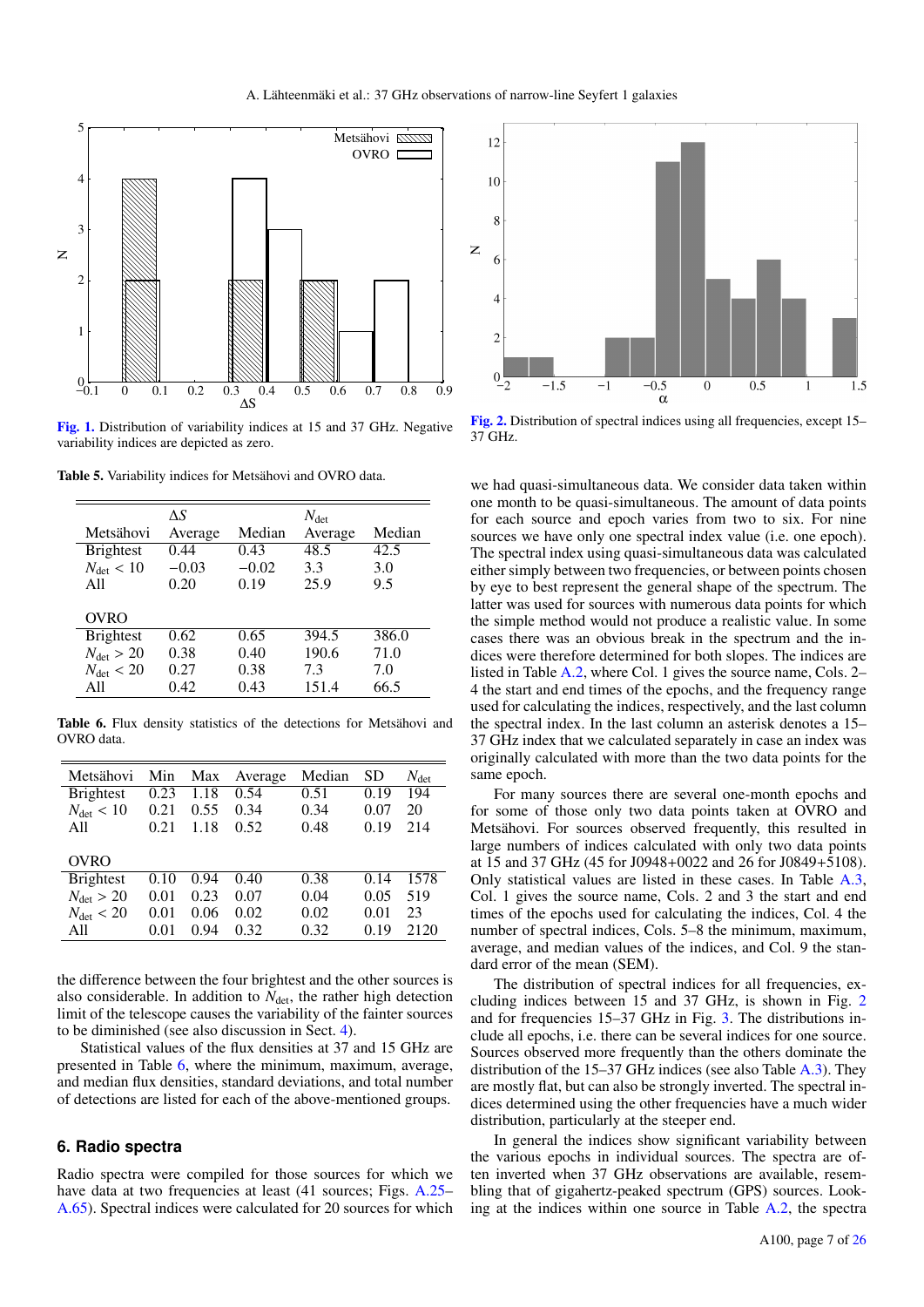

<span id="page-7-0"></span>[Fig. 3.](http://dexter.edpsciences.org/applet.php?DOI=10.1051/0004-6361/201630257&pdf_id=3) Distribution of 15–37 GHz spectral indices.





<span id="page-7-4"></span>[Fig. 5.](http://dexter.edpsciences.org/applet.php?DOI=10.1051/0004-6361/201630257&pdf_id=5) Simultaneous radio spectra of J0948+0022.



<span id="page-7-1"></span>[Fig. 4.](http://dexter.edpsciences.org/applet.php?DOI=10.1051/0004-6361/201630257&pdf_id=4) Simultaneous radio spectra of 1H 0323+342.

can be rather steep or inverted, and they only occasionally flatten. This is a clear indication of flaring that both steep and flat spectra can be seen in some sources, and the variability can be considerable even in those that constantly maintain the steeper shape. The slopes and the shapes of the spectra frequently change from one epoch to another. This is well illustarated in the simultaneous spectra of, for example, 1H 0323+342 and J164442.53+261913.2 in Figs. [4](#page-7-1) and [7,](#page-8-0) which are plotted using spectra with more than just two data points. See Sect. [8](#page-7-2) for details of the individual cases.

## **7. Synchrotron peak frequencies**

Spectral energy distributions (SEDs) were constructed for the 41 sources using the radio data and archival data collected with the ASI (Agenzia Spaziale Italiana) Science Data Center  $(ASDC)$  search tool<sup>[3](#page-7-3)</sup>. A third degree polynomial function was fitted to them to determine the synchrotron peak frequency  $v_{\text{peak}}$ . This was carried out in two ways: by using data only in a fixed frequency range of 8 to 14 ( $log v_{peak}$ ) for each source, and by selecting an exclusive top frequency for each source. This allowed us in many cases to check for a more sensible fit than what the fixed frequency range could produce, as in many cases <span id="page-7-5"></span>[Fig. 6.](http://dexter.edpsciences.org/applet.php?DOI=10.1051/0004-6361/201630257&pdf_id=6) Simultaneous radio spectra of J1505+0326.

the peak frequency was simply set at the highest value of 14 because the SED was still rising when the data range ran out. In the latter case when the disk component was clearly separate from the synchrotron component, it was left out from the fits. This caused a variance of 13.4–15.4 in the individual top limits of the fitting range. The quality of the fits was checked by eye, and sources with not enough (or too much) data to yield an unambiguous fit were flagged as bad (7 for the first case, 11 for the latter). For the fixed frequency range fits the average  $v_{\text{peak}}$  is 13.06 and for the individual fits 13.20, excluding the bad fits. For all sources together, including the bad fits,  $v_{\text{peak}}$  is 13.15 in both cases. [Planck Collaboration XV](#page-11-45) [\(2011\)](#page-11-45) found that the average  $v_{\text{peak}}$  of a large sample of the brightest AGN – mostly blazars – is 13.2. The  $v_{\text{peak}}$  of the fainter NLS1 sources is almost exactly the same.

The distribution of the individually fitted peak frequencies is shown in Fig. [8.](#page-8-1)

#### <span id="page-7-2"></span>**8. Notes on individual sources**

The sources detected at 37 GHz show an assortment of radioloudness values from less than 10 to over 4000, and their black hole masses are all in the range from a few times  $10<sup>6</sup>$  to almost  $10^8$  $10^8$   $M_{\odot}$  (Tables 1 and [2\)](#page-3-0). A table containing flux densities and

<span id="page-7-3"></span><sup>3</sup> <http://www.asdc.asi.it>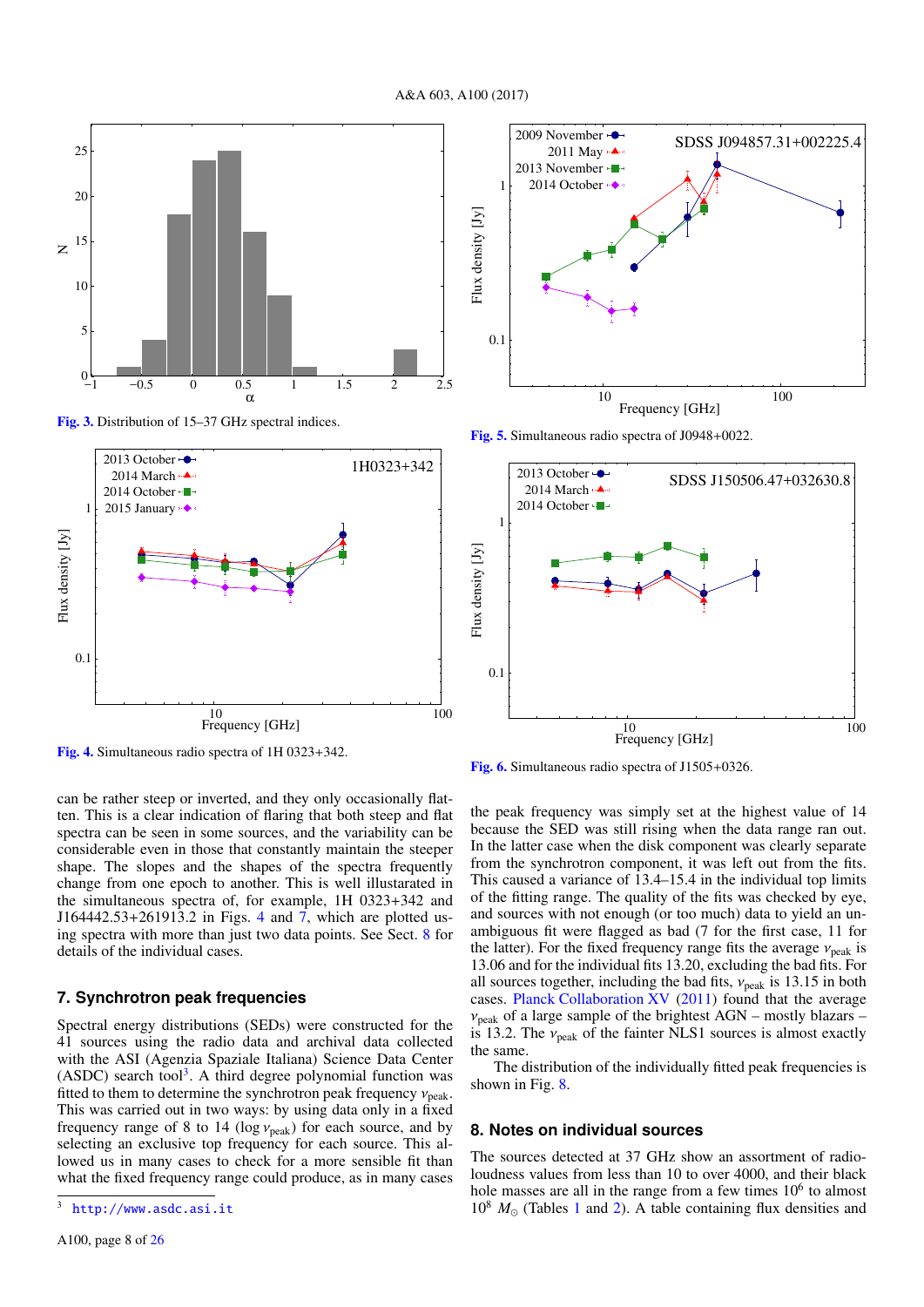

<span id="page-8-0"></span>[Fig. 7.](http://dexter.edpsciences.org/applet.php?DOI=10.1051/0004-6361/201630257&pdf_id=7) Simultaneous radio spectra of J164442.53+261913.2.



<span id="page-8-1"></span>[Fig. 8.](http://dexter.edpsciences.org/applet.php?DOI=10.1051/0004-6361/201630257&pdf_id=8) Distribution of the synchrotron peak frequencies.

their errors from Metsähovi, RATAN-600, and *Planck*, which is presented in this paper, are available at the CDS. An excerpt of the data file can be found in Table [7.](#page-9-0) In the following, we present notes on individual sources.

*1H 0323*+*342.* This source has been observed at Metsähovi since early 2012. Despite its relative brightness –up to around 1 Jy– it is occasionally so faint that it is not detected at all. This is in fact typical for all of the brightest sources in this sample. The OVRO flux density curve shows several welldefined flares that coincide with the 37 GHz flares well. This is the only source that has averaged *Planck* detections; the two 143 GHz detections are averages of observations carried out on 2009 September 1 and 2010 February 13 (2009.8932), and on 2010 September 1 and 2011 February 13 (2010.8932). These are denoted with asterisks in Table [7.](#page-9-0) The source was detected at gamma [\(Abdo et al.](#page-11-46) [2009b\)](#page-11-46) and both parsec and kiloparsec-scale structures have been observed in it [\(Doi et al.](#page-11-14) [2012;](#page-11-14) [Wajima et al.](#page-11-47) [2014\)](#page-11-47). [Lister et al.](#page-11-20) [\(2016\)](#page-11-20) found superluminal features in the jet with speeds of 9.0*c*. [León Tavares et al.](#page-11-7) [\(2014\)](#page-11-7) studied the host galaxy, which exhibits spiral structure, or more likely, a ring-like structure caused by a merger.

The simultaneous radio spectra of this source (Fig. [4\)](#page-7-1) are inverted; these spectra are at their highest in October 2013– March 2014, showing some features between 11 and 37 GHz. In October 2014 it is already declining and is at its lowest in January 2015 and the spectrum is fairly flat, at least without the 37 GHz data point. The nearest 37 GHz measurement in February 2015 is not considered simultaneous by our criteria and is therefore omitted from the last spectra, however, it is of the order of 0.5 Jy. Because the source is known to exhibit superluminal motion, it can be argued that the variability in the spectrum may be due to components moving in the jet according to the Marscher & Gear shock-in-jet model [\(Marscher & Gear](#page-11-48) [1985\)](#page-11-48). Our results comply with those found in a comprehensive spectral analysis by [Angelakis et al.](#page-11-27) [\(2015\)](#page-11-27).

*J0849*+*5108.* The source was first observed at 37 GHz in 1986. At its brightest in 1989 the flux density was about 1.1 Jy, however, for the past 15 yrs the source has been in a fainter state of around 0.5 Jy or slightly less. The OVRO flux density curve exhibits similar, moderate variability. The source has been detected at gamma rays and shows parsec-scale core-jet structure [\(D'Ammando et al.](#page-11-49) [2012\)](#page-11-49). A superluminal speed of 5.8*c* was measured by [Lister et al.](#page-11-20) [\(2016\)](#page-11-20).

For this source we have data only between 15 and 37 GHz with one additional *Planck* 30 GHz data point in April 2012. The simultaneous radio spectra are convex; it is inverted between 15– 30 GHz and very steep between 30–37 GHz, however, the 15– 37 GHz spectral index calculated without the *Planck* data point is flat.

*J0948*+*0022.* One of the brightest and most studied NLS1 galaxies (see e.g. [Foschini et al.](#page-11-50) [2012,](#page-11-50) [2015\)](#page-11-22), this source has been observed at Metsähovi since 2009. It emits in gamma rays [\(Abdo et al.](#page-11-23) [2009a\)](#page-11-23) and shows parsec- and kiloparsec-scale jet structures [\(Lister et al.](#page-11-20) [2016;](#page-11-20) [Doi et al.](#page-11-14) [2012\)](#page-11-14) with a superluminal speed of 11.5*c*. It also varies in the optical regime, and the jet has been suggested as the probable cause [\(Maune et al.](#page-11-51) [2013\)](#page-11-51). Flux density curves of 15 and 37 GHz show large flares, up to 1.1 Jy at the higher frequency.

The simultaneous radio spectra are shown in Fig. [5](#page-7-4) and are in general inverted. The spectra in November 2009 and 2011 May show a high state, subsequent spectra in November 2013 show a decreasing trend, and those in October 2014 show an apparently low state. Unfortunately the 37 GHz observations in November 2009 and October 2014 are both non-detections made in relatively poor weather. The features between 11 and 37 GHz again hint at a possible (superluminal) component moving in the jet according to the shock-in-jet model.

*J1505*+*0326.* This source has been observed in Metsähovi since 2005 and, despite having been detected at gamma rays [\(Abdo et al.](#page-11-46) [2009b\)](#page-11-46) and in general being one of the most studied NLS1 galaxies, it does not exhibit particularly strong variability at 37 GHz. The flux density has never exceeded 0.7 Jy. Admittedly the number of observations is relatively low. In contrast, the 15 GHz flux density curve mainly shows moderate variability, increasing in 2014 and ending in a large flare and a substantial drop in brightness. The drop is also seen in the 37 GHz data following the period presented in this paper. The ground level of the 15 GHz flux densities is higher than for any of the other sources (around 0.4 Jy until 2013, and around 0.3 Jy after that), with the exception of the brightening of  $J0849+5108$  towards the end of 2013. Parsec-scale features have been observed in this source [\(D'Ammando et al.](#page-11-52) [2013\)](#page-11-52), and [Lister et al.](#page-11-20) [\(2016\)](#page-11-20) reports subluminal jet features moving at a speed of 1.1*c*.

The simultaneous radio spectra of this source (Fig. [6\)](#page-7-5) show achromatic variablity: the spectra retain more or less the same shape but move up and down exhibiting both a high state (October 2014) and a low state (October 2013 and March 2014). There are no 37 GHz observations in October 2014, but a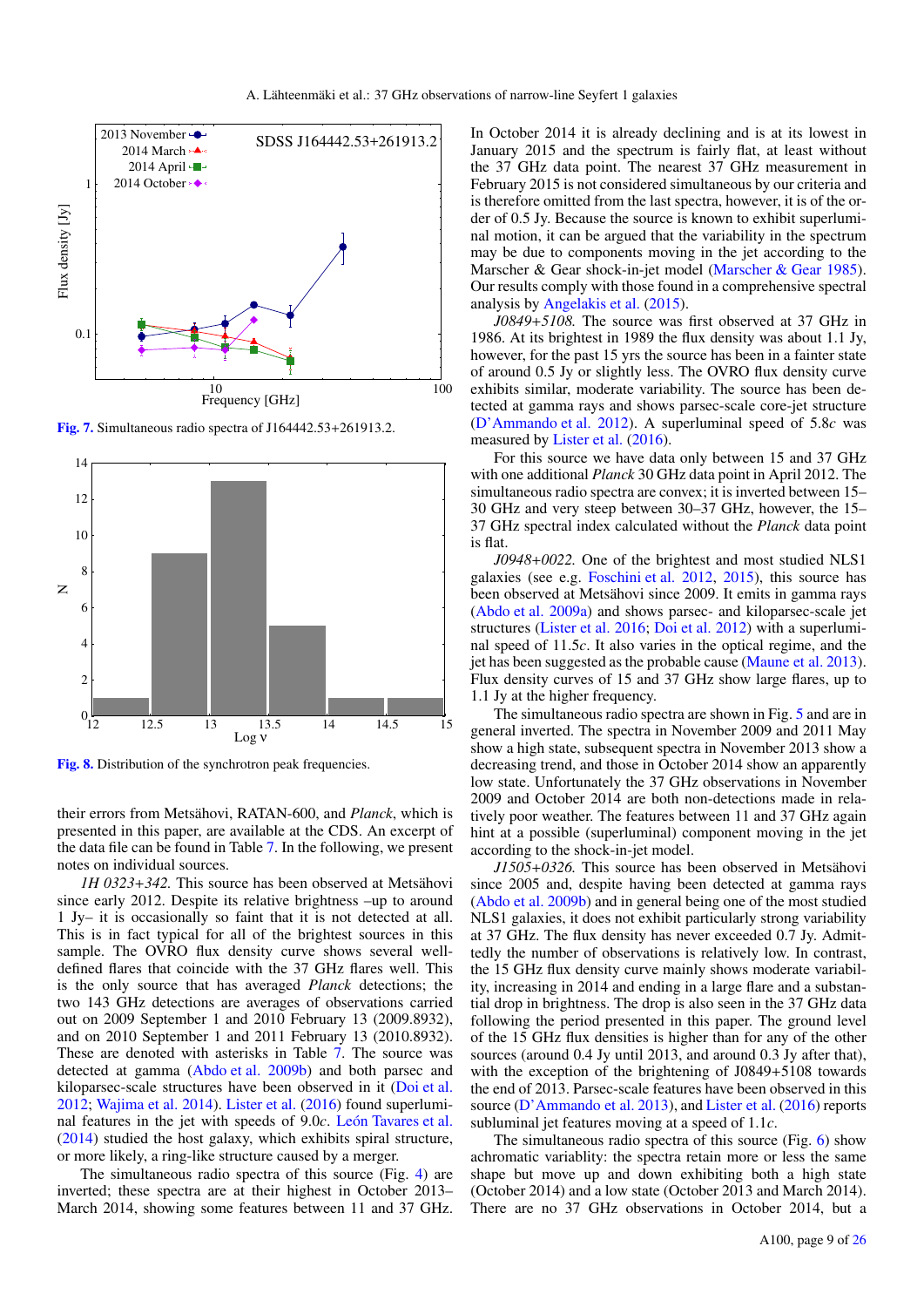## A&A 603, A100 (2017)

<span id="page-9-0"></span>Table 7. Example of the data file, available at the CDS, containing Metsähovi, RATAN-600, and *Planck* observations.

| Source name | Frequency        | Time           | Flux density | Error        |
|-------------|------------------|----------------|--------------|--------------|
|             | (GHz)            | (decimal year) | (Jy)         | (Jy)         |
| 1H0323+342  | $\overline{4.8}$ | 2013.810959    | 0.49         | 0.03         |
| 1H0323+342  | 4.8              | 2014.197260    | 0.52         | 0.03         |
| 1H0323+342  | 4.8              | 2014.780822    | 0.46         | 0.02         |
| 1H0323+342  | 4.8              | 2015.010959    | 0.35         | 0.02         |
| 1H0323+342  | 8.2              | 2013.810959    | 0.47         | 0.03         |
| 1H0323+342  | 8.2              | 2014.197260    | 0.49         | 0.05         |
| 1H0323+342  | 8.2              | 2014.780822    | 0.42         | 0.03         |
| 1H0323+342  | 8.2              | 2015.010959    | 0.33         | 0.03         |
| 1H0323+342  | 11.2             | 2013.810959    | 0.44         | 0.05         |
| 1H0323+342  | 11.2             | 2014.197260    | 0.45         | 0.05         |
| 1H0323+342  | 11.2             | 2014.780822    | 0.41         | 0.04         |
| 1H0323+342  | 11.2             | 2015.010959    | 0.30         | 0.03         |
| 1H0323+342  | 21.7             | 2013.810959    | 0.31         | 0.05         |
| 1H0323+342  | 21.7             | 2014.197260    | 0.38         | 0.06         |
| 1H0323+342  | 21.7             | 2014.780822    | 0.39         | 0.06         |
| 1H0323+342  | 21.7             | 2015.010959    | 0.28         | 0.04         |
| 1H0323+342  | 37               | 2012.103123    | nd           |              |
| 1H0323+342  | 37               | 2012.103250    | nd           |              |
| 1H0323+342  | 37               | 2012.108219    | nd           |              |
| 1H0323+342  | 37               | 2013.228524    | 0.64         | 0.08         |
| 1H0323+342  | 37               | 2013.234888    | 0.46         | 0.07         |
| 1H0323+342  | 37               | 2013.515495    | 0.46         | 0.07         |
| 1H0323+342  | 37               | 2013.526617    | 0.60         | 0.06         |
| 1H0323+342  | 37               | 2013.647215    | 0.40         | 0.06         |
| 1H0323+342  | 37               | 2013.781315    | 0.67         | 0.13         |
| 1H0323+342  | 37               | 2013.783215    | nd           |              |
| 1H0323+342  | 37               | 2013.837960    | nd           |              |
| 1H0323+342  | 37               | 2013.849637    | 1.05         | 0.15         |
| 1H0323+342  | 37               | 2013.871182    | 0.56         | 0.08         |
| 1H0323+342  | 37               | 2014.078259    | 0.80         |              |
| 1H0323+342  | 37               | 2014.207397    | 0.59         | 0.07<br>0.07 |
| 1H0323+342  | 37               |                |              |              |
|             |                  | 2014.592094    | nd           |              |
| 1H0323+342  | 37               | 2014.695785    | 0.39         | 0.07         |
| 1H0323+342  | 37               | 2014.739778    | 0.50         | 0.07         |
| 1H0323+342  | 37               | 2014.887168    | nd           |              |
| 1H0323+342  | 37               | 2015.125504    | 0.53         | 0.06         |
| 1H0323+342  | 37               | 2015.160275    | nd           |              |
| 1H0323+342  | 37               | 2015.199265    | 0.45         | 0.06         |
| 1H0323+342  | 70               | 2010.654795    | 1.19         | 0.26         |
| 1H0323+342  | 70               | 2011.128767    | 1.12         | 0.28         |
| 1H0323+342  | 143              | 2009.893200*   | 0.75         | 0.15         |
| 1H0323+342  | 143              | 2010.893200*   | 0.82         | 0.18         |
| 1H0323+342  | 217              | 2009.660274    | 0.46         | 0.10         |
| 1H0323+342  | 217              | 2010.660274    | 0.70         | 0.13         |

Notes. Non-detections are shown only for Metsähovi data. Column 1: source name; Col. 2: frequency; Col. 3: date. For RATAN-600 this is the average date of the observations stacked together. This also applies to those *Planck* observations marked with an asterisk. Column 4: flux density. RATAN-600 flux densities are averages of multiple observations. This also applies to those *Planck* observations marked with an asterisk in Col. 3. Column 5: error in the flux density.

detection of around 0.5 Jy in April 2014 suggests that the shape remains exactly similar.

*J161259.83*+*421940.3.* This source was detected five times. Its radio loudness is only 24 [\(Foschini](#page-11-28) [2011\)](#page-11-28), one of the lowest in the sample, yet it is one of the brightest detections in our "nonbright" category.

*J164442.53*+*261913.2.* Both parsec and kiloparsec-scale jets have been observed in this source [\(Doi et al.](#page-11-53) [2011,](#page-11-53) [2012\)](#page-11-14) and it has also been detected in gamma rays [\(D'Ammando et al.](#page-11-54) [2015\)](#page-11-54). Three of four 37 GHz detections coincide nicely with the 15 GHz

flares (Fig. [A.23\)](#page-18-0). For the first 37 GHz detection there exists no simultaneous 15 GHz data.

The simultaneous radio spectra of this source (Fig. [7\)](#page-8-0) show similar variability as that of 1H 0323+342. In November 2013 it is at its highest with an inverted shape due to the 37 GHz detection. In March and April 2014 the spectrum is low, steep, and straight, and the source is not detected at 37 GHz. In October 2014 it again starts to rise towards the higher frequencies. Unfortunately there are no simultaneous 37 GHz observations for October 2014, but a detection in September is of the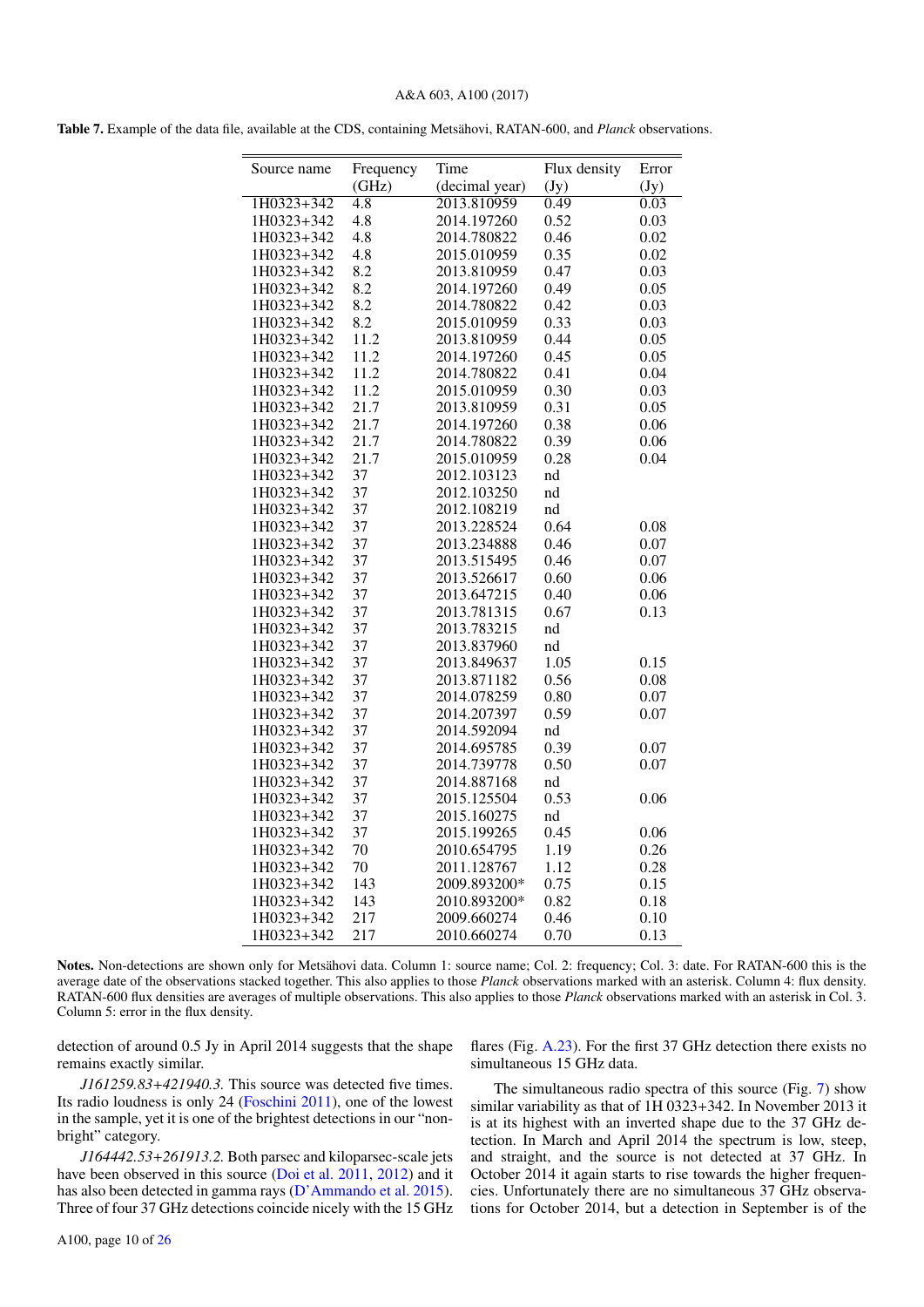order of 0.3 Jy. The two simple 15 to 37 GHz spectral indices both indicate an inverted spectrum, particulary that occurring in September 2014 but not considered simultaneous according to our criteria of one month. It does, nevertheless, coincide nicely with the rising multifrequency spectrum in October. There is some structure between 11 and 37 GHz, possibly indicating a component moving in the jet. However, there are no measurements or superluminal motion in this source so far.

*Other sources.* There are two detections of J110542.72+ 020250.9 and J145041.93+591936.9. A kiloparsec-scale jet has been observed in the latter [\(Doi et al.](#page-11-14) [2012\)](#page-11-14). There is a rather bright radio source close to J110542.72+020250.9, which may contribute to the 37 GHz flux (see Sect. [4](#page-5-0) for details); caution is advisable.

Sources J080535.17+302201.7, J103123.73+423439.3, J125635.89+500852.4, J133345.47+414127.7, J150832.91+ 583422.5, J154817.92+351128.0, and J162901.30+400759.9 have all been detected once at 37 GHz.

The flux density of the source J104732.68+472532.0 at 15 GHz is consistently around 0.2 Jy, however, it has not been detected at 37 GHz. In addition to the three observations reported in this paper (until end of April 2015), there are four further 37 GHz observations, which are all non-detections. Most other sources detected at 15 GHz but not at 37 GHz have fairly uneventful flux density curves with the exception of J144318.56+472556.7, which shows activity towards the end of 2014 and early 2015. Nevertheless, the source was not detected at 37 GHz during this period.

#### **9. Discussion**

Recurrent detections and variability imply that the origin of the radio emission in NLS1 galaxies at 37 GHz is a relativistic jet rather than star formation processes. It is unlikely that star formation activity alone could generate variable radio emission at a minimum level of 200 mJy, which is observed in distant galaxies at such high radio frequencies, considering that the spectrum of a radio supernova typically turns over at low frequencies and the peak amplitude is of the order of 100 mJy or less. The radio spectra of the radio-brightest NLS1 galaxies also show similar variability as blazars, i.e. components moving in the jet or achromatic variability (see e.g. [Angelakis et al.](#page-11-55) [2012,](#page-11-55) [2015;](#page-11-27) [Planck Collaboration Int. XLV](#page-11-56) [2016\)](#page-11-56). It is therefore expected that jets will be found in all sources detected at 37 GHz. Most of the detected sources in this paper are radio loud, however, a couple are on the verge of being radio quiet. In samples 3 and 4, of which work is in progress and will be published in subsequent papers, we have detections of sources classified as radio quiet or even radio silent; evidently the division of NLS1 galaxies into categories based on one-epoch low-frequency radio observations is seriously misguided. This has also been found true earlier for other fainter AGN classes such as BLOs and GPS sources [\(Nieppola et al.](#page-11-57) [2006,](#page-11-57) [2007,](#page-11-44) [2009;](#page-11-58) [Tornikoski et al.](#page-11-59) [2001,](#page-11-59) [2009;](#page-11-60) [Torniainen et al.](#page-11-61) [2005\)](#page-11-61). As a class, BLOs resemble NLS1 galaxies, i.e. they were previously assumed to be very faint, particularly those classified as high-energy peaked BLOs (HBLs). However, [Nieppola et al.](#page-11-44) [\(2007\)](#page-11-44) studied a large sample of BLOs, and it turned out that 34% of all BLOs and 15% of HBLs were detected at 37 GHz. The result is similar to ours.

Certainly there may exist a NLS1 type where star formation activity is the main source of radio emission, particularly at lower frequencies, or jets may not exist at all, or any combination



<span id="page-10-0"></span>[Fig. 9.](http://dexter.edpsciences.org/applet.php?DOI=10.1051/0004-6361/201630257&pdf_id=9) Historical flux density at 1.4 GHz plotted against the average flux density at 37 GHz from this campaign. The values are not simultaneous.

of these at variable contribution levels (see e.g. [Caccianiga et al.](#page-11-26) [2015\)](#page-11-26). However, we conclude that there are relativistic jets in a much larger number of NLS1 sources than previously assumed, and that their contribution in many cases is considerable. It is dubious whether lower frequency, one-epoch observations, such as the VLA FIRST or NVSS observations, or radio loudness estimated based on them, can be used to predict the brightness of sources at higher frequencies. The Pearson product moment and Spearman rank correlation coefficients show that the 1.4 and 37 GHz flux densities for the 15 detected sources are only weakly correlated: i.e.  $r_{Pearson} = 0.54$ ,  $P_{Pearson} = 0.04$ ;  $r_{Spearman} = 0.34$ , and  $P_{Spearman} = 0.22$  (the correlation is significant and the null hypothesis rejected if  $P < 0.05$ ). The correlation shown in Fig. [9](#page-10-0) indicates bimodal structure. In some sources the flux densities appear to be nicely correlated, however, the 37 GHz flux density is relatively high for some sources that are faint at 1.4 GHz. The latter provide the unanticipated results.

The existence of fully developed relativistic jets in spirals or in young, evolving galaxies has implications on, for example, models of AGN evolution and jet formation. However, some NLS1 source are clearly harboured in interacting and/or irregular systems [\(Ohta et al.](#page-11-6) [2007;](#page-11-6) [León Tavares et al.](#page-11-7) [2014\)](#page-11-7). Usually this division between the different types of host galaxies has been made between radio-quiet and radio-loud sources. If we now observe substantial amounts of high-frequency radio emission from radio-quiet NLS1 galaxies, the assumptions of the hosts – or the models – must be re-examined. Without extensive host galaxy studies of all NLS1 types the question will remain open.

Even if NLS1 galaxies challenge our current knowledge of AGN and relativistic jet systems, at the same time they present an opportunity to study them starting from an alternative set of initial properties compared to blazars. NLS1 galaxies may, for example, aid us in figuring out what kind of properties are needed to trigger and maintain AGN activity. It is also clear that the evolutionary lines and unfication scenarios of the various AGN populations need closer inspection to achieve a coherent picture.

## **10. Conclusions**

We have presented multi-epoch observations of a sample of 78 NLS1 galaxies at 37 GHz with additional quasi-simultaneous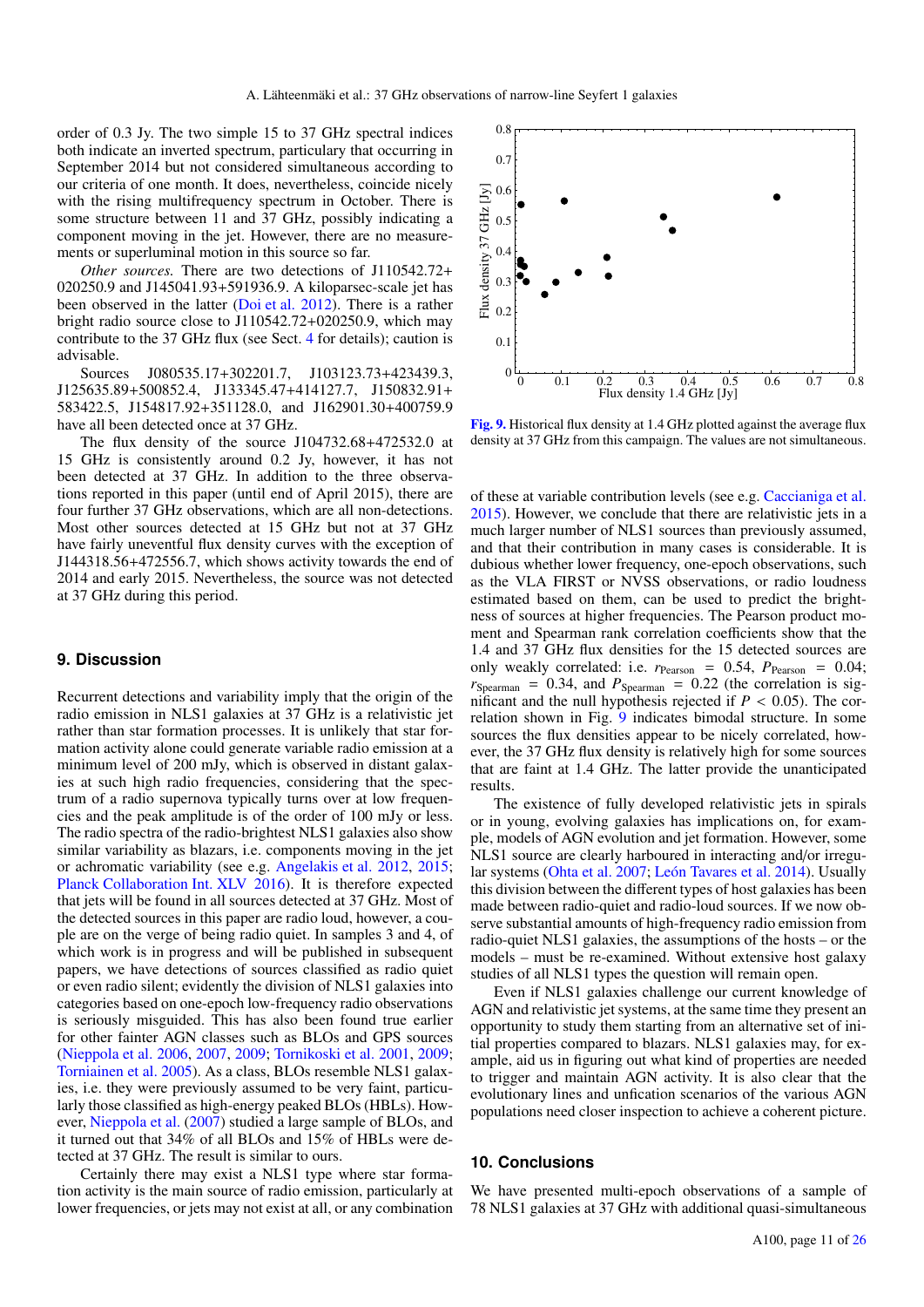radio data at other frequencies. Our main conclusions are the following:

- 1. The detection rate at 37 GHz is around 19%. This includes both radio-loud and radio-quiet sources.
- 2. The high-frequency radio variability of NLS1 galaxies is substantial. Frequent observations reveal this more effectively. Variability is therefore expected to increase when more data become available.
- 3. The radio spectra show variablity from one epoch to another, and in some cases these spectra resemble the spectra of blazars (i.e. shocks moving in the jet or achromatic variability).
- 4. The average synchrotron peak frequencies of NLS1 galaxies and bright blazars are almost exactly the same.
- 5. The source of the high-frequency radio emission in sources detected at 37 GHz is likely to be relativistic jets rather than star formation, and the number of jets found in NLS1 galaxies is expected to increase significantly as more observations become available.

We will publish the results for the next NLS1 samples at 37 GHz and all samples at 22 GHz in the near future. In addition to NLS1 galaxies, we are monitoring a sample of low-luminosity AGN (LLAGN) at 22 and 37 GHz. Follow-up observations of the current sample at various wavelengths are also in progress.

*Acknowledgements.* The OVRO 40 m monitoring programme is supported in part by NASA grants NNX08AW31G, NNX11A043G and NNX14AQ89G, and NSF grants AST-0808050 and AST-1109911. T.H. was supported by the Academy of Finland project number 267324. MGM acknowledges support through the Russian Government Program of Competitive Growth of Kazan Federal University. This research has made use of the NASA/IPAC Extragalactic Database (NED), which is operated by the Jet Propulsion Laboratory, California Institute of Technology, under contract with the National Aeronautics and Space Administration. Based on observations obtained with *Planck* ([http:](http://www.esa.int/Planck) [//www.esa.int/Planck](http://www.esa.int/Planck)), an ESA science mission with instruments and contributions directly funded by ESA Member States, NASA, and Canada.

#### **References**

- <span id="page-11-23"></span>Abdo, A. A., Ackermann, M., Ajello, M., et al. 2009a, [ApJ, 699, 976](http://linker.aanda.org/10.1051/0004-6361/201630257/1)
- <span id="page-11-46"></span>Abdo, A. A., Ackermann, M., Ajello, M., et al. 2009b, [ApJ, 707, L142](http://linker.aanda.org/10.1051/0004-6361/201630257/2)
- <span id="page-11-43"></span>Aller, M. F., Aller, H. D., & Hughes, P. A. 1992, [ApJ, 399, 16](http://linker.aanda.org/10.1051/0004-6361/201630257/3)
- <span id="page-11-55"></span>Angelakis, E., Fuhrmann, L., Nestoras, I., et al. 2012, [J. Phys. Conf. Ser., 372,](http://linker.aanda.org/10.1051/0004-6361/201630257/4) [012007](http://linker.aanda.org/10.1051/0004-6361/201630257/4)
- <span id="page-11-27"></span>Angelakis, E., Fuhrmann, L., Marchili, N., et al. 2015, [A&A, 575, A55](http://linker.aanda.org/10.1051/0004-6361/201630257/5)
- <span id="page-11-36"></span>Baars, J. W. M., Genzel, R., Pauliny-Toth, I. I. K., & Witzel, A. 1977, [A&A, 61,](http://linker.aanda.org/10.1051/0004-6361/201630257/6) [99](http://linker.aanda.org/10.1051/0004-6361/201630257/6)
- <span id="page-11-25"></span>Berton, M., Foschini, L., Ciroi, S., et al. 2015, [A&A, 578, A28](http://linker.aanda.org/10.1051/0004-6361/201630257/7)
- <span id="page-11-2"></span>Boller, T. 2000, [New Astron. Rev., 44, 387](http://linker.aanda.org/10.1051/0004-6361/201630257/8)
- <span id="page-11-4"></span>Boller, T., Brandt, W. N., & Fink, H. 1996, [A&A, 305, 53](http://linker.aanda.org/10.1051/0004-6361/201630257/9)
- <span id="page-11-9"></span>Boroson, T. A., & Green, R. F. 1992, [ApJS, 80, 109](http://linker.aanda.org/10.1051/0004-6361/201630257/10)
- <span id="page-11-24"></span>Caccianiga, A., Antón, S., Ballo, L., et al. 2014, [MNRAS, 441, 172](http://linker.aanda.org/10.1051/0004-6361/201630257/11)
- <span id="page-11-26"></span>Caccianiga, A., Anton, S., Ballo, L., et al. 2015, [MNRAS, 451, 1795](http://linker.aanda.org/10.1051/0004-6361/201630257/12)
- <span id="page-11-30"></span>Condon, J. J., Cotton, W. D., Greisen, E. W., et al. 1998, [AJ, 115, 1693](http://linker.aanda.org/10.1051/0004-6361/201630257/13)
- <span id="page-11-49"></span>D'Ammando, F., Orienti, M., Finke, J., et al. 2012, [MNRAS, 426, 317](http://linker.aanda.org/10.1051/0004-6361/201630257/14)
- <span id="page-11-54"></span><span id="page-11-52"></span>D'Ammando, F., Orienti, M., Doi, A., et al. 2013, [MNRAS, 433, 952](http://linker.aanda.org/10.1051/0004-6361/201630257/15) D'Ammando, F., Orienti, M., Larsson, J., & Giroletti, M. 2015, [MNRAS, 452,](http://linker.aanda.org/10.1051/0004-6361/201630257/16) [520](http://linker.aanda.org/10.1051/0004-6361/201630257/16)
- <span id="page-11-53"></span>Doi, A., Asada, K., & Nagai, H. 2011, [ApJ, 738, 126](http://linker.aanda.org/10.1051/0004-6361/201630257/17)
- <span id="page-11-14"></span>Doi, A., Nagira, H., Kawakatu, N., et al. 2012, [ApJ, 760, 41](http://linker.aanda.org/10.1051/0004-6361/201630257/18)
- <span id="page-11-17"></span>Doi, A., Asada, K., Fujisawa, K., et al. 2013, [ApJ, 765, 69](http://linker.aanda.org/10.1051/0004-6361/201630257/19)
- <span id="page-11-18"></span>Doi, A., Wajima, K., Hagiwara, Y., & Inoue, M. 2015, [ApJ, 798, L30](http://linker.aanda.org/10.1051/0004-6361/201630257/20)
- <span id="page-11-3"></span>Fabian, A. C., Kara, E., Walton, D. J., et al. 2013, [MNRAS, 429, 2917](http://linker.aanda.org/10.1051/0004-6361/201630257/21)
- <span id="page-11-28"></span>Foschini, L. 2011, in Narrow-Line Seyfert 1 Galaxies and their Place in the Universe, 24
- <span id="page-11-50"></span>Foschini, L., Angelakis, E., Fuhrmann, L., et al. 2012, [A&A, 548, A106](http://linker.aanda.org/10.1051/0004-6361/201630257/23)
- <span id="page-11-22"></span>Foschini, L., Berton, M., Caccianiga, A., et al. 2015, [A&A, 575, A13](http://linker.aanda.org/10.1051/0004-6361/201630257/24)
- <span id="page-11-13"></span>Gliozzi, M., Papadakis, I. E., Grupe, D., et al. 2010, [ApJ, 717, 1243](http://linker.aanda.org/10.1051/0004-6361/201630257/25)
- <span id="page-11-1"></span>Goodrich, R. W. 1989, [ApJ, 342, 224](http://linker.aanda.org/10.1051/0004-6361/201630257/26)
- <span id="page-11-16"></span>Gu, M., Chen, Y., Komossa, S., et al. 2015, [ApJS, 221, 3](http://linker.aanda.org/10.1051/0004-6361/201630257/27)
- <span id="page-11-21"></span>Järvelä, E., Lähteenmäki, A., & León-Tavares, J. 2015, [A&A, 573, A76](http://linker.aanda.org/10.1051/0004-6361/201630257/28)
- <span id="page-11-12"></span>Komossa, S., Voges, W., Xu, D., et al. 2006, [AJ, 132, 531](http://linker.aanda.org/10.1051/0004-6361/201630257/29)
- <span id="page-11-7"></span>León Tavares, J., Kotilainen, J., Chavushyan, V., et al. 2014, [ApJ, 795, 58](http://linker.aanda.org/10.1051/0004-6361/201630257/30)
- <span id="page-11-20"></span>Lister, M. L., Aller, M. F., Aller, H. D., et al. 2016, [AJ, 152, 12](http://linker.aanda.org/10.1051/0004-6361/201630257/31)
- <span id="page-11-48"></span>Marscher, A. P., & Gear, W. K. 1985, [ApJ, 298, 114](http://linker.aanda.org/10.1051/0004-6361/201630257/32)
- <span id="page-11-40"></span>Massardi, M., & Burigana, C. 2010, [New Astron., 15, 678](http://linker.aanda.org/10.1051/0004-6361/201630257/33)
- <span id="page-11-10"></span>Mathur, S., Kuraszkiewicz, J., & Czerny, B. 2001, [New Astron., 6, 321](http://linker.aanda.org/10.1051/0004-6361/201630257/34)
- <span id="page-11-51"></span>Maune, J. D., Miller, H. R., & Eggen, J. R. 2013, [ApJ, 762, 124](http://linker.aanda.org/10.1051/0004-6361/201630257/35)
- <span id="page-11-34"></span>Mingaliev, M. G., Stolyarov, V. A., Davies, R. D., et al. 2001, [A&A, 370, 78](http://linker.aanda.org/10.1051/0004-6361/201630257/36)
- <span id="page-11-35"></span>Mingaliev, M. G., Sotnikova, Y. V., Torniainen, I., Tornikoski, M., & Udovitskiy, R. Y. 2012, [A&A, 544, A25](http://linker.aanda.org/10.1051/0004-6361/201630257/37)
- <span id="page-11-57"></span>Nieppola, E., Tornikoski, M., & Valtaoja, E. 2006, [A&A, 445, 441](http://linker.aanda.org/10.1051/0004-6361/201630257/38)
- <span id="page-11-44"></span>Nieppola, E., Tornikoski, M., Lähteenmäki, A., et al. 2007, [AJ, 133, 1947](http://linker.aanda.org/10.1051/0004-6361/201630257/39)
- <span id="page-11-58"></span>Nieppola, E., Hovatta, T., Tornikoski, M., et al. 2009, [AJ, 137, 5022](http://linker.aanda.org/10.1051/0004-6361/201630257/40)
- <span id="page-11-6"></span>Ohta, K., Aoki, K., Kawaguchi, T., & Kiuchi, G. 2007, [ApJS, 169, 1](http://linker.aanda.org/10.1051/0004-6361/201630257/41)
- <span id="page-11-0"></span>Osterbrock, D. E., & Pogge, R. W. 1985, [ApJ, 297, 166](http://linker.aanda.org/10.1051/0004-6361/201630257/42)
- <span id="page-11-37"></span>Ott, M., Witzel, A., Quirrenbach, A., et al. 1994, [A&A, 284, 331](http://linker.aanda.org/10.1051/0004-6361/201630257/43)
- <span id="page-11-8"></span>Peterson, B. M., McHardy, I. M., Wilkes, B. J., et al. 2000, [ApJ, 542, 161](http://linker.aanda.org/10.1051/0004-6361/201630257/44)
- <span id="page-11-41"></span>Planck Collaboration I. 2016, [A&A, 594, A1](http://linker.aanda.org/10.1051/0004-6361/201630257/45)
- <span id="page-11-45"></span>Planck Collaboration XV. 2011, [A&A, 536, A15](http://linker.aanda.org/10.1051/0004-6361/201630257/46)
- <span id="page-11-42"></span>Planck Collaboration XXVI. 2016, [A&A, 594, A26](http://linker.aanda.org/10.1051/0004-6361/201630257/47)
- <span id="page-11-56"></span>Planck Collaboration Int. XLV. 2016, [A&A, 596, A106](http://linker.aanda.org/10.1051/0004-6361/201630257/48)
- <span id="page-11-5"></span>Puchnarewicz, E. M., Mason, K. O., Cordova, F. A., et al. 1992, [MNRAS, 256,](http://linker.aanda.org/10.1051/0004-6361/201630257/49) [589](http://linker.aanda.org/10.1051/0004-6361/201630257/49)
- <span id="page-11-15"></span>Richards, J. L., & Lister, M. L. 2015, [ApJ, 800, L8](http://linker.aanda.org/10.1051/0004-6361/201630257/50)
- <span id="page-11-39"></span>Richards, J. L., Max-Moerbeck, W., Pavlidou, V., et al. 2011, [ApJS, 194, 29](http://linker.aanda.org/10.1051/0004-6361/201630257/51)
- <span id="page-11-19"></span>Richards, J. L., Lister, M. L., Savolainen, T., et al. 2015, in Extragalactic Jets from Every Angle, eds. F. Massaro, C. C. Cheung, E. Lopez, & A. Siemiginowska, [IAU Symp., 313, 139](http://linker.aanda.org/10.1051/0004-6361/201630257/52)
- <span id="page-11-29"></span>Spergel, D. N., Bean, R., Doré, O., et al. 2007, [ApJS, 170, 377](http://linker.aanda.org/10.1051/0004-6361/201630257/53)
- <span id="page-11-38"></span>Tabara, H., & Inoue, M. 1980, [A&AS, 39, 379](http://linker.aanda.org/10.1051/0004-6361/201630257/54)
- <span id="page-11-32"></span>Teräsranta, H., Tornikoski, M., Mujunen, A., et al. 1998, [A&AS, 132, 305](http://linker.aanda.org/10.1051/0004-6361/201630257/55)
- <span id="page-11-61"></span>Torniainen, I., Tornikoski, M., Teräsranta, H., F., A. M., & H., A. 2005, [A&A,](http://linker.aanda.org/10.1051/0004-6361/201630257/56) [435, 839](http://linker.aanda.org/10.1051/0004-6361/201630257/56)
- <span id="page-11-59"></span>Tornikoski, M., Jussila, I., Johansson, P., Lainela, M., & Valtaoja, E. 2001, [AJ,](http://linker.aanda.org/10.1051/0004-6361/201630257/57) [121, 1306](http://linker.aanda.org/10.1051/0004-6361/201630257/57)
- <span id="page-11-60"></span>Tornikoski, M., Torniainen, I., Lähteenmäki, A., et al. 2009, [Astron. Nachr., 330,](http://linker.aanda.org/10.1051/0004-6361/201630257/58) [128](http://linker.aanda.org/10.1051/0004-6361/201630257/58)
- <span id="page-11-33"></span>Verkhodanov, O. V. 1997, [Astronomical Data Analysis Software and](http://linker.aanda.org/10.1051/0004-6361/201630257/59) [Systems VI, ASP Conf. Ser., 125, 46](http://linker.aanda.org/10.1051/0004-6361/201630257/59)
- <span id="page-11-47"></span>Wajima, K., Fujisawa, K., Hayashida, M., et al. 2014, [ApJ, 781, 75](http://linker.aanda.org/10.1051/0004-6361/201630257/60)
- <span id="page-11-31"></span>Whalen, D. J., Laurent-Muehleisen, S. A., Moran, E. C., & Becker, R. H. 2006, [AJ, 131, 1948](http://linker.aanda.org/10.1051/0004-6361/201630257/61)
- <span id="page-11-11"></span>Woo, J.-H., Yoon, Y., Park, S., Park, D., & Kim, S. C. 2015, [ApJ, 801, 38](http://linker.aanda.org/10.1051/0004-6361/201630257/62)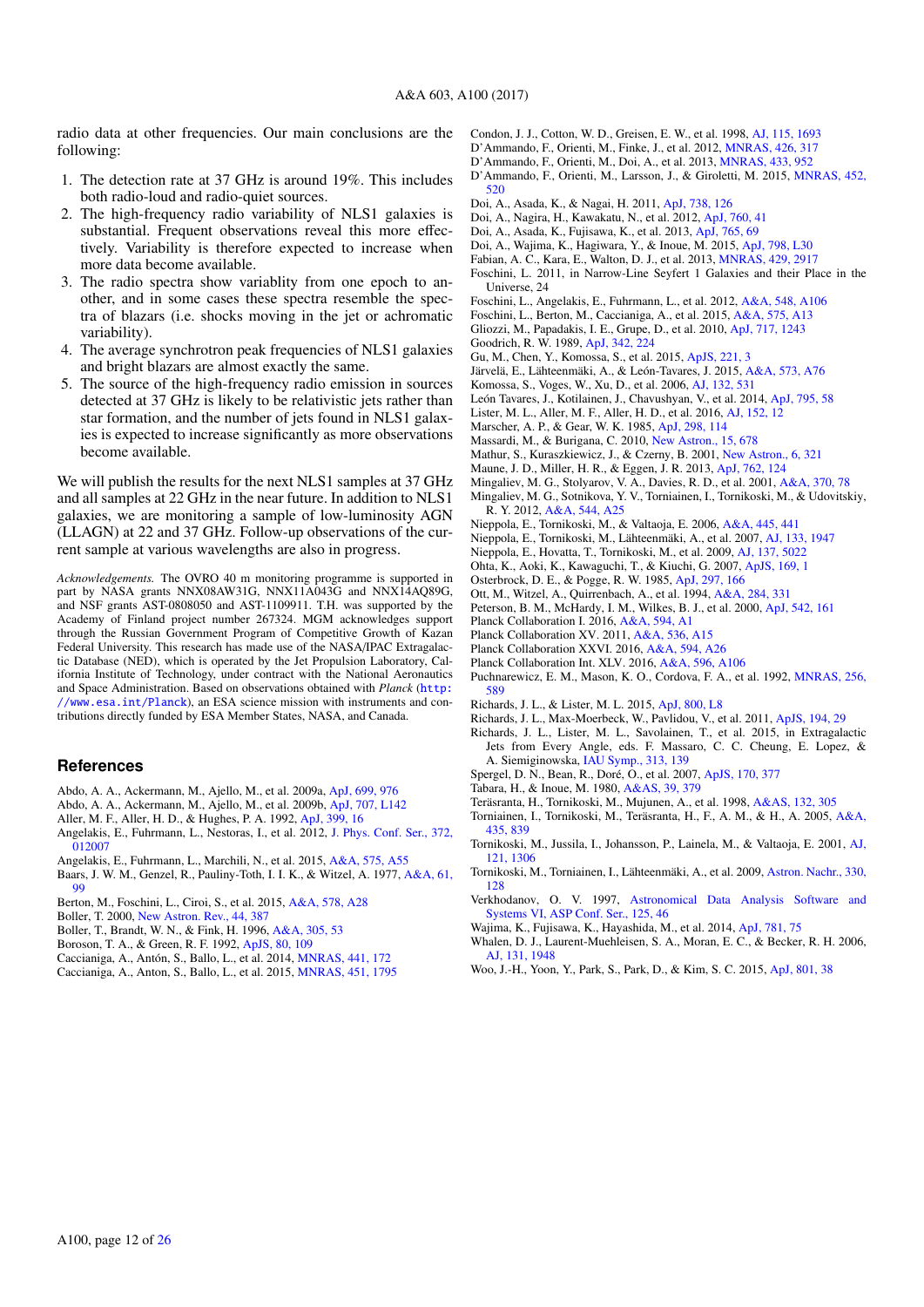# **Appendix A: Additional tables and figures**

<span id="page-12-0"></span>Table A.1. Sources with additional data from RATAN-600, OVRO, and *Planck*.

| RATAN-600<br>Metsähovi<br>Planck<br>Source<br>1H 0323+342<br>det<br>det<br>det<br>det<br>FBQS J0713+3820<br>nd<br>det<br>.<br>SDSS J075800.05+392029.0<br>nd<br>det<br>SDSS J080409.23+385348.8<br>nd<br>det<br>.<br>SDSS J081432.11+560956.6<br>nd<br>nd<br>det<br>SDSS J084957.97+510829.0<br>det<br>det<br>det<br>.<br>SDSS J085001.17+462600.5<br>nd<br>det<br>.<br>SDSS J090227.16+044309.5<br>nd<br>det<br>det<br>IRAS 09426+1929<br>det<br>nd<br>.<br>.<br>SDSS J094857.31+002225.4<br>det<br>det<br>det<br>det<br>SDSS J095317.09+283601.5<br>nd<br>det<br>det<br>.<br>SDSS J103123.73+423439.3<br>det<br>det<br>nd<br>. |  |
|----------------------------------------------------------------------------------------------------------------------------------------------------------------------------------------------------------------------------------------------------------------------------------------------------------------------------------------------------------------------------------------------------------------------------------------------------------------------------------------------------------------------------------------------------------------------------------------------------------------------------------|--|
|                                                                                                                                                                                                                                                                                                                                                                                                                                                                                                                                                                                                                                  |  |
|                                                                                                                                                                                                                                                                                                                                                                                                                                                                                                                                                                                                                                  |  |
|                                                                                                                                                                                                                                                                                                                                                                                                                                                                                                                                                                                                                                  |  |
|                                                                                                                                                                                                                                                                                                                                                                                                                                                                                                                                                                                                                                  |  |
|                                                                                                                                                                                                                                                                                                                                                                                                                                                                                                                                                                                                                                  |  |
|                                                                                                                                                                                                                                                                                                                                                                                                                                                                                                                                                                                                                                  |  |
|                                                                                                                                                                                                                                                                                                                                                                                                                                                                                                                                                                                                                                  |  |
|                                                                                                                                                                                                                                                                                                                                                                                                                                                                                                                                                                                                                                  |  |
|                                                                                                                                                                                                                                                                                                                                                                                                                                                                                                                                                                                                                                  |  |
|                                                                                                                                                                                                                                                                                                                                                                                                                                                                                                                                                                                                                                  |  |
|                                                                                                                                                                                                                                                                                                                                                                                                                                                                                                                                                                                                                                  |  |
|                                                                                                                                                                                                                                                                                                                                                                                                                                                                                                                                                                                                                                  |  |
| SDSS J103727.45+003635.6<br>nd<br>det<br>.                                                                                                                                                                                                                                                                                                                                                                                                                                                                                                                                                                                       |  |
| SDSS J104732.68+472532.0<br>det<br>nd<br>det                                                                                                                                                                                                                                                                                                                                                                                                                                                                                                                                                                                     |  |
| SDSS J104816.58+222239.0<br>det<br>nd                                                                                                                                                                                                                                                                                                                                                                                                                                                                                                                                                                                            |  |
| SDSS J111005.03+365336.3<br>nd<br>det                                                                                                                                                                                                                                                                                                                                                                                                                                                                                                                                                                                            |  |
| SDSS J111438.89+324133.4<br>nd<br>det                                                                                                                                                                                                                                                                                                                                                                                                                                                                                                                                                                                            |  |
| SDSS J113824.54+365327.1<br>nd<br>det                                                                                                                                                                                                                                                                                                                                                                                                                                                                                                                                                                                            |  |
| SDSS J114654.28+323652.3<br>det<br>nd                                                                                                                                                                                                                                                                                                                                                                                                                                                                                                                                                                                            |  |
| SDSS J115917.32+283814.5<br>nd<br>nd                                                                                                                                                                                                                                                                                                                                                                                                                                                                                                                                                                                             |  |
| SDSS J122749.14+321458.9<br>nd<br>det                                                                                                                                                                                                                                                                                                                                                                                                                                                                                                                                                                                            |  |
| SDSS J123852.12+394227.8<br>nd<br>det<br>.                                                                                                                                                                                                                                                                                                                                                                                                                                                                                                                                                                                       |  |
| SDSS J124634.65+023809.0<br>nd<br>det<br>det                                                                                                                                                                                                                                                                                                                                                                                                                                                                                                                                                                                     |  |
| SDSS J130522.75+511640.3<br>det<br>nd<br>.                                                                                                                                                                                                                                                                                                                                                                                                                                                                                                                                                                                       |  |
| SDSS J142114.05+282452.8<br>nd<br>det<br>$\ddotsc$                                                                                                                                                                                                                                                                                                                                                                                                                                                                                                                                                                               |  |
| SDSS J143509.49+313147.8<br>nd<br>det<br>det                                                                                                                                                                                                                                                                                                                                                                                                                                                                                                                                                                                     |  |
| SDSS J144318.56+472556.7<br>nd<br>det<br>det                                                                                                                                                                                                                                                                                                                                                                                                                                                                                                                                                                                     |  |
| SDSS J150506.47+032630.8<br>det<br>det<br>det<br>nd                                                                                                                                                                                                                                                                                                                                                                                                                                                                                                                                                                              |  |
| SDSS J154817.92+351128.0<br>det<br>det<br>det<br>nd                                                                                                                                                                                                                                                                                                                                                                                                                                                                                                                                                                              |  |
| SDSS J161259.83+421940.3<br>det<br>det<br>nd<br>$\cdots$                                                                                                                                                                                                                                                                                                                                                                                                                                                                                                                                                                         |  |
| SDSS J162901.30+400759.9<br>det<br>det<br>det<br>nd                                                                                                                                                                                                                                                                                                                                                                                                                                                                                                                                                                              |  |
| SDSS J163323.58+471858.9<br>$^{\rm nd}$<br>det<br>$\cdots$<br>.                                                                                                                                                                                                                                                                                                                                                                                                                                                                                                                                                                  |  |
| SDSS J164442.53+261913.2<br>det<br>det<br>det<br>nd                                                                                                                                                                                                                                                                                                                                                                                                                                                                                                                                                                              |  |
| SDSS J170330.38+454047.1<br>nd<br>det<br>.                                                                                                                                                                                                                                                                                                                                                                                                                                                                                                                                                                                       |  |
| SDSS J172206.03+565451.6<br>nd<br>det<br>.                                                                                                                                                                                                                                                                                                                                                                                                                                                                                                                                                                                       |  |
| RX J2314.9+2243<br>nd<br>det<br>.<br>.                                                                                                                                                                                                                                                                                                                                                                                                                                                                                                                                                                                           |  |

Notes. Detections (det) at any frequency and non-detections (nd) are marked separately.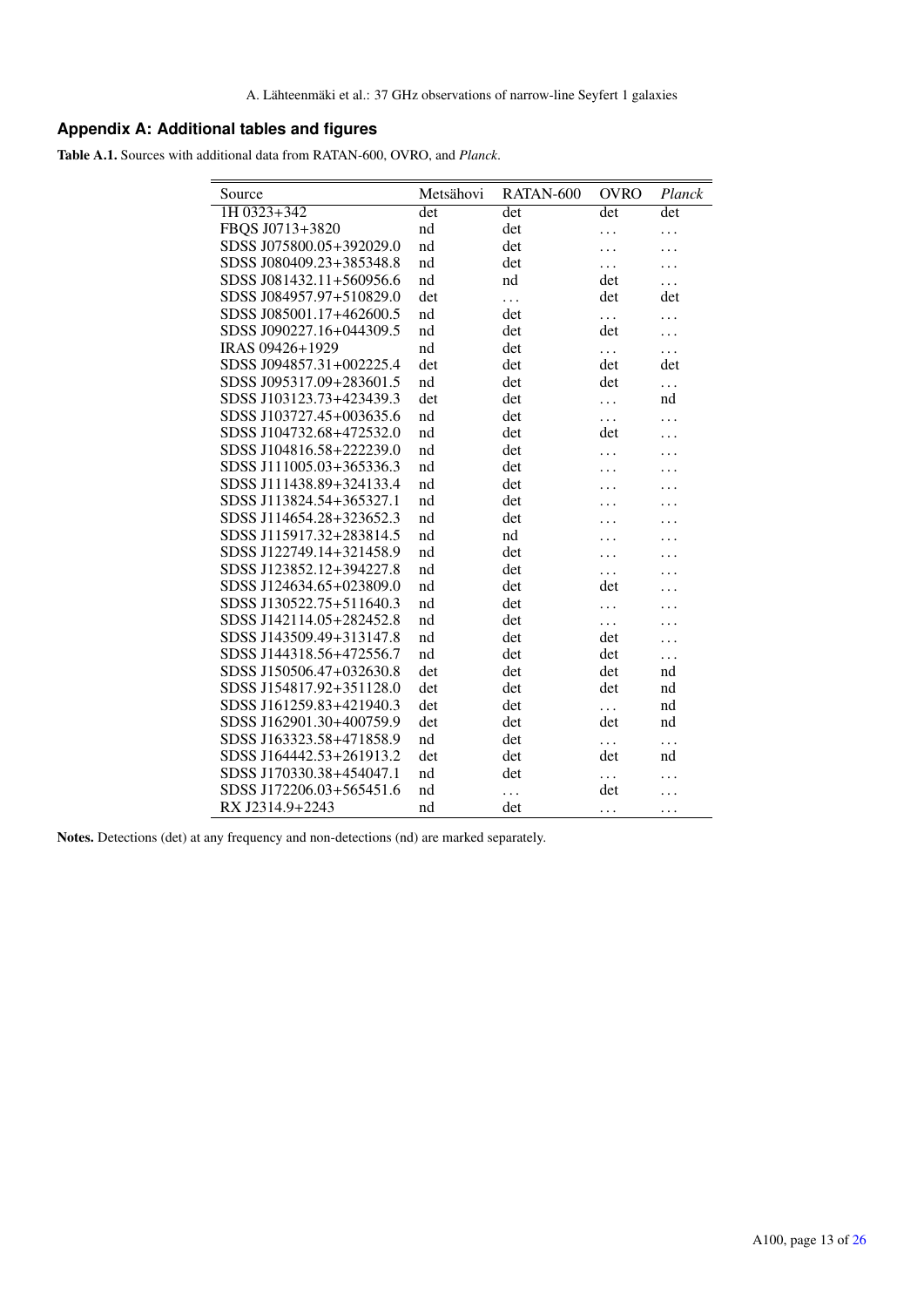## Table A.2. Spectral indices.

<span id="page-13-0"></span>

| Source                   | Start time               | End time                 | Frequency range (GHz)  | $\alpha$                                   |
|--------------------------|--------------------------|--------------------------|------------------------|--------------------------------------------|
| 1H0323+342               | 2009-08-16               | $2009 - 09 - 12$         | $15 - 217$             | $-0.2048 \pm 0.1946$                       |
|                          | 2010-08-19               | 2010-09-10               | $15 - 70$              | $0.6535 \pm 0.3257$                        |
|                          | 2010-08-19               | 2010-09-10               | $70 - 217$             | $-0.4690 \pm 0.5788$                       |
|                          | 2011-02-12               | 2011-03-02               | $15 - 70$              | $0.6672 \pm 0.3716$                        |
|                          | 2013-03-13               | 2013-03-25               | $15 - 37$              | $0.3103 \pm 0.3476$                        |
|                          | 2013-03-27               | 2013-04-07               | $15 - 37$              | $-0.1916 \pm 0.4008$                       |
|                          | 2013-06-28<br>2013-07-12 | 2013-07-08<br>2013-07-19 | $15 - 37$<br>$15 - 37$ | $0.5884 \pm 0.3940$<br>$0.8388 \pm 0.2673$ |
|                          | 2013-08-12               | 2013-09-06               | $15 - 37$              | $0.1461 \pm 0.3951$                        |
|                          | 2013-10-02               | 2013-10-27               | $4.8 - 21.7$           | $-0.3097 \pm 0.2431$                       |
|                          | 2013-10-02               | 2013-10-27               | $21.7 - 37$            | $1.4504 \pm 1.0548$                        |
|                          | 2013-10-02               | 2013-10-27               | $15 - 37$              | $0.4523* \pm 0.4985$                       |
|                          | 2013-10-30               | 2013-11-07               | $15 - 37$              | $0.9398 \pm 0.4018$                        |
|                          | 2013-11-12               | 2013-11-18               | $15 - 37$              | $0.1751 \pm 0.3712$                        |
|                          | 2014-01-15               | 2014-02-06               | $15 - 37$              | $0.4988 \pm 0.2362$                        |
|                          | 2014-03-13               | 2014-03-20               | $4.8 - 21.7$           | $-0.2019 \pm 0.2515$                       |
|                          | 2014-03-13               | 2014-03-20               | $21.7 - 37$            | $0.8121 \pm 0.8254$                        |
|                          | 2014-03-13               | 2014-03-20               | $15 - 37$              | $0.3616* \pm 0.3054$                       |
|                          | 2014-09-06               | 2014-09-16               | $15 - 37$              | $-0.0856 \pm 0.4642$                       |
|                          | 2014-09-28               | 2014-10-13               | $4.8 - 21.7$           | $-0.1107 \pm 0.2382$                       |
|                          | 2014-09-28               | 2014-10-13               | $21.7 - 37$            | $0.4691 \pm 0.8635$                        |
|                          | 2014-09-28               | 2014-10-13               | $15 - 37$              | $0.2933* \pm 0.3798$                       |
|                          | 2014-12-30               | 2015-01-15               | $4.8 - 21.7$           | $-0.1441 \pm 0.2516$                       |
|                          | 2015-02-11               | 2015-02-26               | $15 - 37$              | $0.5362 \pm 0.3007$                        |
|                          | 2015-03-05               | 2015-03-27               | $15 - 37$              | $0.4199 \pm 0.3615$                        |
| SDSS J084957.97+510829.0 | 2012-04-17               | 2012-05-07               | $15 - 30$              | $0.6589 \pm 0.7835$                        |
|                          | 2012-04-17               | 2012-05-07               | $30 - 37$              | $-1.8716 \pm 3.2229$                       |
|                          | 2012-04-17               | 2012-05-07               | $15 - 37$              | $0.0711* \pm 0.4469$                       |
| SDSS J085001.17+462600.5 | 2015-01-19               | 2015-01-19               | $4.8 - 11.2$           | $-0.1027 \pm 0.7015$                       |
| SDSS J090227.16+044309.5 | 2013-10-22               | 2013-11-17               | $8.2 - 15$             | $0.2343 \pm 0.4565$                        |
|                          | 2013-10-22               | 2013-11-17               | $15 - 21$              | $-0.9772 \pm 1.0440$                       |
|                          | 2014-04-16               | 2014-05-02               | $4.8 - 15$             | $-0.2117 \pm 0.3746$                       |
| SDSS J094857.31+002225.4 | 2009-11-12               | 2009-12-01               | $15 - 44$              | $1.4266 \pm 0.4285$                        |
|                          | 2009-11-12               | 2009-12-01               | $44 - 217$             | $-0.4509 \pm 0.4030$                       |
|                          | 2010-05-10               | 2010-05-24               | $15 - 70$              | $0.8229 \pm 0.3000$                        |
|                          | 2011-05-04               | 2011-05-21 15-44         |                        | $0.6112 \pm 0.5137$                        |
|                          | 2011-05-04               | 2011-05-21               | $15 - 37$              | $0.2696* \pm 0.3955$                       |
|                          | 2013-10-19               | 2013-11-11               | $4.8 - 37$             | $0.4976 \pm 0.1161$                        |
|                          | 2014-10-07               | 2014-10-11               | $4.8 - 15$             | $-0.2793 \pm 0.2385$                       |
| SDSS 095317.09+283601.5  | 2014-03-19               | 2014-03-22               | $4.8 - 15$             | $-0.0901 \pm 0.4305$                       |
|                          | 2015-01-23               | 2015-01-29               | $4.8 - 15$             | $0.7792 \pm 0.4622$                        |
| SDSS J103727.45+003635.6 | 2014-03-19               | 2014-03-19               | $4.8 - 8.2$            | $-0.7571 \pm 1.3106$                       |
| SDSS J104732.68+472532.0 | 2014-04-02               | 2014-04-24               | $4.8 - 21.7$           | $-0.4315 \pm 0.2417$                       |
| SDSS J111438.89+324133.4 | 2015-01-24               | 2015-01-24               | $4.8 - 11.2$           | $-0.2368 \pm 0.6845$                       |
| SDSS J114654.28+323652.3 | 2014-04-21               | 2014-04-21               | $4.8 - 11.2$           | $0.9254 \pm 0.6038$                        |
| SDSS J123852.12+394227.8 | 2014-04-25               | 2014-04-25               | $4.8 - 8.2$            | $0.2610 \pm 1.0188$                        |

Notes. In the last column an asterisk denotes a 15–37 GHz index that has been calculated separately, in case an index was originally calculated with more than the two data points for the same epoch.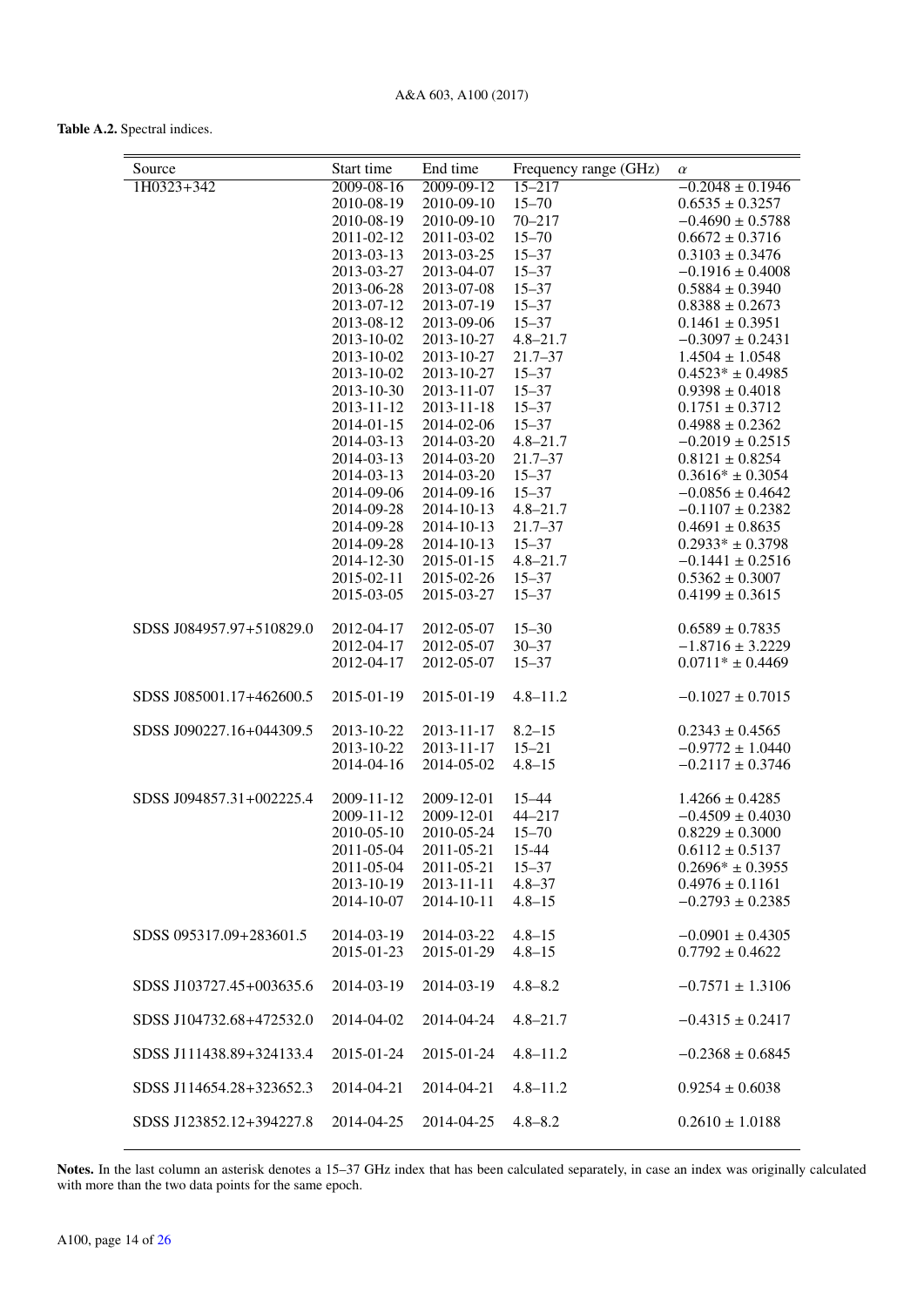Table A.2. continued.

| Source                   | Start time       | End time         | Frequency range (GHz) | $\alpha$             |
|--------------------------|------------------|------------------|-----------------------|----------------------|
| SDSS J124634.65+023809.0 | $2014 - 03 - 19$ | 2014-03-22       | $4.8 - 15$            | $-0.3077 \pm 0.4880$ |
|                          |                  |                  |                       |                      |
| SDSS J142114.05+282452.8 | 2013-10-30       | 2013-10-30       | $8.2 - 11.2$          | $-0.6530 \pm 1.3842$ |
|                          | 2014-03-17       | 2014-03-17       | $4.8 - 11.2$          | $-0.4785 \pm 0.5824$ |
|                          |                  |                  |                       |                      |
| SDSS J144318.56+472556.7 | 2014-04-08       | 2014-05-02       | $4.8 - 21.7$          | $-0.3664 \pm 0.4545$ |
| SDSS J150506.47+032630.8 | 2009-04-20       | 2009-05-05       | $15 - 37$             | $0.0308 \pm 0.2764$  |
|                          | 2012-03-03       | 2012-03-27       | $15 - 37$             | $-0.1528 \pm 0.3856$ |
|                          | 2012-04-17       | 2012-05-14       | $15 - 37$             | $-0.5908 \pm 0.3670$ |
|                          | 2013-03-25       | 2013-04-06       | $15 - 37$             | $-0.3488 \pm 0.4568$ |
|                          | 2013-06-04       | 2013-06-29       | $15 - 37$             | $-0.3342 \pm 0.5830$ |
|                          | 2013-08-16       | 2013-08-30       | $15 - 37$             | $-0.0378 \pm 0.4888$ |
|                          | 2013-10-17       | 2013-11-13       | $4.8 - 21.7$          | $-0.1280 \pm 0.2457$ |
|                          | 2013-10-17       | 2013-11-13       | $21.7 - 37$           | $0.5775 \pm 1.2192$  |
|                          | 2013-10-17       | 2013-11-13       | $15 - 37$             | $0.0036* \pm 0.6115$ |
|                          | 2014-03-10       | 2014-03-25       | $4.8 - 21.7$          | $-0.1523 \pm 0.2410$ |
|                          | 2014-04-07       | 2014-05-04       | $15 - 37$             | $-0.0798 \pm 0.2698$ |
|                          | 2014-10-03       | 2014-10-18       | $4.8 - 21.7$          | $0.0578 \pm 0.2387$  |
|                          |                  |                  |                       |                      |
| SDSS J154817.92+351128.0 | 2013-10-20       | 2013-11-16       | $8.2 - 37$            | $1.2934 \pm 0.4226$  |
|                          | 2013-10-20       | $2013 - 11 - 16$ | $15 - 37$             | $2.2020* \pm 0.5493$ |
|                          | 2014-03-12       | 2014-03-25       | $4.8 - 21.7$          | $0.0108 \pm 0.3080$  |
|                          |                  |                  |                       |                      |
| SDSS J162901.30+400759.9 | 2012-03-18       | 2012-03-27       | $15 - 37$             | $2.4994 \pm 0.4790$  |
|                          | 2013-10-20       | 2013-11-11       | $4.8 - 21.7$          | $-0.4370 \pm 0.3391$ |
|                          | 2014-04-13       | 2014-04-20       | $4.8 - 15$            | $0.0163 \pm 0.2178$  |
|                          | 2014-10-09       | 2014-10-09       | $4.8 - 15$            | $0.2004 \pm 0.4268$  |
|                          |                  |                  |                       |                      |
| SDSS J163323.58+471858.9 | 2014-03-20       | 2014-03-20       | $4.8 - 8.2$           | $-0.0612 \pm 0.6844$ |
| SDSS J164442.53+261913.2 | 2013-09-28       | 2013-10-19       | $15 - 37$             | $0.9453 \pm 0.4489$  |
|                          | 2013-10-27       | 2013-11-09       | $4.8 - 37$            | $0.6737 \pm 0.2782$  |
|                          | 2013-10-27       | 2013-11-09       | $15 - 37$             | $0.9880* \pm 0.6073$ |
|                          | 2014-03-19       | 2014-03-25       | $4.8 - 21.7$          | $-0.3386 \pm 0.2635$ |
|                          | 2014-04-08       | 2014-04-27       | $4.8 - 21.7$          | $-0.3738 \pm 0.3101$ |
|                          | 2014-08-28       | 2014-09-10       | $15 - 37$             | $2.0471 \pm 0.5583$  |
|                          | 2014-09-28       | 2014-10-10       | $4.8 - 15$            | $0.4075 \pm 0.1791$  |
|                          |                  |                  |                       |                      |
| SDSS J170330.38+454047.1 | 2013-10-30       | 2013-10-30       | $4.8 - 11.2$          | $-1.5987 \pm 0.6576$ |
|                          | 2014-03-20       | 2014-03-20       | $4.8 - 11.2$          | $-0.0387 \pm 0.4932$ |
|                          | 2014-04-06       | 2014-04-06       | $4.8 - 8.2$           | $-0.5551 \pm 0.8613$ |

Table A.3. Spectral indices in the range of 15-37 GHz for sources with a large number of values.

<span id="page-14-0"></span>

| Source                   | Start time | End time   | N    | Min       | Max       | Mean   | Median | <b>SEM</b> |
|--------------------------|------------|------------|------|-----------|-----------|--------|--------|------------|
| SDSS J084957.97+510829.0 | 2008-12-20 | 2015-03-24 | - 26 | $-0.1242$ | 1 1 0 1 9 | 0.4337 | 0.4322 | 0.0549     |
| SDSS I094857.31+002225.4 | 2009-04-02 | 2015-04-15 | 45   | $-0.3486$ | 0.9264    | 0.1961 | 0.1088 | 0.0476     |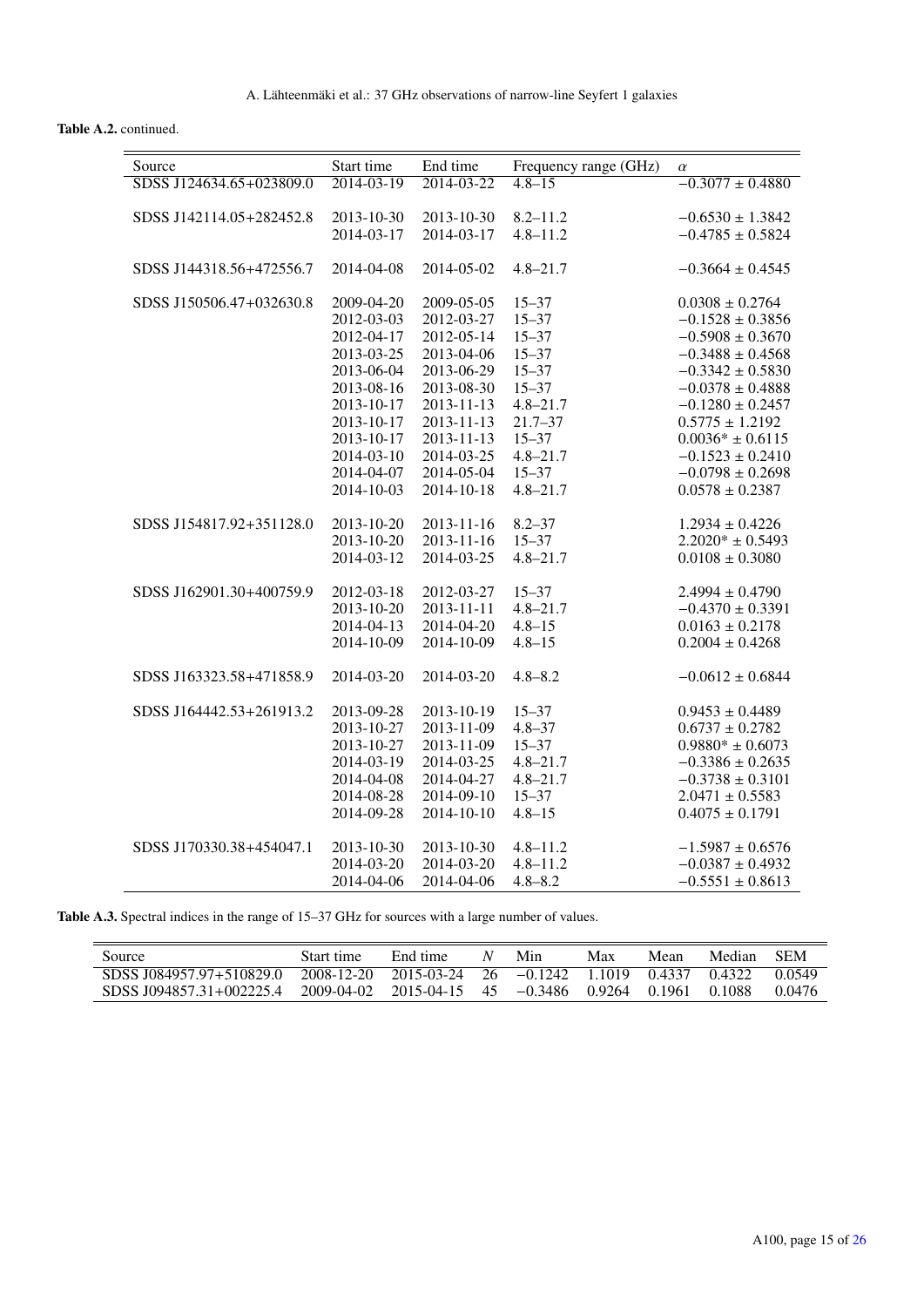

<span id="page-15-0"></span>[Fig. A.1.](http://dexter.edpsciences.org/applet.php?DOI=10.1051/0004-6361/201630257&pdf_id=10) Flux density curve of 1H 0323+342.



[Fig. A.2.](http://dexter.edpsciences.org/applet.php?DOI=10.1051/0004-6361/201630257&pdf_id=11) Flux density curve of SDSS J080535.17+302201.7.



[Fig. A.3.](http://dexter.edpsciences.org/applet.php?DOI=10.1051/0004-6361/201630257&pdf_id=12) Flux density curve of SDSS J081432.11+560956.6.



[Fig. A.4.](http://dexter.edpsciences.org/applet.php?DOI=10.1051/0004-6361/201630257&pdf_id=13) Flux density curve of SDSS J084957.97+510829.0.



[Fig. A.5.](http://dexter.edpsciences.org/applet.php?DOI=10.1051/0004-6361/201630257&pdf_id=14) Zoom-in to the flux density curve of SDSS J084957.97+ 510829.0.



[Fig. A.6.](http://dexter.edpsciences.org/applet.php?DOI=10.1051/0004-6361/201630257&pdf_id=15) Flux density curve of SDSS J090227.16+044309.5.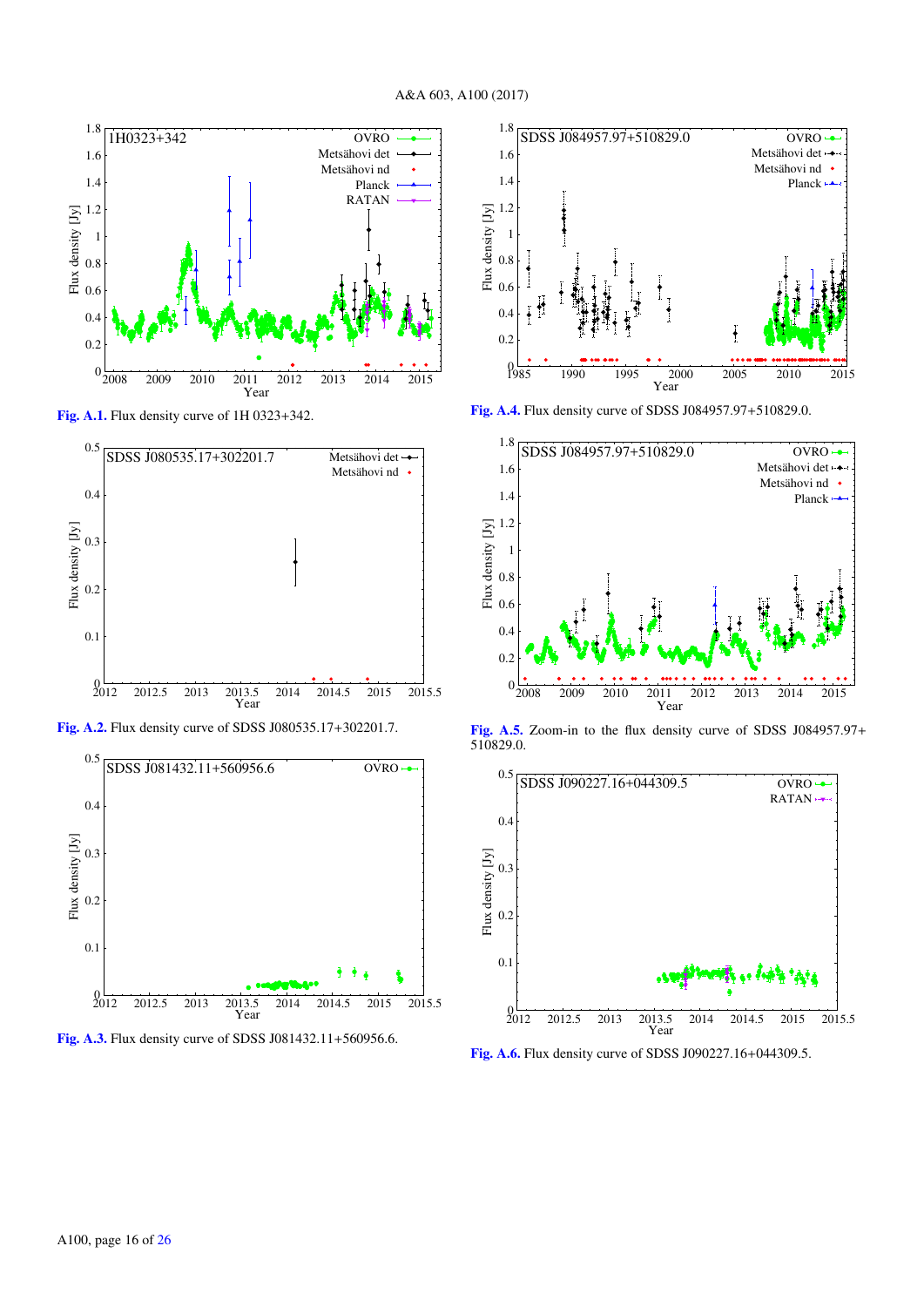

<span id="page-16-0"></span>[Fig. A.7.](http://dexter.edpsciences.org/applet.php?DOI=10.1051/0004-6361/201630257&pdf_id=16) Flux density curve of SDSS J094857.31+002225.4.



[Fig. A.8.](http://dexter.edpsciences.org/applet.php?DOI=10.1051/0004-6361/201630257&pdf_id=17) Flux density curve of SDSS J095317.09+283601.5.



<span id="page-16-1"></span>[Fig. A.9.](http://dexter.edpsciences.org/applet.php?DOI=10.1051/0004-6361/201630257&pdf_id=18) Flux density curve of SDSS J103123.73+423439.3.



[Fig. A.10.](http://dexter.edpsciences.org/applet.php?DOI=10.1051/0004-6361/201630257&pdf_id=19) Flux density curve of SDSS J104732.68+472532.0.



[Fig. A.11.](http://dexter.edpsciences.org/applet.php?DOI=10.1051/0004-6361/201630257&pdf_id=20) Flux density curve of SDSS J110542.72+020250.9.



[Fig. A.12.](http://dexter.edpsciences.org/applet.php?DOI=10.1051/0004-6361/201630257&pdf_id=21) Flux density curve of SDSS J124634.65+023809.0.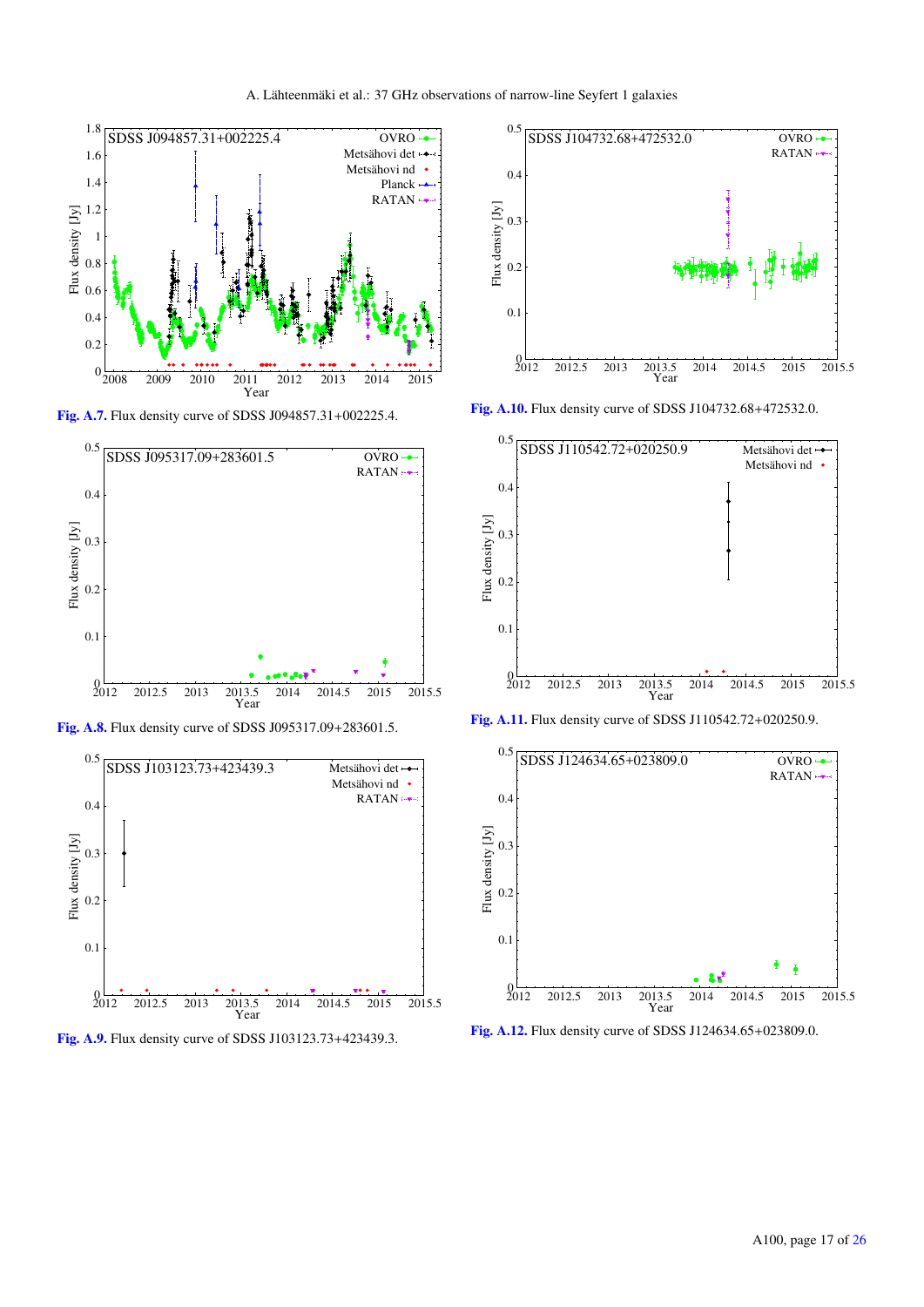

[Fig. A.13.](http://dexter.edpsciences.org/applet.php?DOI=10.1051/0004-6361/201630257&pdf_id=22) Flux density curve of SDSS J125635.89+500852.4.



[Fig. A.14.](http://dexter.edpsciences.org/applet.php?DOI=10.1051/0004-6361/201630257&pdf_id=23) Flux density curve of SDSS J133345.47+414127.7.



[Fig. A.15.](http://dexter.edpsciences.org/applet.php?DOI=10.1051/0004-6361/201630257&pdf_id=24) Flux density curve of SDSS J143509.49+313147.8.



[Fig. A.16.](http://dexter.edpsciences.org/applet.php?DOI=10.1051/0004-6361/201630257&pdf_id=25) Flux density curve of SDSS J144318.56+472556.7.



[Fig. A.17.](http://dexter.edpsciences.org/applet.php?DOI=10.1051/0004-6361/201630257&pdf_id=26) Flux density curve of SDSS J145041.93+591936.9.



[Fig. A.18.](http://dexter.edpsciences.org/applet.php?DOI=10.1051/0004-6361/201630257&pdf_id=27) Flux density curve of SDSS J150506.47+032630.8.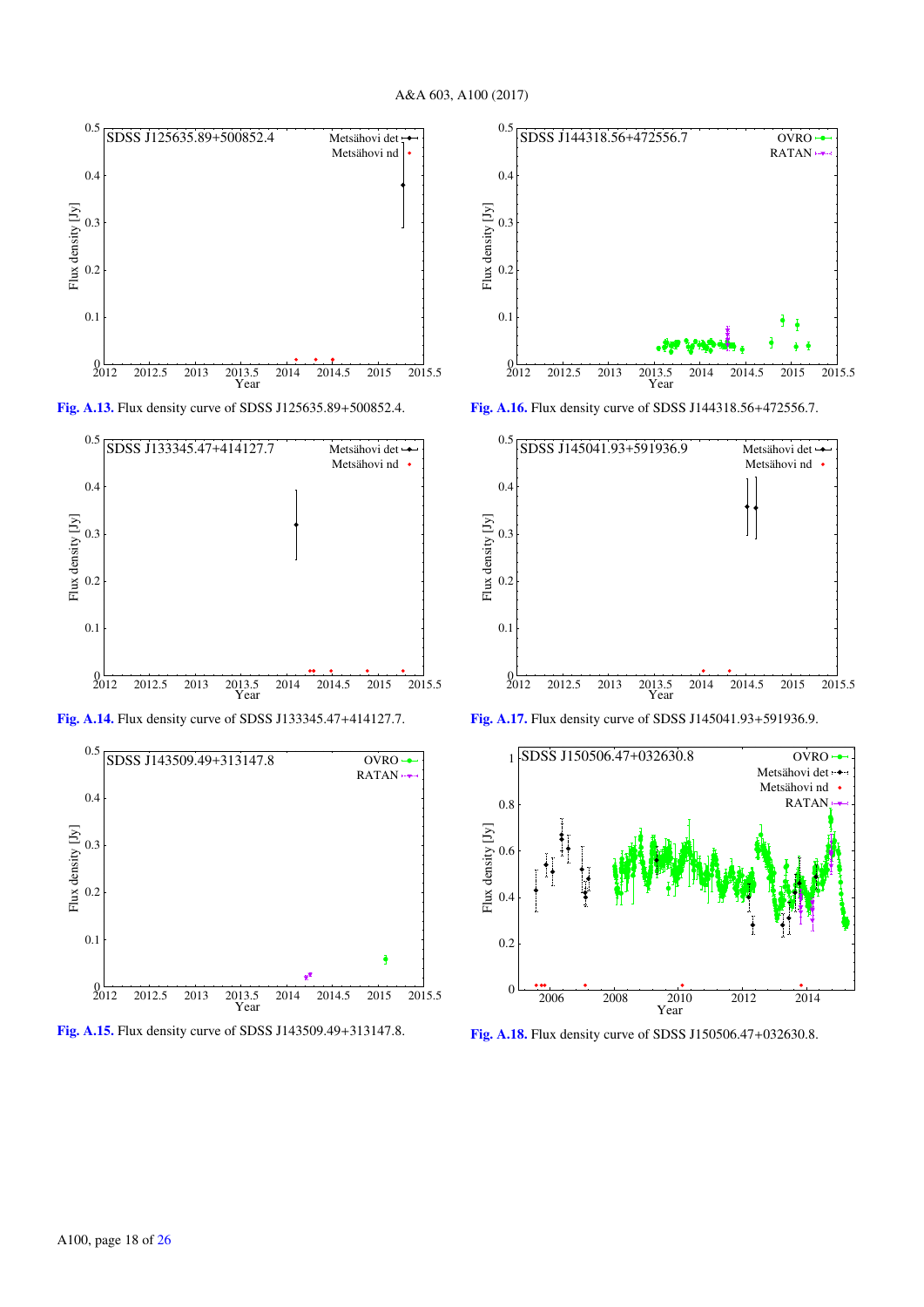

[Fig. A.19.](http://dexter.edpsciences.org/applet.php?DOI=10.1051/0004-6361/201630257&pdf_id=28) Flux density curve of SDSS J150832.91+583422.5.



<span id="page-18-1"></span>[Fig. A.20.](http://dexter.edpsciences.org/applet.php?DOI=10.1051/0004-6361/201630257&pdf_id=29) Flux density curve of SDSS J154817.92+351128.0.







[Fig. A.22.](http://dexter.edpsciences.org/applet.php?DOI=10.1051/0004-6361/201630257&pdf_id=31) Flux density curve of SDSS J162901.30+400759.9.



<span id="page-18-0"></span>[Fig. A.23.](http://dexter.edpsciences.org/applet.php?DOI=10.1051/0004-6361/201630257&pdf_id=32) Flux density curve of SDSS J164442.53+261913.2.



[Fig. A.24.](http://dexter.edpsciences.org/applet.php?DOI=10.1051/0004-6361/201630257&pdf_id=33) Flux density curve of SDSS J172206.03+565451.6.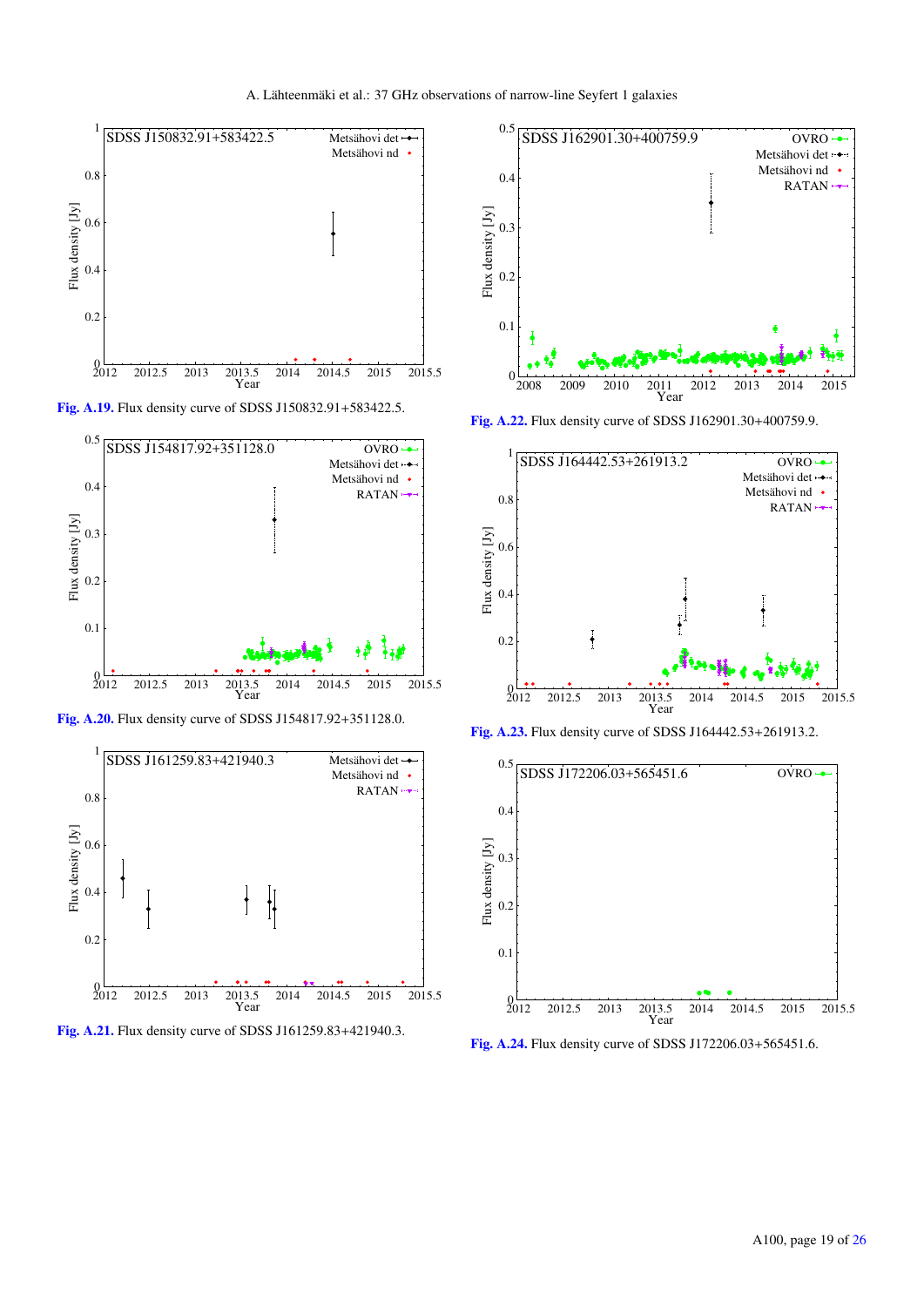

<span id="page-19-0"></span>[Fig. A.25.](http://dexter.edpsciences.org/applet.php?DOI=10.1051/0004-6361/201630257&pdf_id=34) Radio spectrum of 1H0323+342. Black: archival data, magenta: RATAN-600, green: OVRO, blue: *Planck*, red: Metsähovi. Only detections.



[Fig. A.26.](http://dexter.edpsciences.org/applet.php?DOI=10.1051/0004-6361/201630257&pdf_id=35) Radio spectrum of FBQSJ0713+3820. Only detections. Colours as in Fig. [A.25.](#page-19-0)



[Fig. A.27.](http://dexter.edpsciences.org/applet.php?DOI=10.1051/0004-6361/201630257&pdf_id=36) Radio spectrum of J075800.05+392. Only detections. Colours as in Fig. [A.25.](#page-19-0)



[Fig. A.28.](http://dexter.edpsciences.org/applet.php?DOI=10.1051/0004-6361/201630257&pdf_id=37) Radio spectrum of J080409.23+385. Only detections. Colours as in Fig. [A.25.](#page-19-0)



[Fig. A.29.](http://dexter.edpsciences.org/applet.php?DOI=10.1051/0004-6361/201630257&pdf_id=38) Radio spectrum of J080535.17+302. Only detections. Colours as in Fig. [A.25.](#page-19-0)



[Fig. A.30.](http://dexter.edpsciences.org/applet.php?DOI=10.1051/0004-6361/201630257&pdf_id=39) Radio spectrum of J081432.11+560. Only detections. Colours as in Fig. [A.25.](#page-19-0)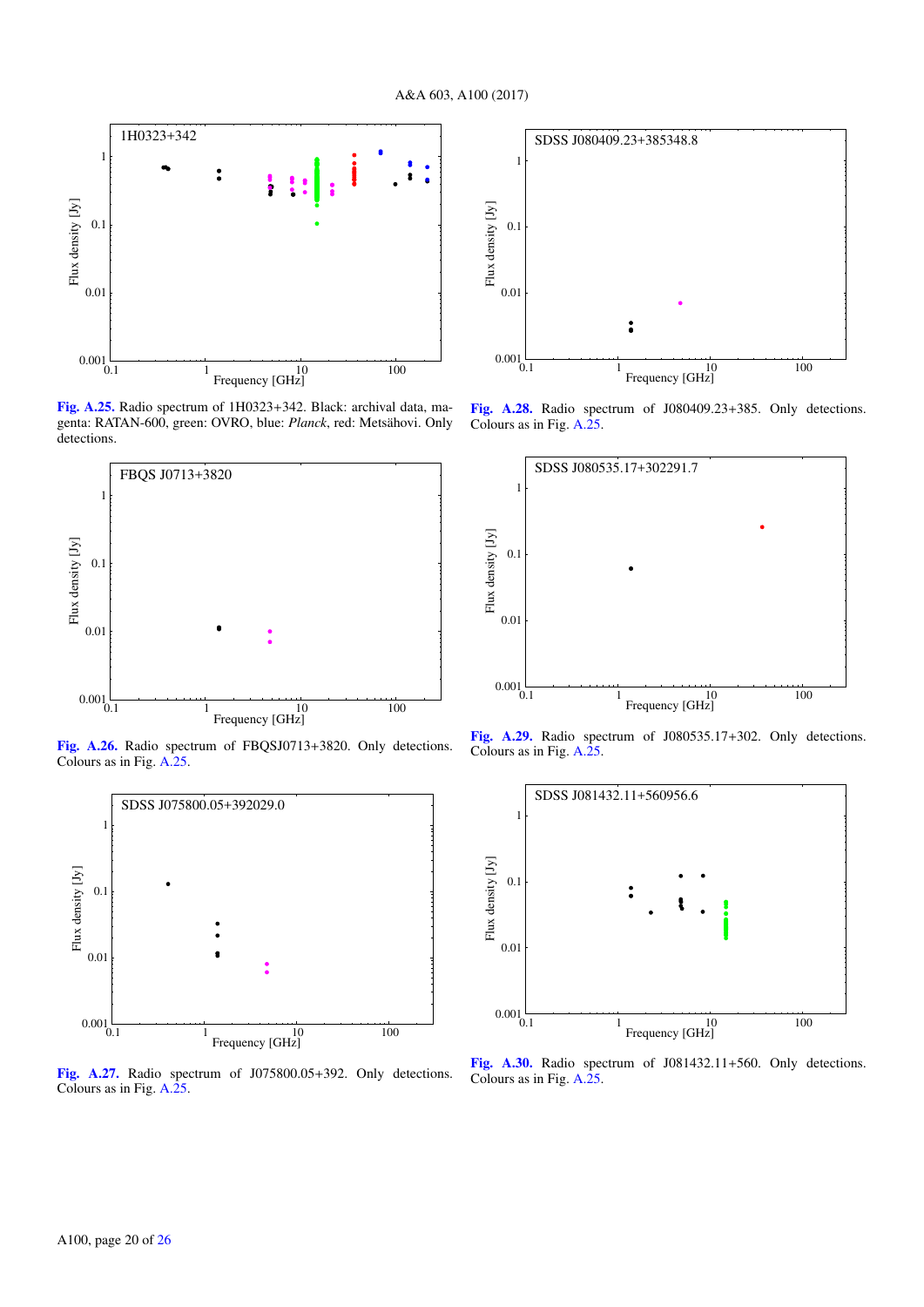

[Fig. A.31.](http://dexter.edpsciences.org/applet.php?DOI=10.1051/0004-6361/201630257&pdf_id=40) Radio spectrum of J084957.97+510. Only detections. Colours as in Fig. [A.25.](#page-19-0)



[Fig. A.32.](http://dexter.edpsciences.org/applet.php?DOI=10.1051/0004-6361/201630257&pdf_id=41) Radio spectrum of J085001.17+462. Only detections. Colours as in Fig. [A.25.](#page-19-0)



[Fig. A.33.](http://dexter.edpsciences.org/applet.php?DOI=10.1051/0004-6361/201630257&pdf_id=42) Radio spectrum of J090227.16+044. Only detections. Colours as in Fig. [A.25.](#page-19-0)



[Fig. A.34.](http://dexter.edpsciences.org/applet.php?DOI=10.1051/0004-6361/201630257&pdf_id=43) Radio spectrum of IRAS09426+1929. Only detections. Colours as in Fig. [A.25.](#page-19-0)



[Fig. A.35.](http://dexter.edpsciences.org/applet.php?DOI=10.1051/0004-6361/201630257&pdf_id=44) Radio spectrum of J094857.31+002. Only detections. Colours as in Fig. [A.25.](#page-19-0)



[Fig. A.36.](http://dexter.edpsciences.org/applet.php?DOI=10.1051/0004-6361/201630257&pdf_id=45) Radio spectrum of J095317.09+283. Only detections. Colours as in Fig. [A.25.](#page-19-0)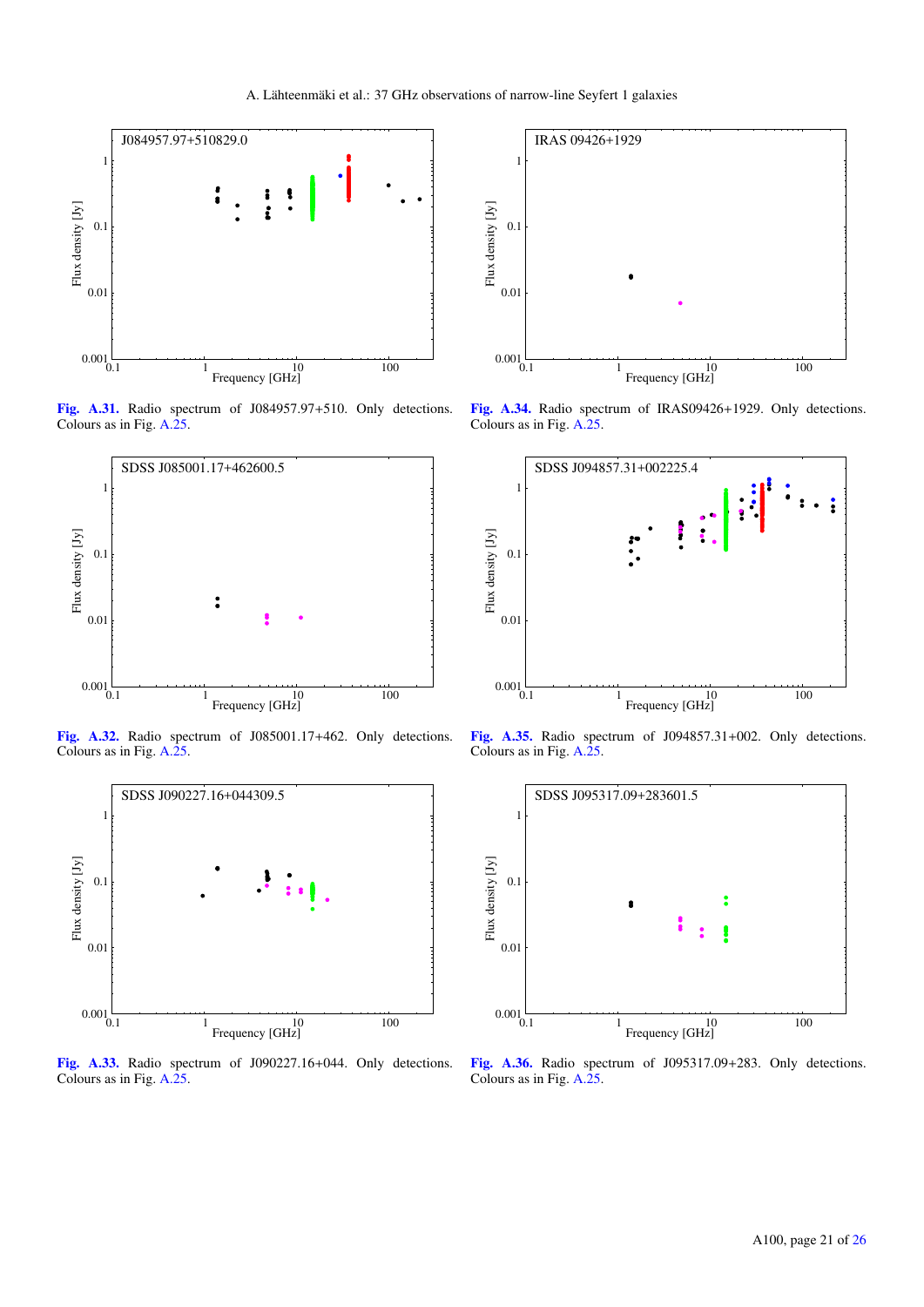

[Fig. A.37.](http://dexter.edpsciences.org/applet.php?DOI=10.1051/0004-6361/201630257&pdf_id=46) Radio spectrum of J103123.73+423. Only detections. Colours as in Fig. [A.25.](#page-19-0)



[Fig. A.38.](http://dexter.edpsciences.org/applet.php?DOI=10.1051/0004-6361/201630257&pdf_id=47) Radio spectrum of J103727.45+003. Only detections. Colours as in Fig. [A.25.](#page-19-0)



[Fig. A.39.](http://dexter.edpsciences.org/applet.php?DOI=10.1051/0004-6361/201630257&pdf_id=48) Radio spectrum of J104732.68+472. Only detections. Colours as in Fig. [A.25.](#page-19-0)



[Fig. A.40.](http://dexter.edpsciences.org/applet.php?DOI=10.1051/0004-6361/201630257&pdf_id=49) Radio spectrum of J104816.58+222. Only detections. Colours as in Fig. [A.25.](#page-19-0)



[Fig. A.41.](http://dexter.edpsciences.org/applet.php?DOI=10.1051/0004-6361/201630257&pdf_id=50) Radio spectrum of J110542.72+020. Only detections. Colours as in Fig. [A.25.](#page-19-0)



[Fig. A.42.](http://dexter.edpsciences.org/applet.php?DOI=10.1051/0004-6361/201630257&pdf_id=51) Radio spectrum of J111005.03+365. Only detections. Colours as in Fig. [A.25.](#page-19-0)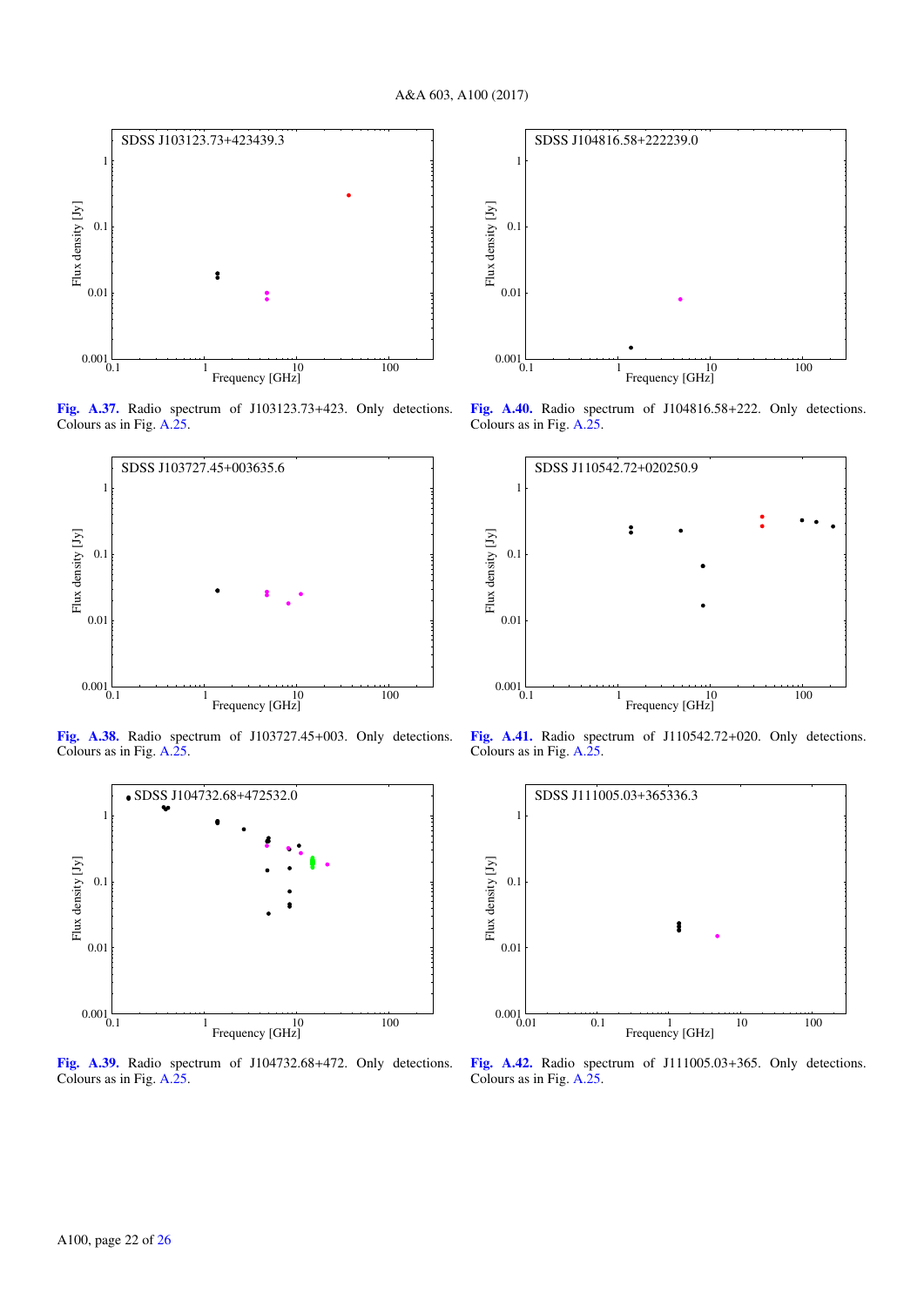

[Fig. A.43.](http://dexter.edpsciences.org/applet.php?DOI=10.1051/0004-6361/201630257&pdf_id=52) Radio spectrum of J111438.89+324. Only detections. Colours as in Fig. [A.25.](#page-19-0)



[Fig. A.44.](http://dexter.edpsciences.org/applet.php?DOI=10.1051/0004-6361/201630257&pdf_id=53) Radio spectrum of J113824.54+365. Only detections. Colours as in Fig. [A.25.](#page-19-0)



[Fig. A.45.](http://dexter.edpsciences.org/applet.php?DOI=10.1051/0004-6361/201630257&pdf_id=54) Radio spectrum of J114654.28+323. Only detections. Colours as in Fig. [A.25.](#page-19-0)



[Fig. A.46.](http://dexter.edpsciences.org/applet.php?DOI=10.1051/0004-6361/201630257&pdf_id=55) Radio spectrum of J122749.14+321. Only detections. Colours as in Fig. [A.25.](#page-19-0)



[Fig. A.47.](http://dexter.edpsciences.org/applet.php?DOI=10.1051/0004-6361/201630257&pdf_id=56) Radio spectrum of J123852.12+394. Only detections. Colours as in Fig. [A.25.](#page-19-0)



[Fig. A.48.](http://dexter.edpsciences.org/applet.php?DOI=10.1051/0004-6361/201630257&pdf_id=57) Radio spectrum of J124634.65+023. Only detections. Colours as in Fig. [A.25.](#page-19-0)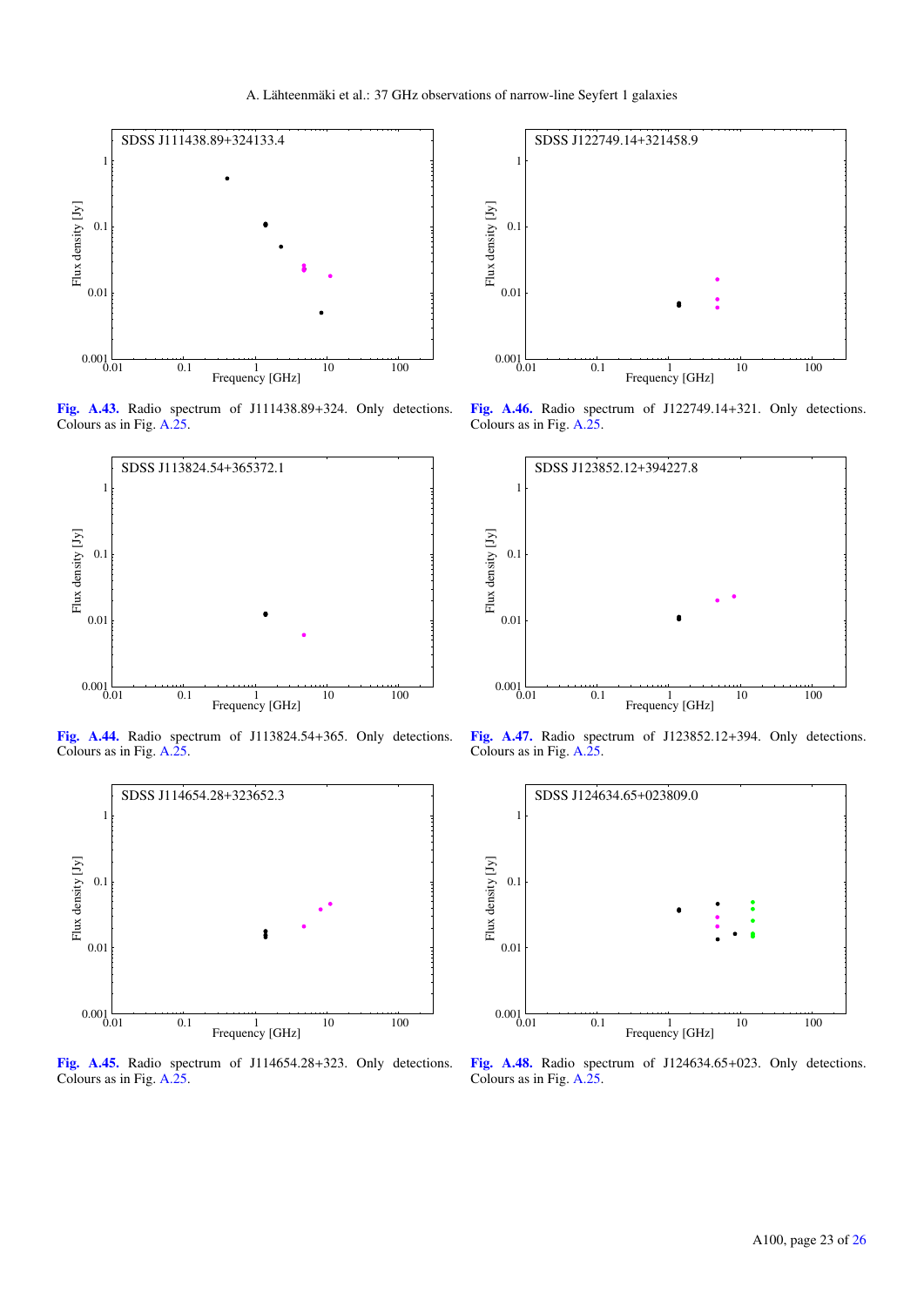

[Fig. A.49.](http://dexter.edpsciences.org/applet.php?DOI=10.1051/0004-6361/201630257&pdf_id=58) Radio spectrum of J125635.89+500. Only detections. Colours as in Fig. [A.25.](#page-19-0)



[Fig. A.50.](http://dexter.edpsciences.org/applet.php?DOI=10.1051/0004-6361/201630257&pdf_id=59) Radio spectrum of J130522.75+511. Only detections. Colours as in Fig. [A.25.](#page-19-0)



[Fig. A.51.](http://dexter.edpsciences.org/applet.php?DOI=10.1051/0004-6361/201630257&pdf_id=60) Radio spectrum of J133345.47+414. Only detections. Colours as in Fig. [A.25.](#page-19-0)



[Fig. A.52.](http://dexter.edpsciences.org/applet.php?DOI=10.1051/0004-6361/201630257&pdf_id=61) Radio spectrum of J142114.05+282. Only detections. Colours as in Fig. [A.25.](#page-19-0)



[Fig. A.53.](http://dexter.edpsciences.org/applet.php?DOI=10.1051/0004-6361/201630257&pdf_id=62) Radio spectrum of J143509.49+313. Only detections. Colours as in Fig. [A.25.](#page-19-0)



[Fig. A.54.](http://dexter.edpsciences.org/applet.php?DOI=10.1051/0004-6361/201630257&pdf_id=63) Radio spectrum of J144318.56+472. Only detections. Colours as in Fig. [A.25.](#page-19-0)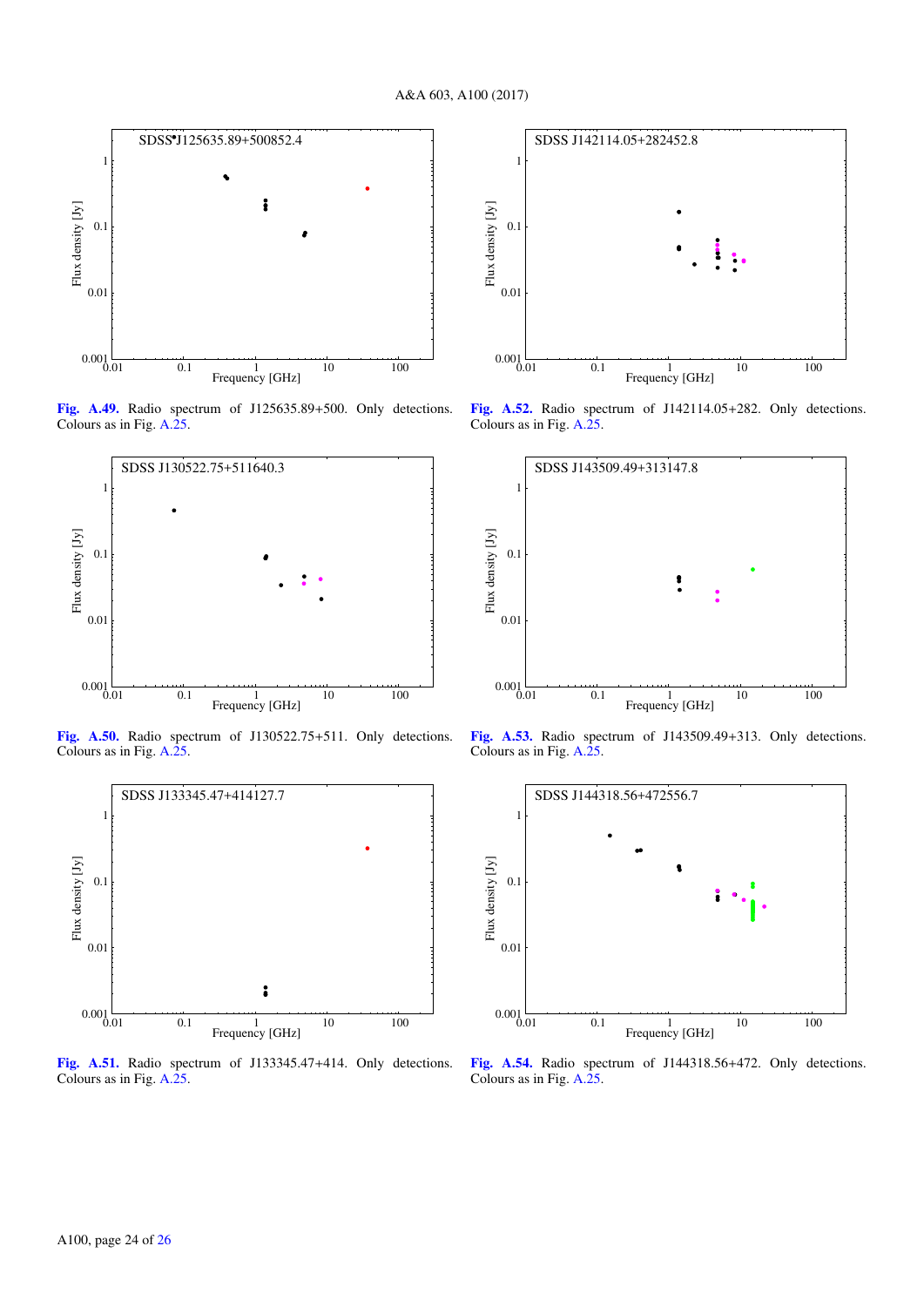

[Fig. A.55.](http://dexter.edpsciences.org/applet.php?DOI=10.1051/0004-6361/201630257&pdf_id=64) Radio spectrum of J145041.93+591. Only detections. Colours as in Fig. [A.25.](#page-19-0)



[Fig. A.56.](http://dexter.edpsciences.org/applet.php?DOI=10.1051/0004-6361/201630257&pdf_id=65) Radio spectrum of J150506.47+032. Only detections. Colours as in Fig. [A.25.](#page-19-0)



[Fig. A.57.](http://dexter.edpsciences.org/applet.php?DOI=10.1051/0004-6361/201630257&pdf_id=66) Radio spectrum of J150832.91+583. Only detections. Colours as in Fig. [A.25.](#page-19-0)



[Fig. A.58.](http://dexter.edpsciences.org/applet.php?DOI=10.1051/0004-6361/201630257&pdf_id=67) Radio spectrum of J154817.92+351. Only detections. Colours as in Fig. [A.25.](#page-19-0)



[Fig. A.59.](http://dexter.edpsciences.org/applet.php?DOI=10.1051/0004-6361/201630257&pdf_id=68) Radio spectrum of J161259.83+421. Only detections. Colours as in Fig. [A.25.](#page-19-0)



[Fig. A.60.](http://dexter.edpsciences.org/applet.php?DOI=10.1051/0004-6361/201630257&pdf_id=69) Radio spectrum of J162901.30+400. Only detections. Colours as in Fig. [A.25.](#page-19-0)